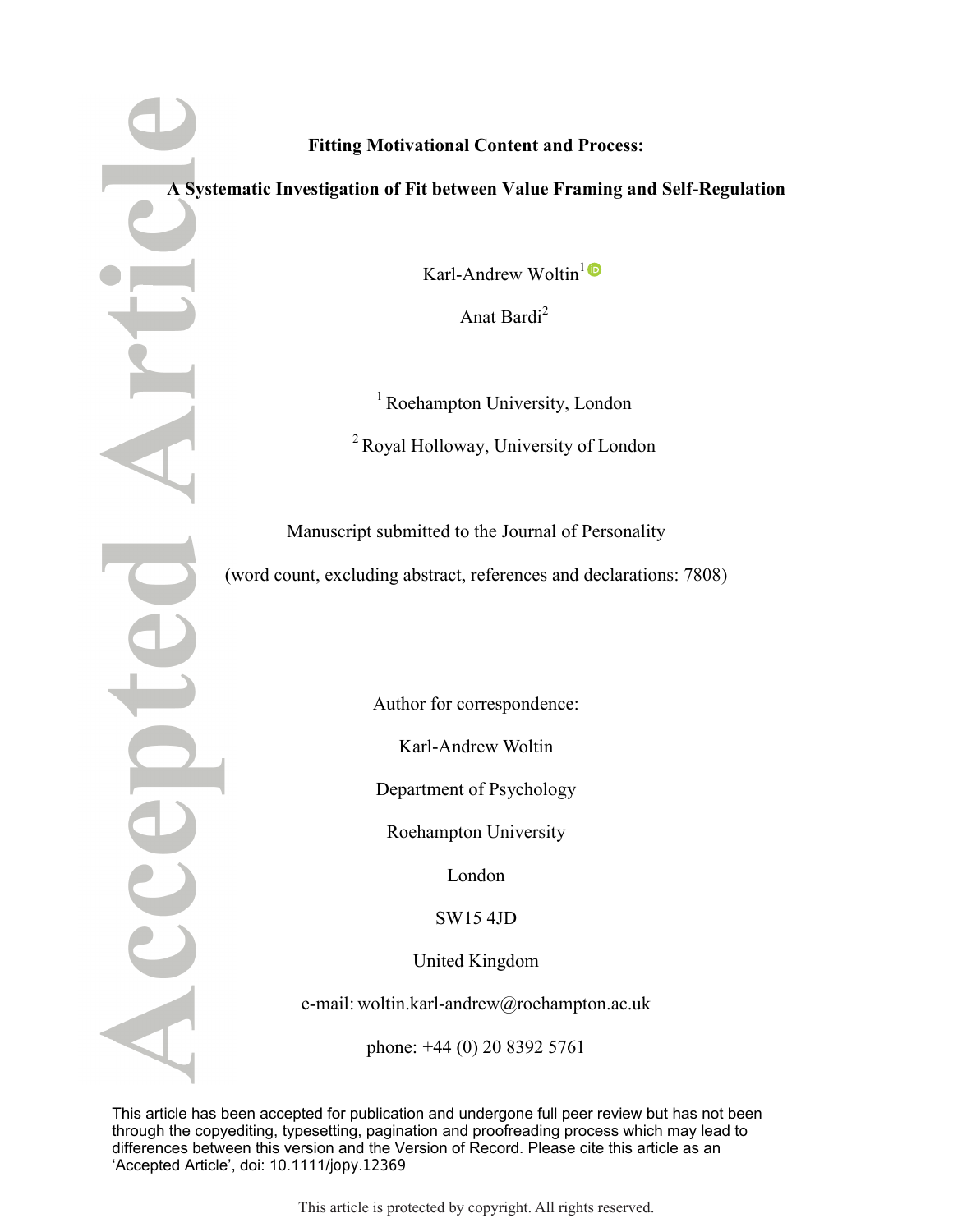Abstract

*Objective*: Values are often phrased as ideals that people seek to approach, but they can also be conceptualized as counter-ideals that people seek to avoid. We aimed to test whether individuals endorse more strongly values that are framed in line with their predominant selfregulatory motivation, using individual difference scales in promotion/prevention (Higgins, 1997) and in behavioral approach/inhibition (Carver & White, 1994). To address this systematically, we developed approach- and avoidance-framed versions of the Portrait Value Questionnaire-RR (PVQ-RR; Schwartz et al., 2012).

*Method*: Participants completed approach- and avoidance-framed PVQ-RR versions in two studies measuring regulatory focus or motivational orientation (together 423 USA adults, 48% female, ages 18-69) and one study manipulating motivational orientation (39 UK high school students, 79% female, ages 16-19).

*Findings*: Value framing consistently interacted with both self-regulation variables. However, a fit between self-regulation and value framing resulted in greater value endorsement only for promotion-focused and approach-oriented (not prevention-focused and avoidanceoriented) participants. This may be because values are more naturally understood as ideal states that people seek to approach.

*Conclusions*: Our findings provide first insights into the psychological process of person– value framing fit affecting value endorsement. We discuss implications for cross-cultural value research and research on value-congruent behavior.

word count: 200

keywords: values, approach, avoidance, regulatory focus, fit

http://mc.manuscriptcentral.com/jopy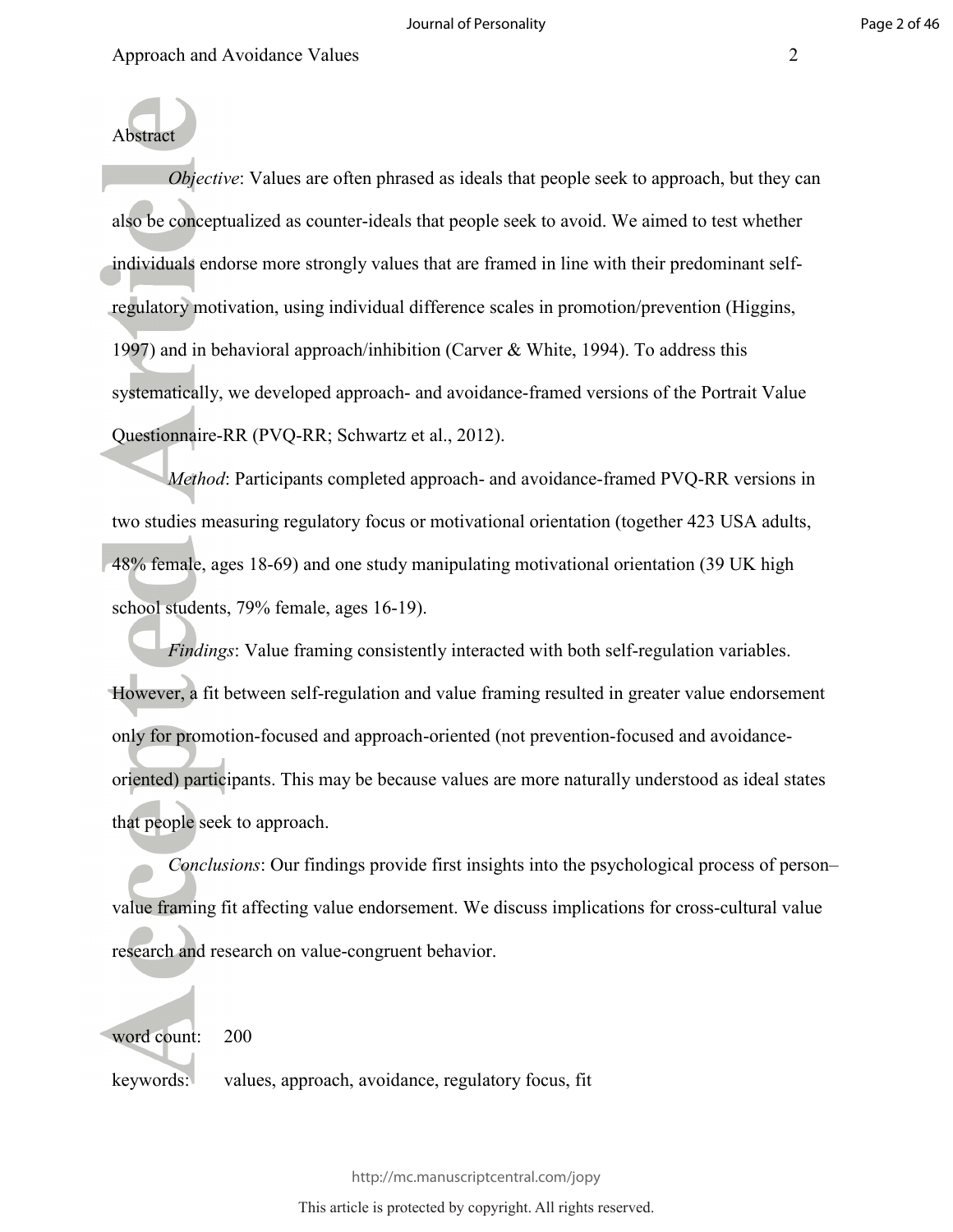#### **Fitting Motivational Content and Process:**

#### **A Systematic Investigation of Fit between Value Framing and Self-Regulation**

Motivational theories are often studied in isolation from one another. An important motivational approach that focuses on the classification of the contents of motivational goals (e.g., benevolence, stimulation) and their inter-relations is the Schwartz theory of basic human values (Schwartz, 1992). Values convey what is important to people, energizing their goal engagement, and are the "dominating force in life" (Allport, 1961, p. 543). They are among the most important predictors of attitudes, perceptions and behavior, and transcend specific situations (Schwartz, 1992; for reviews see Maio, 2010; Roccas & Sagiv, 2010). Values thus serve as motivators.

Whereas the Schwartz (1992) value theory focuses on contents of motivation, several motivational theories focus on the self-regulatory processes underlying behavior, highlighting differences in strategic inclinations during goal pursuit. For example, several theories postulate a general distinction between individuals who are rather approach- or avoidance-oriented in pursuing their goals (for a review see Carver, Sutton, & Scheier, 2000). Furthermore, regulatory focus theory (Higgins, 1997, 1998) assumes promotion-oriented individuals to be concerned with wishes and aspiration, which they approach using eager strategies, and prevention-oriented individuals to be concerned with duties and responsibilities, which they avoid falling short of using vigilant strategies.

It is unclear yet how these content and process approaches operate together. For example, would it matter if values were framed in terms of approach or in terms of avoidance goals? There is ample evidence from research on both regulatory focus and approach/avoidance motivational orientation demonstrating that fit between individuals' strategic self-regulatory inclination and

http://mc.manuscriptcentral.com/jopy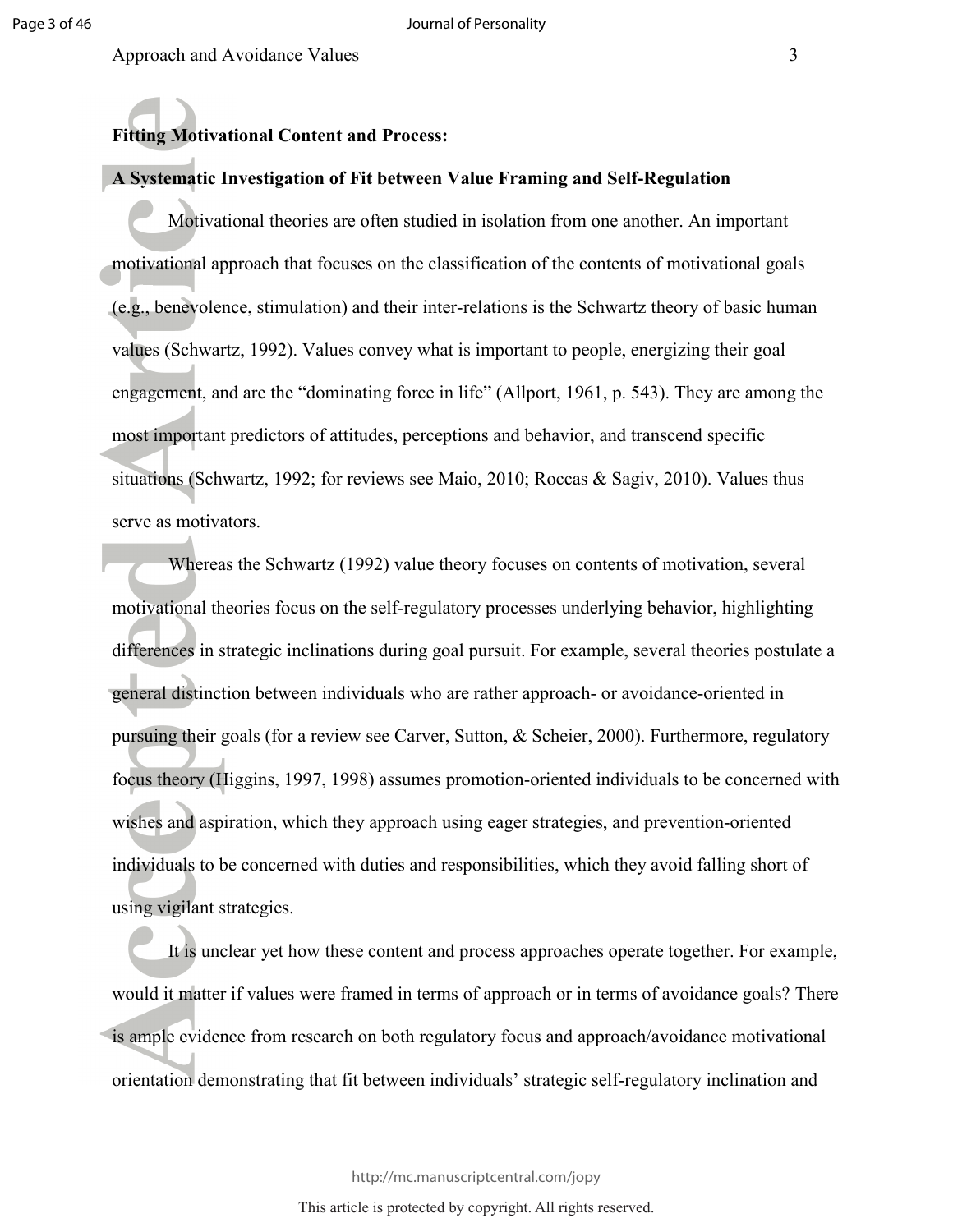events, behaviors and targets increases value (Higgins, 2000, 2005). Similarly, individuals may be more inclined to endorse basic human values if their framing (as states people seek to approach or to avoid) fits their self-regulatory inclinations. Investigating this would allow for more fine-grained analyses of value endorsement and value-congruent behavior, as well as novel research avenues such as tailoring value claims to individual differences (for a similar approach using the Big Five, see Hirsch, Kang, & Bodenhausen, 2012) and investigating person-value fit effects on well-being (for environmental and interpersonal fit, see Gaunt, 2006; Sagiv & Schwartz, 2000). Moreover, if we find that value endorsement is strongly dependent on fit with how the values are framed, then previous knowledge on values may have to be adjusted as most value items in value questionnaires tend to be framed in terms of approaching (or promoting) a goal (see, e.g., Schwartz et al., 2012).

We start by describing these motivational theories as well as the concept of and research on regulatory fit. We then briefly review research considering these different approaches. For the first time, we devise two parallel measures of the Schwartz values, one in which items are framed in terms of ideals people seek to approach and one in which they are framed in terms of counter-ideals people seek to avoid. This enables us to provide a solid test of the possibility that people endorse values more strongly when there is a fit between value framing and their predominant strategic motivational inclinations. To this end, we conducted three studies, assessing or inducing individual differences in regulatory focus and motivational orientation. *Basic human values* 

One of the most studied value theories is the Schwartz (1992) value theory, which defines ten basic values according to their underlying motivational goals. A central assumption of this theory is that the array of values represents a circular motivational continuum. Conflicting values

http://mc.manuscriptcentral.com/jopy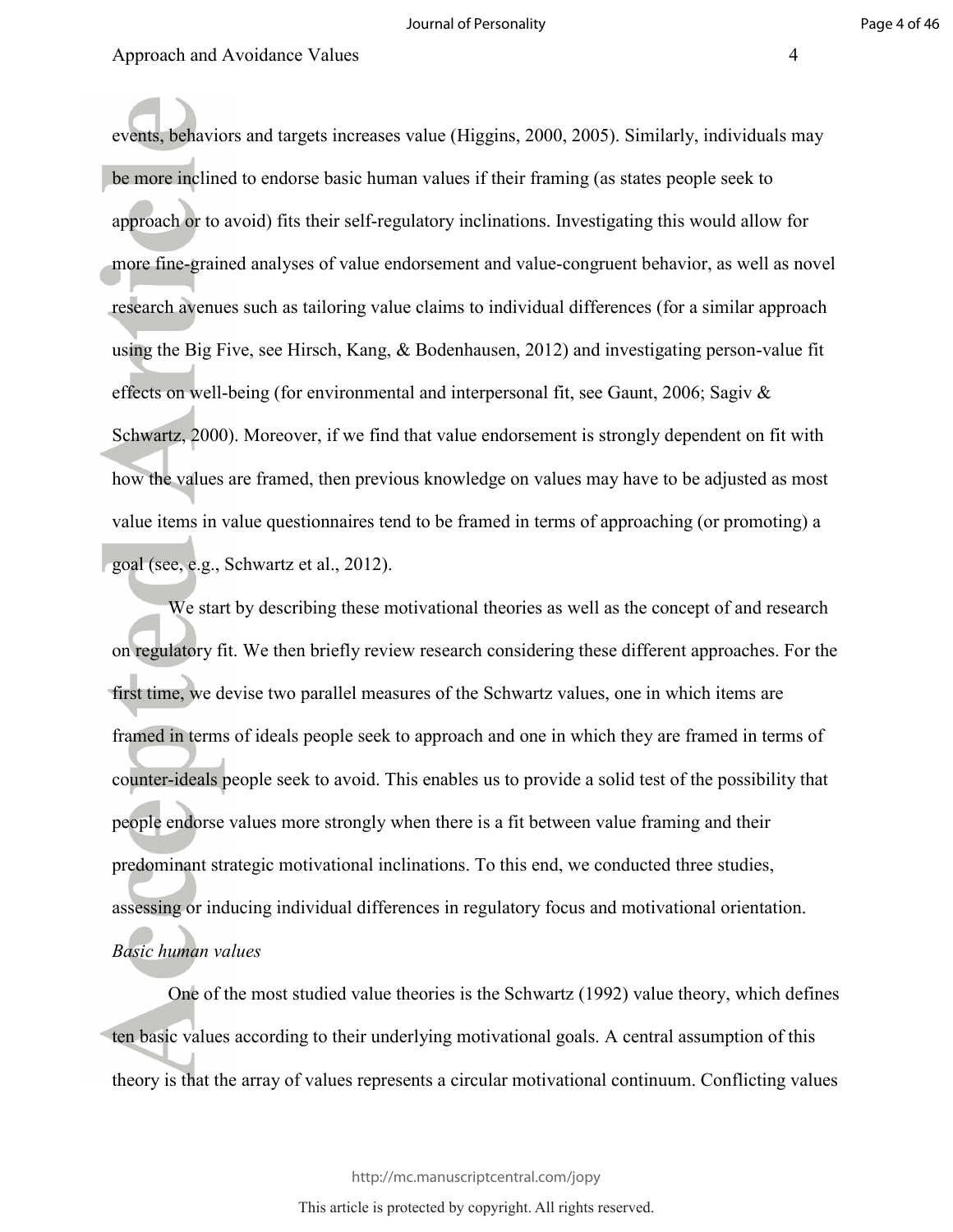l

#### Approach and Avoidance Values 5

are located in opposite sides of the circle (and their priorities are negatively correlated), whereas congruent values are adjacent to one another (and their priorities are positively correlated). The ten values can be further organized along two bipolar dimensions, resulting in four higher order value types: self-enhancement (power, achievement, in some instances also hedonism) versus self-transcendence (benevolence, universalism), and openness to change (stimulation, selfdirection, in some instances also hedonism) versus conservation (conformity, tradition, security). This structure replicated in over 75 countries worldwide (Sagiv & Schwartz, 2000; Schwartz,  $2011$ <sup>1</sup> and also exists within persons (Borg, Bardi, & Schwartz, 2017).

Despite universal similarities in the value structure, individuals differ substantially in how important each value is to them. The higher a value is located in a person's hierarchy, the more it is likely to affect perceptions, preferences, choices and actions (Schwartz, 1992). Nonetheless, average value hierarchies in samples from over 50 nations show striking crosscultural similarities, with benevolence values being consistently most important and power values being consistently the least important (Schwartz & Bardi, 2001).

To date values have been predominantly conceptualized as desirable ideals people strive for, such as "desirable trans-situational goals" (Schwartz, 1994, p. 21) or "enduring beliefs that a specific mode of conduct or end-state of existence is personally or socially preferable" (Rokeach, 1973, p. 5). This has generally led to understanding them as motivating approach toward the respective goal. However, given that "the primary content aspect of a value is the type of goal or motivational concern that it expresses" (Schwartz, 1992, p. 4), values can also be conceptualized as motivating avoidance of an undesirable end-state. Indeed, one of the most frequently used instruments to assess values, the Portrait Value Questionnaire (PVQ; Schwartz, Melech,

http://mc.manuscriptcentral.com/jopy

 $<sup>1</sup>$  A recent refinement proposes a differentiation of the ten values into 19 lower-order but more discrete</sup> values (Schwartz et al., 2012).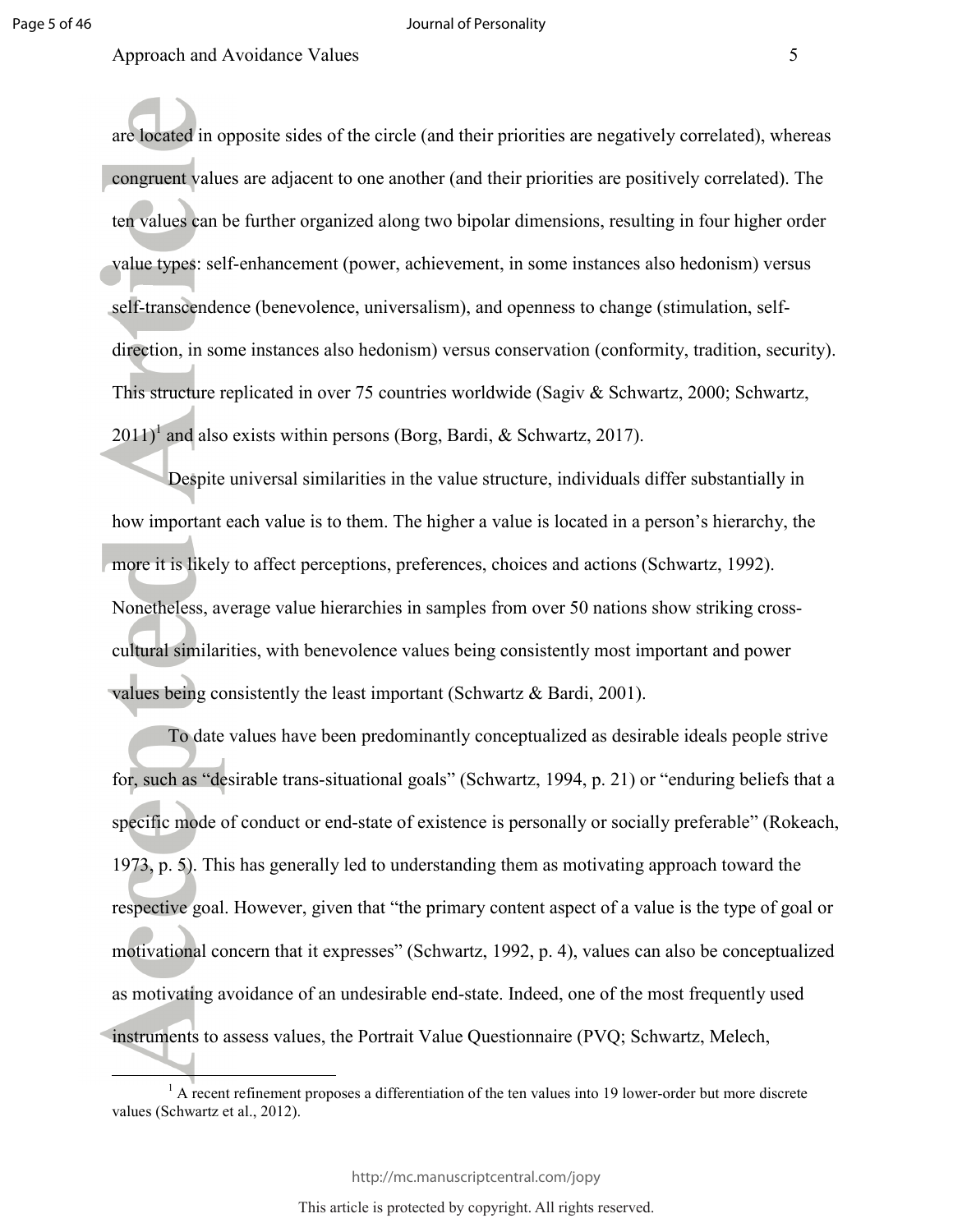Lehmann, Burgess, & Harris, 2001), implicitly acknowledges this. Our close examination of the items in the most recent PVQ version (PVQ-RR, Schwartz, personal communication; based on Schwartz et al., 2012) revealed that items pertaining to the higher-order value types of selftranscendence, openness to change, and self-enhancement are framed as approaching desired end-states (e.g., stimulation: "It is important for him always to look for different things to do"). In contrast, several items pertaining to the higher-order value type of conservation are framed as avoiding undesired end-states (e.g., conformity: "It is important to him to avoid upsetting other people"). Thus, a second layer of values is conceivable, representing undesirable end-states people seek to avoid (see Van Quaquebeke, Graf, Kerschreiter, Schuh, & van Dick, 2014). To illustrate using the above examples, a more fine-grained assessment might also consider stimulation in terms of avoidance (e.g., "It is important for him to avoid always doing the same things") and conformity in terms of approach (e.g., "It is important for him to please other people"). This is important as "neither the existing operationalization of the circumplex model, nor Schwartz's (1994) value theory itself allows certain values to repel individuals to the degree that people actually identify themselves by the values that they repel" (Van Quaquebeke et al. 2014, p. 214). Following Higgins (2000, 2005), framing values' content to fit individuals' predominant strategic motivational inclinations should increase value endorsement.

#### *Approach and avoidance orientation and regulatory focus*

The view of human self-regulation being guided by opposing forces can be traced back a long way in the motivation literature (for a review, see Elliot, 2008), with some arguing that selfregulation strategies give rise to basic structural dimensions of personality (Carver et al., 2000; Elliot & Thrash, 2010). Several theories taking a two-forces stance consider a behavioral approach system (BAS), which motivates approach towards specific end-states, is activated by

http://mc.manuscriptcentral.com/jopy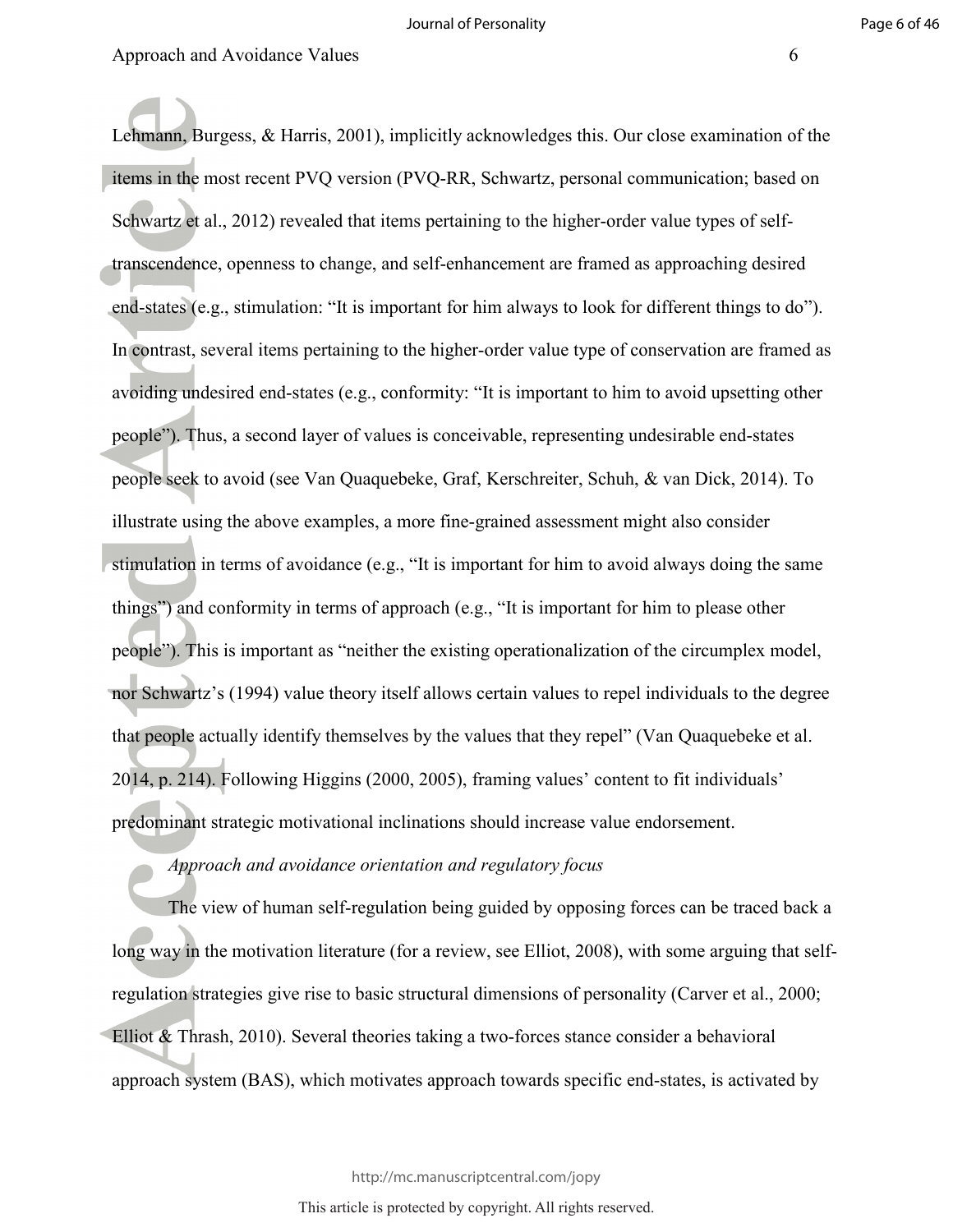reward signals, and biased towards positive cues and approach goals, as opposed to a behavioral inhibition system (BIS), which motivates avoidance of specific end-states (i.e., inhibits movement that may lead to negative outcomes), is activated by punishment signals, and biased towards negative cues and avoidance goals (Cloninger, 1987; Derryberry & Reed, 1994; Elliot & Sheldon, 1997; Elliot & Thrash, 2002; Gable, 2006; Gray, 1990; Lewin, 1935; for a review see Carver et al., 2000). Similarly, self-regulation theory (Carver & Scheier, 1998, 1999) postulates discrepancy-reducing (regulating approach to desired end-states) and -increasing loops (regulating avoidance from undesired end-states). Individuals indeed differ in their motivational orientation towards approach (high BAS sensitivity) and avoidance (high BIS sensitivity; Carver & White, 1994).

According to regulatory focus theory, the two distinct self-regulatory systems operating within individuals are a promotion and a prevention focus (Higgins, 1997, 1998). In a promotion focus on advancement and growth, the goals individuals pursue are wishes and aspirations (ideals), which they pursue using eager strategies, and they focus on the presence/absence of positive outcomes (gains). Conversely, in a prevention focus on safety, the goals individuals pursue are duties and responsibilities (oughts), which they pursue with vigilant strategies, and they focus on the presence/absence of negative outcomes (losses). The foci vary chronically and situationally (see Sassenberg & Woltin, 2008, 2009).

Of interest in the current context, a strategic approach (avoidance) orientation "is the natural strategy for promotion (prevention) self-regulation" (Higgins, 1997, p. 1282, parenthesis added; see also Higgins 1998, 2002; cf. Carver & Scheier 1998). Specifically, people's approach and avoidance strategies vary as a function of their regulatory focus (Higgins, Roney, Crowe, & Hymes, 1994; Shah, Higgins, & Friedman, 1998). Furthermore, Förster, Higgins and Idson

http://mc.manuscriptcentral.com/jopy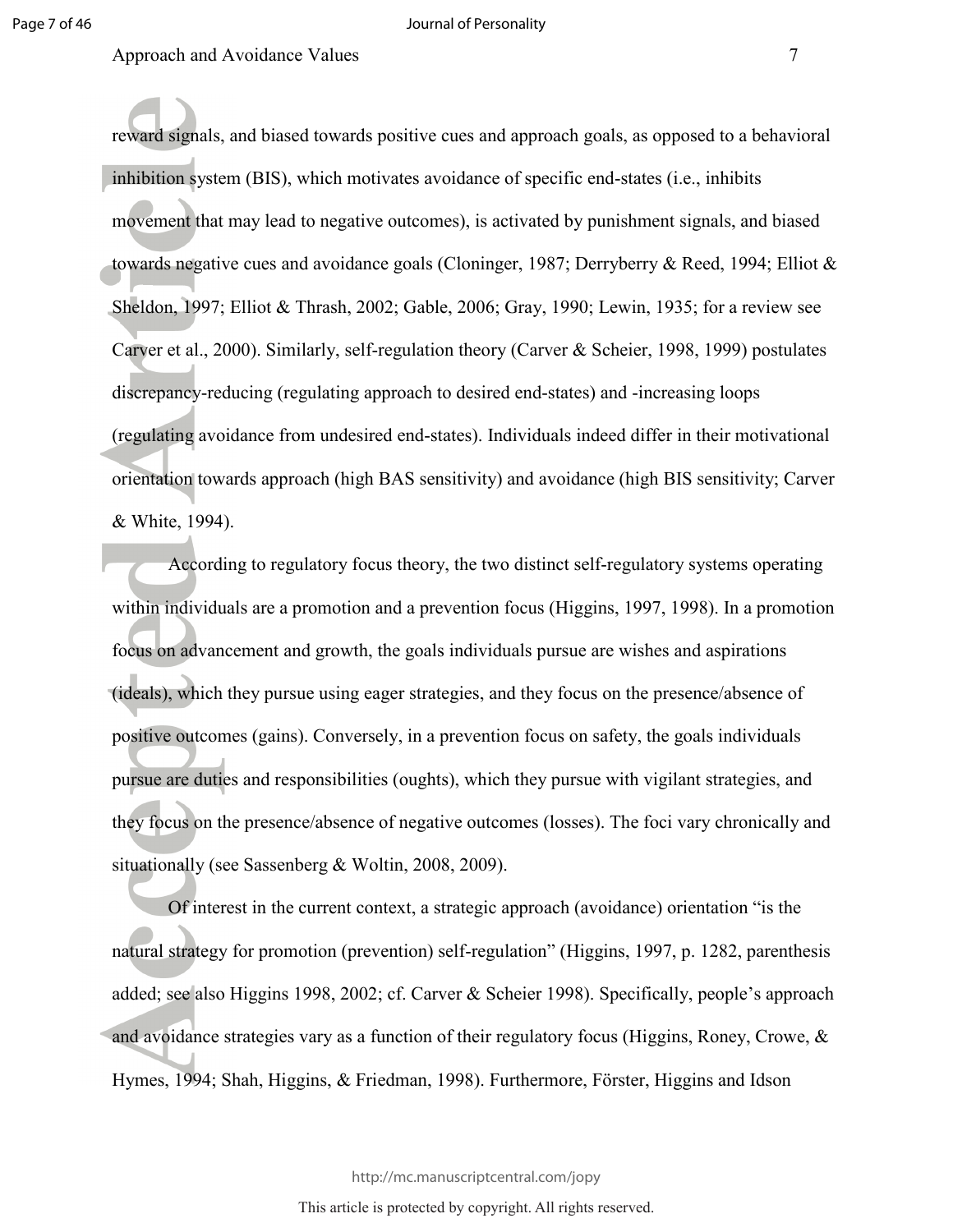(1998) showed that promotion and prevention influence the strength and persistence with which approach and avoidance behaviors are performed. Whereas people use approach and avoidance in both foci, they are more likely to use approach in a promotion and avoidance in a prevention focus. Thus, we are not suggesting that the two conceptualizations are equivalent (for a discussion see Elliot & Thrash, 2010; Higgins, 1998; Scholer & Higgins, 2011). Indeed, under certain conditions prevention focus also entails risky approach (rather than vigilant avoidance; Scholer, Zou, Fujita, Stroessner, & Higgins, 2010). However, regulatory focus and motivational orientation are positively correlated (e.g. Elliot & Thrash, 2010; Summerville & Roese, 2008), operate functionally similarly (for creativity see Friedman & Förster, 2000; 2002), and are often treated as conceptual replications – a stance we also take. Their remarkably similar effects in fit research further illustrate this.

#### *Regulatory fit*

Although any specific goal, including trans-situational goals such as values, can be pursued with either a promotion focus or a prevention focus, some goals are more compatible with a particular self-regulatory strategy, resulting in fit. Regulatory fit occurs when individuals pursue a goal in a manner that sustains, rather than disrupts, their orientation or when their orientation and the nature of the end-state are congruent (Higgins, 2000, 2005; Cesario, Higgins, & Scholer, 2008). When there is regulatory fit, the manner of goal pursuit or the goal itself feels right and increases value and engagement (Higgins, 2000, 2005).

A few examples from the regulatory focus and motivational orientation literature help illustrate this. First, approach goals pertaining to desirable end-states are more compatible with a promotion focus, and avoidance goals pertaining to undesirable end-states are more compatible with a prevention focus (Higgins, 2002). Also, messages focusing on desirable outcomes people

http://mc.manuscriptcentral.com/jopy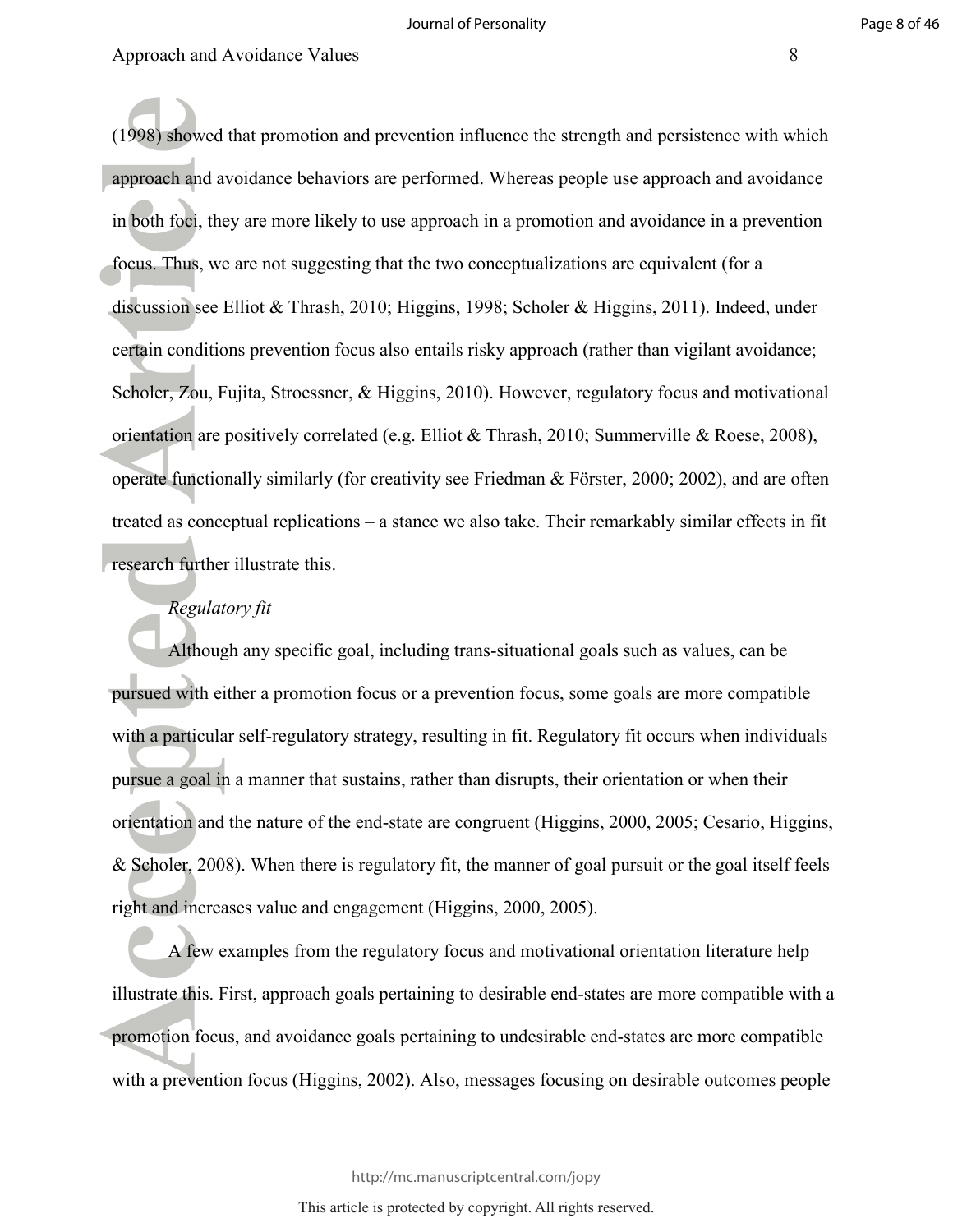seek to approach are more effective in a promotion focus and with approach motivation (BAS), and those focusing on undesirable outcomes people seek to avoid are more effective in a prevention focus and with avoidance motivation (BIS; Cesario, Grant, & Higgins, 2004; Cesario, Corker, & Jelinek, 2013; Mann, Sherman, & Updegraff, 2004; Sherman, Mann, & Updegraff, 2006). For example, Mann and colleagues (2004) found that when given a loss-framed dental health message, avoidance-oriented individuals flossed more than approach-oriented individuals and vice-versa when given a gain-framed message. Likewise, messages advocating HPV vaccinations are more effective when stressing desirable outcomes resulting from vaccination among high BAS individuals and when stressing undesirable outcomes from avoiding vaccination among high BIS individuals (Gerend & Shepherd, 2007). Moreover, regulatory fit transfers to monetary evaluations, with people assigning higher prices to objects when their choice strategy (eager approach vs. vigilant avoidance) fits their regulatory focus (Higgins, Idson, Freitas, Spiegel, & Molden, 2003). Relatedly, high BAS individuals donate more money to charities promoting positive compared with preventing negative outcomes (and vice-versa for high BAS individuals; Jeong, Shi, Baazova, Chiu, Nahai et al., 2011). In line with the above research, we expect value endorsement to be stronger under fit (predominant promotion or BAS/approach values and predominant prevention or BIS/avoidance values) than misfit.

#### *Previous research*

To our knowledge, a comprehensive investigation of approach and avoidance values has so far not been systematically endeavored. Using factor analysis, previous work showed that the structure of negative values (e.g., boredom, hopelessness) does not mirror the structure of positive values (e.g., kindness, independence; Aavik & Allik, 2006). However, the authors assessed value endorsement with a bi-polar scale, ranging from important to avoid to important

http://mc.manuscriptcentral.com/jopy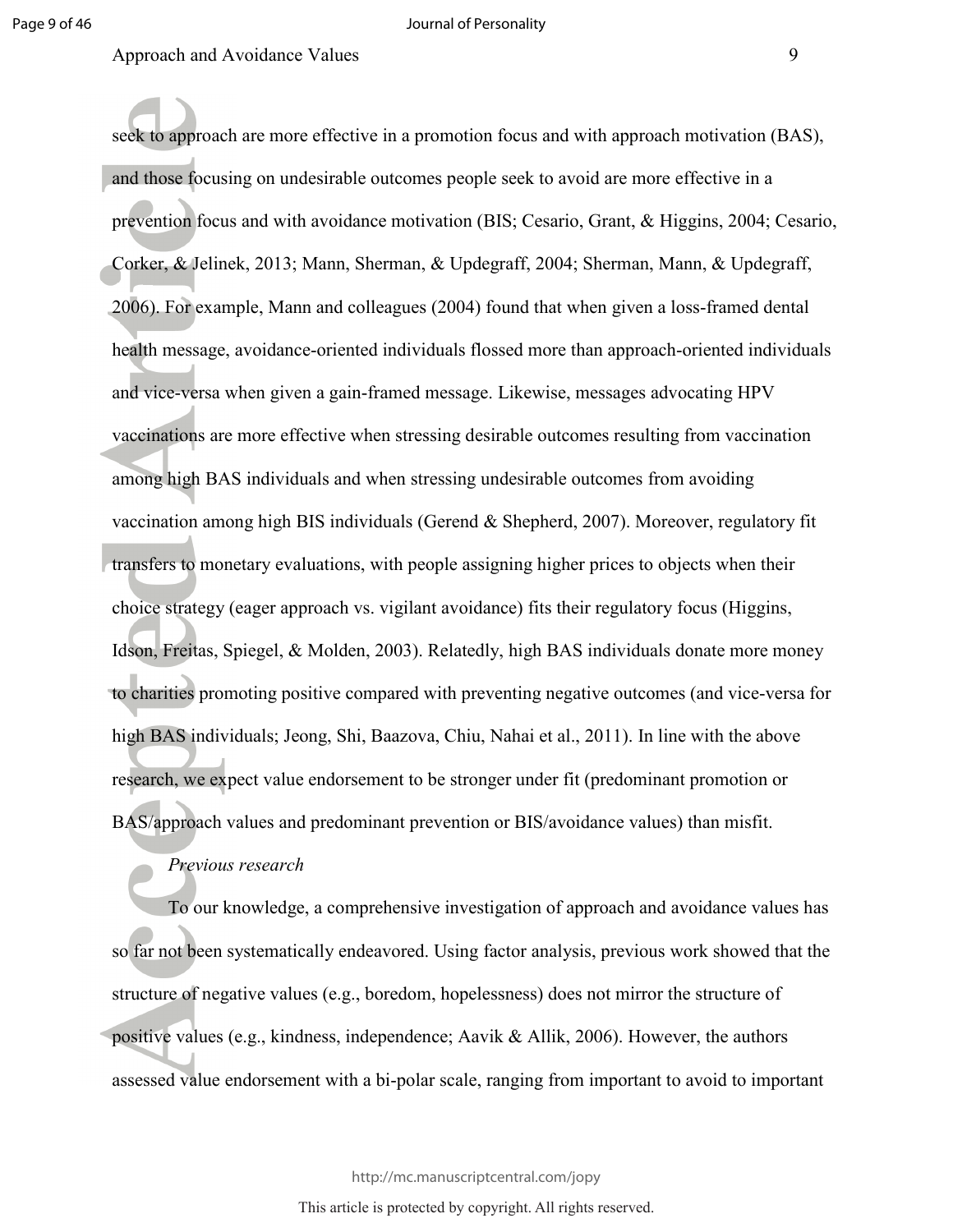to aspire, and did not consider approach and avoidance independently.

Other research argued that some of the Schwartz values are associated with a promotion focus and others with a prevention focus. For example, Leikas, Lönnqvist, Verkasalo and Lindeman (2009) found that people with a strong chronic promotion focus tend to value achievement and to not value tradition, and people with a strong chronic prevention focus tend to value conformity and security and to not value self-direction and stimulation. Further research conceptualized regulatory focus itself as a combination of a subset of the Schwartz values. Specifically, Van Dijk and Kluger (2004) measured promotion focus as a combination of high self-direction/stimulation and low conformity/security and prevention focus as the opposite (for different combinations and theoretical propositions see Kluger, Stephan, Ganzach, & Hershkovitz, 2004; Schwartz, 2006). Nonetheless, this research also did not address the endorsement of values framed in terms of approach or avoidance.

More akin to the current research question, recent work showed that employees' trust in their organization is higher the more there is fit between employees' and organizations' approach and avoidance values (Schuh, Van Quaquebeke, Keck, Göritz, De Cremer, & Xin, 2016). Also, followers' identification and satisfaction with their leader is higher the more they perceive leader-follower fit regarding ideal and counter-ideal values (i.e., values a leader should or should not represent; Van Quaquebeke, Kerschreiter, Buxton, & Van Dick, 2010). Building on this prior research, we examine fit effects between value content framing and individuals' motivational inclinations.

#### **The Present Research**

Based on the above, we expect that a fit between people's predominant regulatory focus or motivational orientation and value framing in terms of approach versus avoidance will

http://mc.manuscriptcentral.com/jopy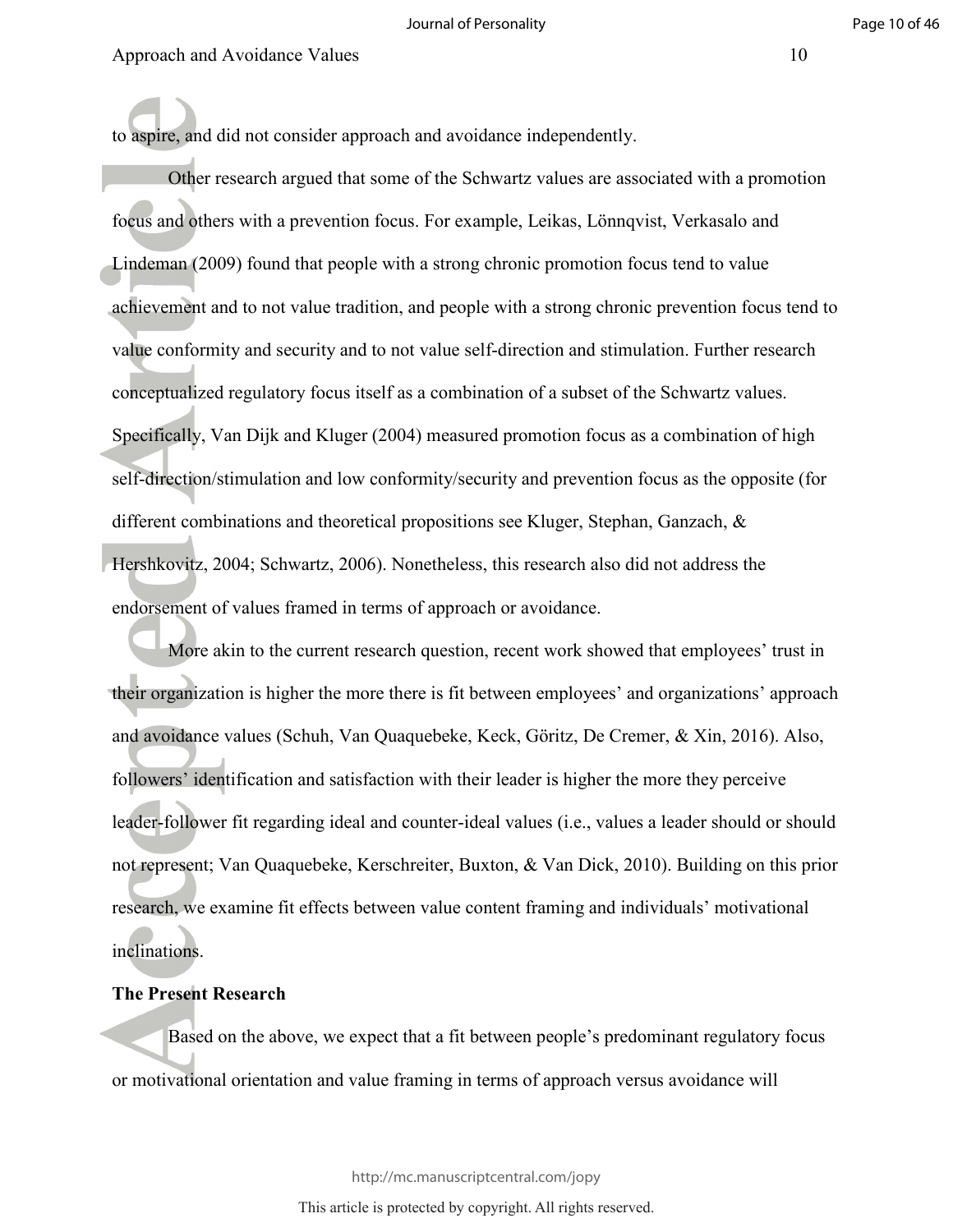increase value endorsement. Three studies tested this prediction by assessing endorsement of approach- versus avoidance-framed values. Study 1 investigated fit among participants with a predominant promotion versus prevention focus. Extending this research, Study 2 investigated fit among participants with a predominant BAS versus BIS sensitivity. Finally, Study 3 investigated fit among participants with an induced approach versus avoidance orientation. We discuss the pattern emerging from all three conceptual replications in the General Discussion.

# **Study 1: Approach- and Avoidance-Framed Values and Chronic Promotion and**

# **Prevention Focus**

To establish our hypothesis, we developed an approach- and an avoidance-version of the Portrait Values Questionnaire-RR (PVQ-RR; cf. Schwartz et al., 2012) and assessed individual differences in regulatory focus (Higgins, 1997) in an online sample.

#### *Method*

#### *Participants*

A total of 300 participants with U.S. IP addresses and an approval rate of 99% in previous assignments were recruited on Amazon's MTurk (www.mturk.com). Past research shows that data from MTurk is reliable and reflects a more diverse sample than other Internet or student samples (e.g., Buhrmester, Kwang, & Gosling, 2011; Mason & Suri, 2012). Participants were informed that they would take part in a study on personal values, gave their informed consent and took part online for a remuneration of \$ 1.30. We included a question probing participants' attention and compliance with instructions; participants who did not correctly answer it (*n*=88) were excluded from the analyses (see Oppenheimer, Meyvis, & Davidenko, 2009), together with non-native speaking participants (*n*=5) because of the subtle differences

http://mc.manuscriptcentral.com/jopy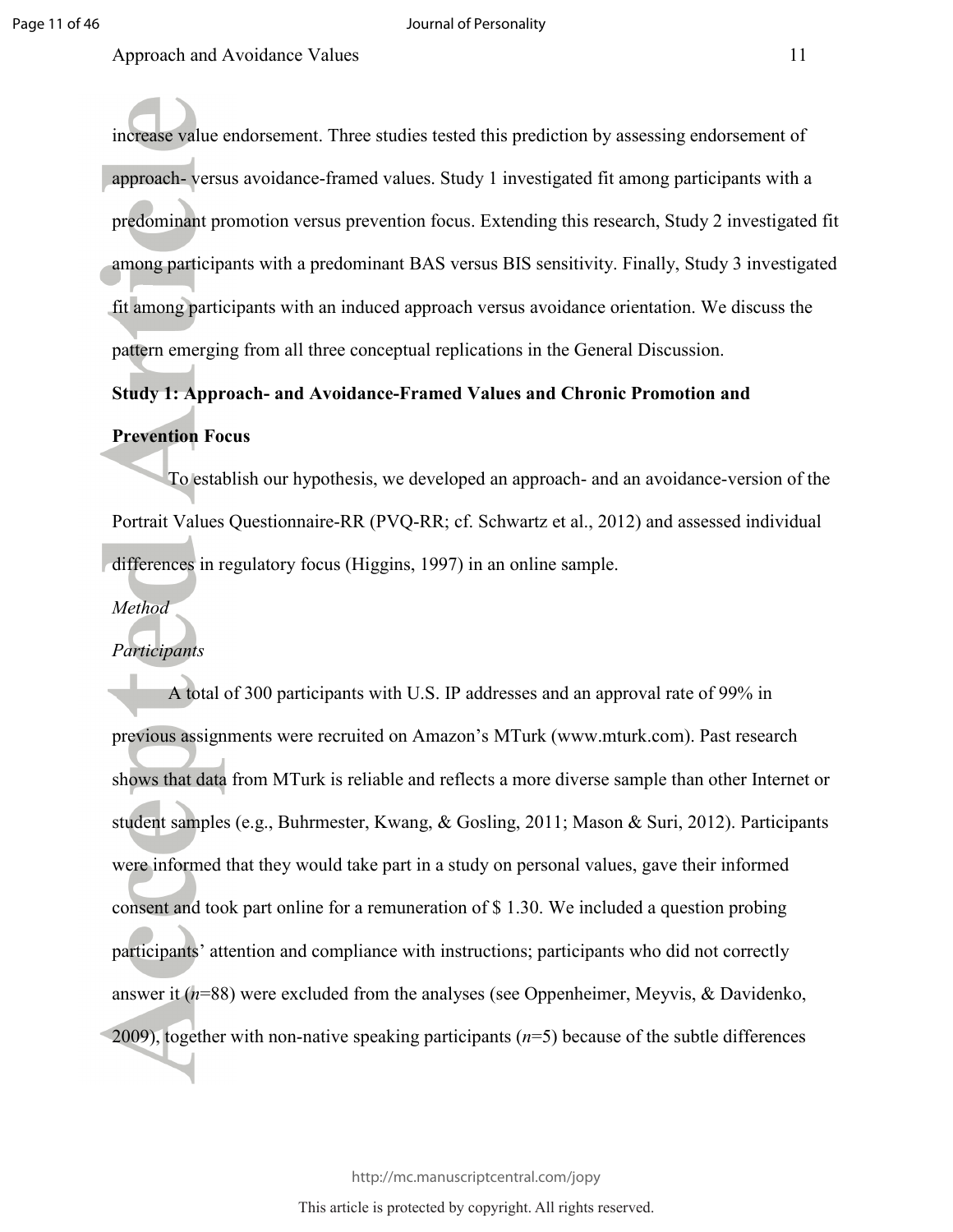between the two questionnaire versions (see below). The sample thus comprised 207 participants (102 males, 105 females;  $M_{\text{age}} = 37.61$ ,  $SD_{\text{age}} = 11.96$ ; see Table 1 for further information).

# *Procedure and Materials*

Participants completed two novel versions of the refined Portrait Values Questionnaire (PVQ-RR; cf. Schwartz et al., 2012), consisting of 57 items, each a short portrait of a person's goals, aspirations and wishes, reflecting the person's values. Participants rate to what extent each person (always of the same gender) portrayed is similar to them, using a 6-point scale (1=*not like me at all* to 6=*very much like me*). Higher values indicate stronger value endorsement.

As noted before, in the regular version of the PVQ-RR portraits pertaining to values in the higher-order categories of openness to change, self-enhancement and self-transcendence are formulated with regard to end-states people seek to approach (e.g., stimulation: "It is important to him to always look for different things to do"; achievement: "It is important to her to have ambitions in life"). Contrary, several portraits pertaining to values in the higher-order category of conservation are formulated with regard to end-states people seek to avoid (e.g., security: "It is important to him to avoid anything dangerous"; conformity: "It is important to her to never violate rules or regulations"). To develop novel PVQ versions distinguishing approach and avoidance values we first separated the 57 portraits from the PVQ-RR into those measuring approach versus avoidance values. We then excluded six portraits measuring the only recently proposed values of humility and face to reduce items and ensure compatibility with most past research. Finally, we developed new items for two PVQ-RR versions (excluding humility and face): One framing all items in terms of approach (AP-PVQ; e.g., new security: "It is important to him to be safe and secure"; new conformity: "It is important to her to always follow rules or regulations") and one framing all items in terms of avoidance (AV-PVQ; e.g., new stimulation:

http://mc.manuscriptcentral.com/jopy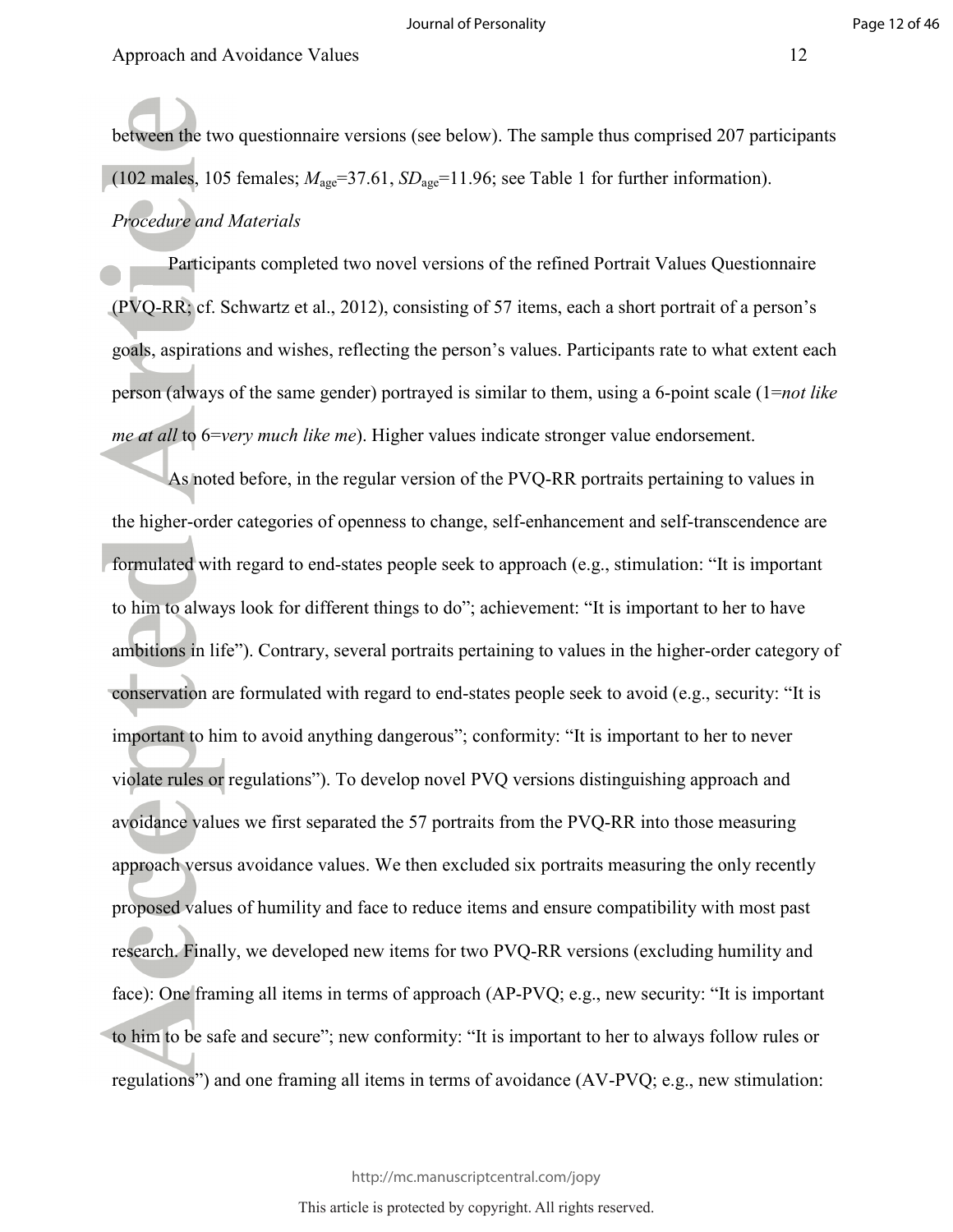l

Approach and Avoidance Values 13

"It is important to him to avoid always doing the same things"; new achievement: "It is important to her to avoid an unambitious life"). Thus, half of the items (51) stem from Schwartz et al. (2012) but now are part of different PVQ versions, while we created the other half (51).

Participants competed both PVQ versions, staring with the AP-PVQ, and their values were centered around the personal mean (see Parks-Leduc, Feldman, & Bardi, 2015) so that each of the items assessed with the AP-PVQ (AV-PVQ) was centered using participants' mean endorsement of the AP-PVA (AV-PVA) values (for reliabilities, means and standard deviations see Table 2). As would be expected given that they measure similar content, the AV- and APscores for all 10 values were correlated  $(.42 \le r s \le .87,$  all  $ps < .001$ ).

Participants' regulatory focus was then assessed with the Regulatory Focus Questionnaire (RFQ; Higgins et al., 2001). This 11-item instrument consists of a promotion focus subscale (6 items;  $M=3.55$ ,  $SD=.71$ ;  $\alpha=.75$ ; e.g., "How often have you accomplished things that got you psyched to try even harder?") and a prevention focus subscale (5 items;  $M=3.47$ ,  $SD=.80$ ;  $\alpha=.83$ ; e.g., "Not being careful enough has gotten me into trouble at times", reverse-scored). Items are rated on a 5-point scale (1=*never or seldom; certainly false* to 5=*very often; certainly true*). The foci were not correlated, *r*(212)=.04, *p*>.52 (Higgins, 1997).

In line with previous research on regulatory fit in various domains (e.g., Cesario et al., 2004; Cesario & Higgins, 2008; Cesario et al., 2008; Hamstra, Van Yperen, Wisse, & Sassenberg, 2013; Righetti, Finkenauer, & Rusbult, 2011) we computed a regulatory focus predominance measure (promotion – prevention)<sup>2</sup>. Based on this, participants were classified as

http://mc.manuscriptcentral.com/jopy

 $2^2$  The usage of difference scores comes at some costs (cf. Edwards, 1994; 2001). However, from a theoretical point of view, regardless of the strength of each focus/orientation, it is the *relative* strength that determines fit. The predominance perspective thus creates the clearest theory-driven predictions as predominance determines which focus/orientation is chronically in the foreground (cf. Cesario & Higgins, 2008; Righetti et al., 2011; Webb, Coleman, Rossignac-Milon, Tomasulo, & Higgins, 2017). As noted elsewhere (e.g., Higgins, 2012; Righetti et al., 2011; Webb et al., 2017), regulatory focus and other motivational orientations are in opposition at the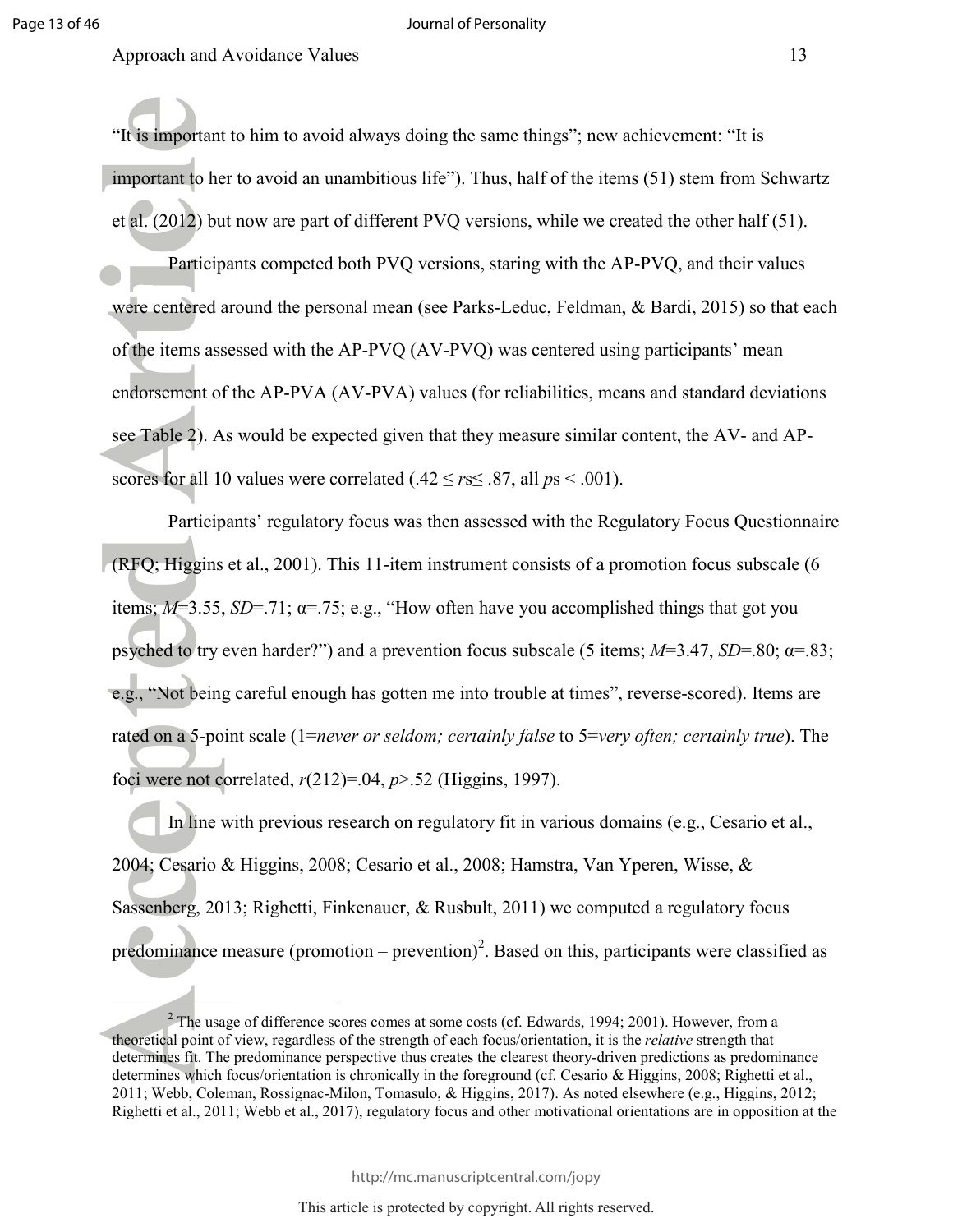$\overline{a}$ 

predominantly promotion-focused (upper  $50\%$ ;  $\geq 0.13$ ;  $n=106$ ) or prevention-focused (lower 50%; < .13; *n*=101). Regulatory focus was assessed after the PVQs to avoid value responses being influenced by the potential activation of the foci. Finally, participants were fully debriefed. *Results* 

Outliers with studentized residuals with values greater than 3 or less than -3 and Cook's distance scores > .05 (Cohen, Cohen, West, & Aiken, 2003; Judd, McClelland, & Ryan, 2009;  $n=7$ ) in the analyses reported below were excluded. Mauchly's sphericity assumptions were violated for value type and the value type by value frame interaction in all studies, which is why we use the Greenhouse-Geisser correction in the relevant analyses.

A 2 (Regulatory Focus: promotion vs. prevention; between participants) x 2 (Value Framing: approach vs. avoidance; within participants) x 10 (Value Type - Centered: selfdirection, stimulation, hedonism, achievement, power, security, tradition, conformity, benevolence, universalism; within participants) mixed  $ANOVA<sup>3</sup>$  indicated a main effect of value frame,  $F(1,198)=128.86$ ,  $p<.001$ ,  $\eta_p^2=.39$ , such that approach-framed values were endorsed more strongly (*M*=-.08, *SD*=.17) than avoidance-framed values (*M*=-.15, *SD*=.14). As usually found (see Schwartz & Bardi, 2001), there was also a main effect of value type,  $F(4.79, 947.37) = 146.97$ ,  $p < 0.01$ ,  $\eta_p^2 = 0.43$ , indicating that the values were differently endorsed

system and strategic level. For example, at the system level promotion (prevention) has a concern for advancement and growth (safety and security). At the strategic level, promotion (prevention) thus entails a preference for eager and risky approach (cautious and vigilant avoidance) strategies (for a similar reasoning and predominance approach regarding regulatory mode, not considered in this work, see for example Higgins, Pierro, & Kruglanski, 2008; Orehek, Mauro, Kruglanski, & van der Bles, 2012; Webb et al., 2017).

 $3$  Using a mixed repeated measures ANOVA is a conservative means to test our hypothesis regarding the regulatory focus x value framing interaction as it controls for the covariation of all 20 dependent variables (i.e., the 10 values in both frames). Furthermore, the ANOVA analyses strategy comes with the advantages of all further results being directly comparable to previous research and to our Study 3. However, the use of a median split has the disadvantage of reducing variance. We therefore also regressed participants' mean approach- and avoidance-value endorsement on their continuous regulatory focus predominance score. This yielded the same conclusions (see main text and Footnote 4) as for our interaction of interest, with the predominance measure more strongly predicting endorsement of approach (AP) than avoidance (AV) values:  $B_{AP} = .03$ ,  $SE_{AP} = .01$ ,  $t_{AP} = 2.47$ ,  $p_{AP} = .014$ , and  $B_{AV} = .01$ ,  $SE_{AV} = 01$ ,  $t_{AV} = 1.02$ ,  $p_{AV} = 311$ .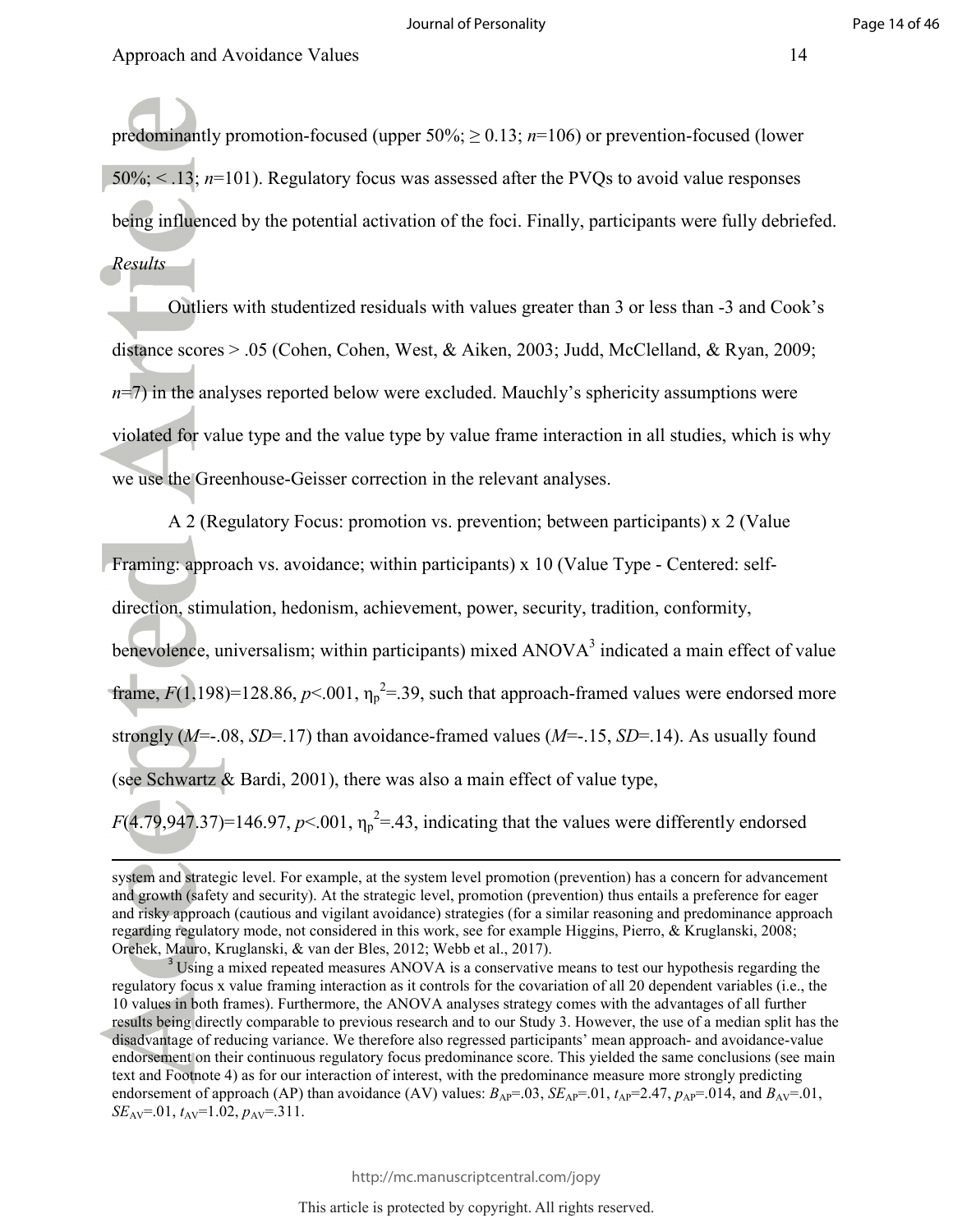#### Journal of Personality

Approach and Avoidance Values 15

(benevolence being endorsed most strongly and power being endorsed the least). There was also a main effect of regulatory focus,  $F(1,198)=5.96$ ,  $p=.016$ ,  $\eta_p^2=.03$ : regardless of framing, values were more strongly endorsed by predominantly promotion (*M*=-.09, *SD*=.15) compared with predominantly prevention focused individuals (*M*=-.14, *SD*=.14).

These main effects were qualified by several interactions. First, there was a value frame by value type interaction,  $F(7.35, 1454.35)=97.28$ ,  $p<0.01$ ,  $\eta_p^2=.33$ . Self-direction, stimulation, hedonism, security, tradition, and universalism were endorsed more strongly when framed in terms of approach rather than avoidance; contrary, achievement, power, conformity and benevolence were endorsed more strongly when framed in terms of avoidance rather than approach (see Table 2 and means and standard deviations in parentheses).

Second, a value type by regulatory focus interaction emerged, *F*(9,1782)=4.68, *p*<.001,  $\eta_p^2 = 0.02$ . Stimulation,  $F(1,198) = 10.98$ ,  $p = .001$ ,  $\eta_p^2 = .05$  ( $M_{\text{prom}} = .68$ ,  $SD_{\text{prom}} = .95$ ;  $M_{\text{prev}} = -1.11$ ,  $SD_{prev} = .86$ ), and hedonism  $F(1,198) = 6.35$ ,  $p = .013$ ,  $\eta_p^2 = .03$  ( $M_{prom} = .08$ ,  $SD_{prom} = .89$ ;  $M_{prev} = .37$ , *SD*<sub>prev</sub>=.76) were more strongly endorsed by predominantly promotion- compared with prevention-focused participants; this reversed for security,  $F(1,198)=11.25$ ,  $p=.001$ ,  $\eta_p^2=.05$  $(M_{\text{prom}}=.28, SD_{\text{prom}}=.63; M_{\text{prev}}=.57, SD_{\text{prev}}=.61)$ , and conformity,  $F(1,198)=15.45, p<.001$ ,  $\eta_p^2 = 0.07$  ( $M_{\text{prom}} = -0.39$ ,  $SD_{\text{prom}} = 0.79$ ;  $M_{\text{prev}} = 0.00$ ,  $SD_{\text{prev}} = 0.60$ ), largely in line with previous research (see Leikas et al., 2009).

Most importantly, the predicted regulatory focus by value frame interaction was also significant,  $F(1,198)=4.43$ ,  $p=.037$ ,  $\eta_p^2=.02$ . Approach-framed values were endorsed more strongly than avoidance-framed values under both foci, but more strongly by predominantly promotion-focused ( $M_{AP}$ =-.05,  $SD_{AP}$ =.17 vs.  $M_{AY}$ =-.14,  $SD_{AY}$ =.14),  $F(1,198)$ =93.38,  $p$ <.001,  $\eta_p^2 = 32$ , compared to predominantly prevention-focused participants ( $M_{AP} = -11$ ,  $SD_{AP} = 16$  vs.

http://mc.manuscriptcentral.com/jopy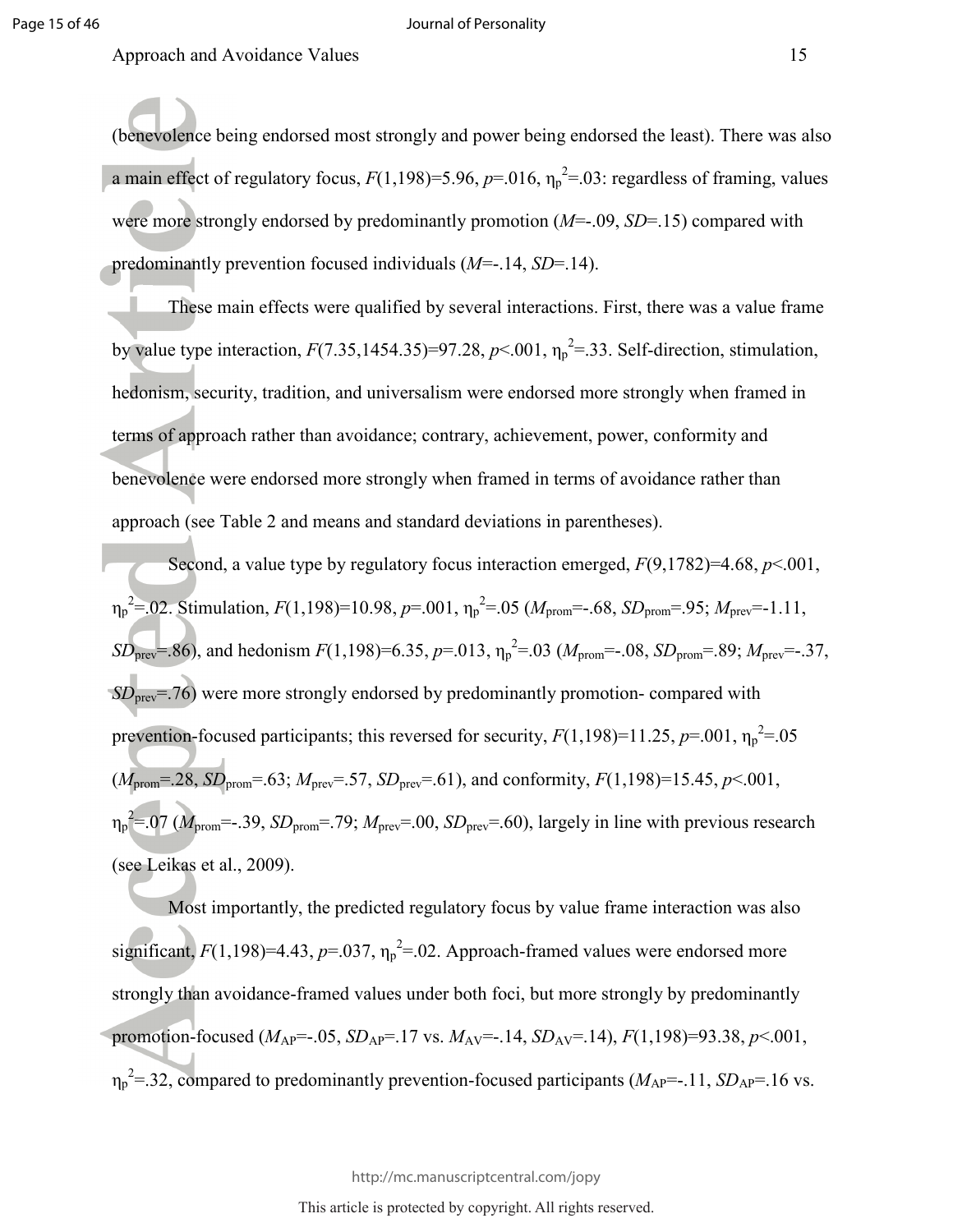$M_{\rm AV}$ =-.17, *SD*<sub>AV</sub>=.13), *F*(1,198)=41.92, *p*<.001,  $\eta_{\rm p}$ <sup>2</sup>=.18<sup>4</sup>. These results support our hypothesis that a fit between regulatory focus and value framing increases value endorsement, albeit only for promotion focus and approach values.

Finally, the value framing by value type by regulatory focus interaction was not significant,  $F(9, 1782)=1.32, p=.222, \eta_p^2=.01$ .

# **Study 2: Approach- and Avoidance-Framed Values and Chronic Approach versus Avoidance Motivational Orientation**

In order to generalize our results beyond regulatory focus to further individual differences in terms of a chronic inclination towards approach versus avoidance, the current study assesses inter-individual differences in terms of people's behavioral inhibition or avoidance system (BIS) and behavioral approach system (BAS; Carver & White, 1994) while measuring the basic values with the two PVQ versions.

#### *Method*

#### *Participants*

A total of 301 participants were recruited on MTurk with the same criteria, information, and remuneration as in Study 1. Also as in Study 1, we excluded participants who failed to correctly answer a question probing their attention and compliance (*n*=90) or who were nonnative speakers (*n*=3). We furthermore excluded one participant who responded with "5" to *all* 102 value items. The sample thus comprised 207 participants (113 males, 94 females;  $M_{\text{age}}$ =35.71,  $SD_{\text{age}}$ =12.00; see Table 1 for further information).

#### *Procedure and Materials*

Į

<sup>&</sup>lt;sup>4</sup> Alternatively, when values were approach-framed, they were endorsed more strongly by predominantly promotion- than by predominantly prevention-focused participants,  $F(1,198)=7.51$ ,  $p=0.07$ ,  $\eta_p^2=0.04$ ; when values were avoidance-framed, only a marginal difference for differently focused participants emerged,  $F(1,198)=3.34$ ,  $p=0.069, \eta_p^2=0.02$ .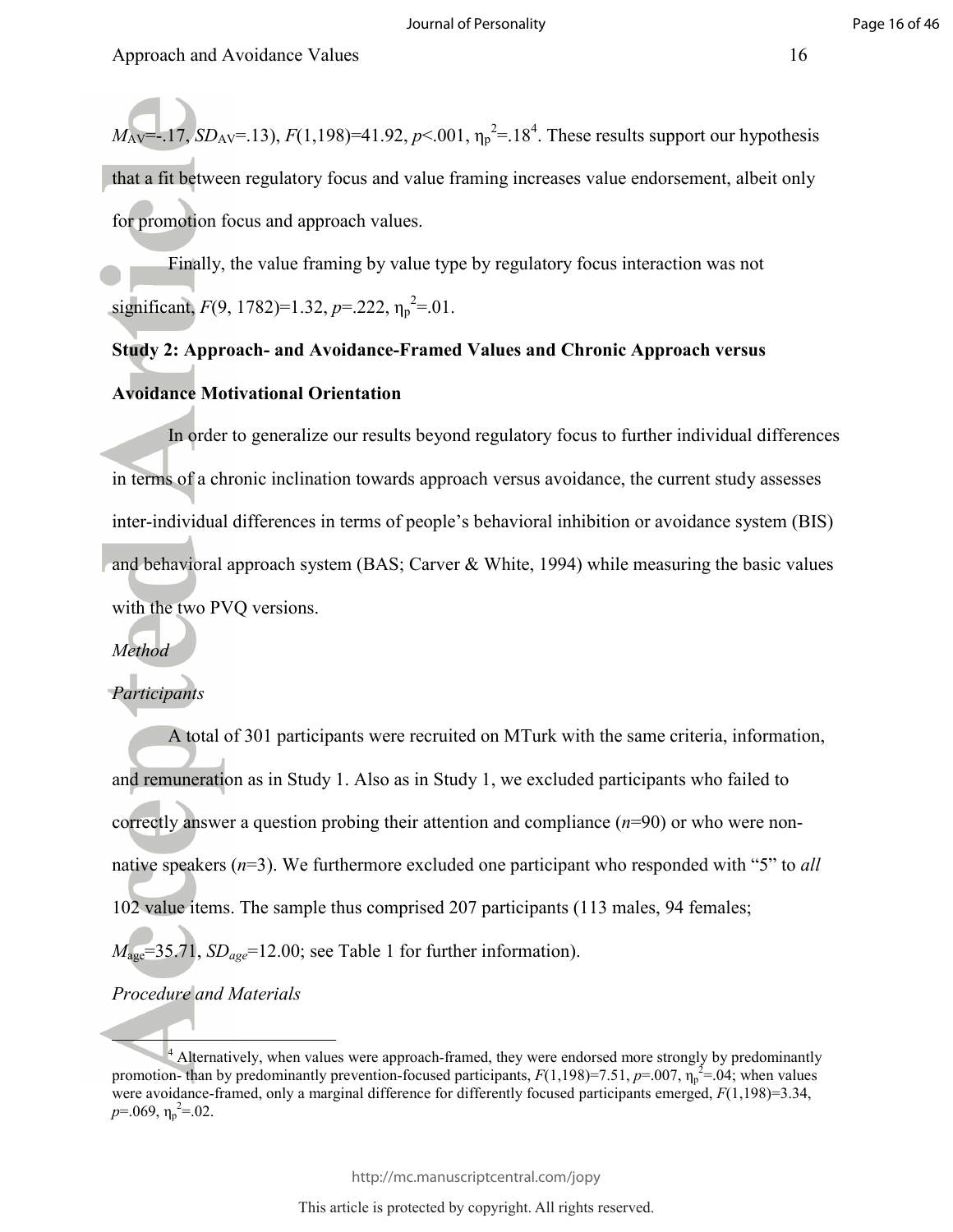#### Journal of Personality

Approach and Avoidance Values 17

After providing demographic information, participants completed the AP-PVQ and the AV-PVQ (see Study 1); their value ratings were centered around the personal mean as in Study 1 (see Table 3 for reliabilities, means and standard deviations). The AP- and AV-scores for all 10 values were again highly correlated (.40  $\leq$  *r*s $\leq$  .83, all *p*s < .001).

Subsequently, participants were presented the BIS/BAS Scales (Carver & White, 1994), measuring people's chronic behavioral inhibition or avoidance system (BIS) and behavioral approach system (BAS). Respondents indicate to what extent items are true of them on a 4-point scale (1=*very true for me* to 4=*very false of me*). We reversed the coding of these items, so that higher scores indicate stronger chronic BIS and BAS sensitivity.

The BAS scale ( $M=2.85$ ,  $SD=0.54$ ;  $\alpha=0.89$ ) comprises 13 items assessing the tendency to experience positive affect or behavioral approach when there are cues of incentives (e.g., "When I get something I want, I feel excited and energized"). The BIS scale  $(M=2.80, SD=0.76; \alpha=.90)$ comprises 7 items assessing the tendency to experience negative affect or behavioral inhibition when there are cues of threat (e.g., "Criticism or scolding hurts me quite a bit"). These orientations are considered independent (Carver & White, 1994), and indeed BIS and BAS scores were not correlated,  $r(207) = -0.06$ ,  $p > 0.37$ .

As in Study 1, we computed a motivational orientation predominance measure (BAS – BIS; Diego, Field, & Hernandez-Reif, 2001; Field et al., 2003; Sutton & Davidson, 1997) and participants were classified as predominantly approach- (upper  $50\%$ ;  $\geq 0.00$ ; *n*=104) or avoidance-focused (lower 50%; < 0.00; *n*=103). These scales were again assessed after the PVQs to prevent BIS/BAS activation from influencing value responses. Finally, participants were fully debriefed.

*Results* 

http://mc.manuscriptcentral.com/jopy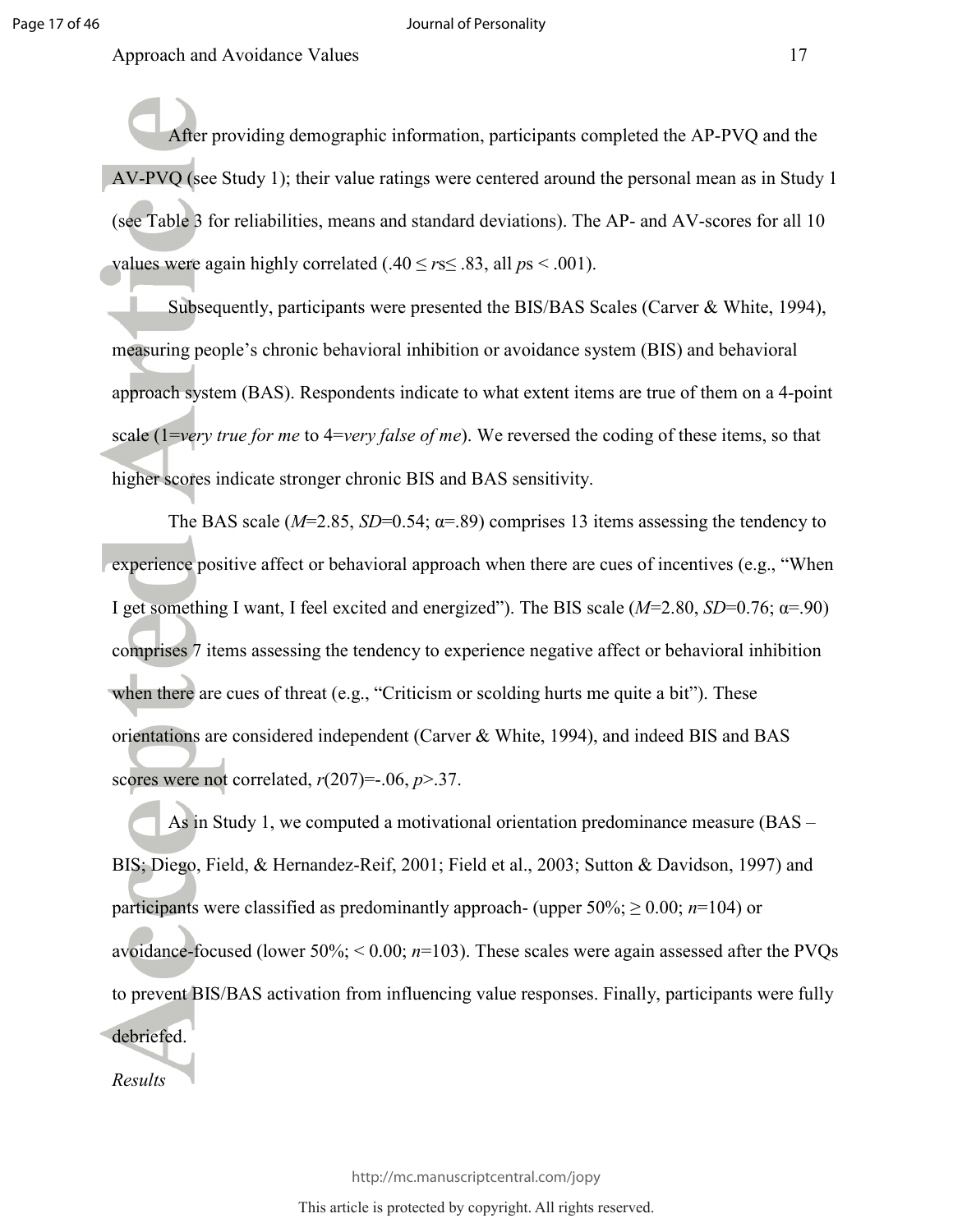l

As in Study 1, outliers (with studentized residuals with values greater than 3.35 or less than -3.35 and Cook's distance scores > .06; Cohen et al., 2003; Judd et al., 2009; *n*=4) in the analyses reported below were excluded.

A 2 (Motivational Orientation: approach/BAS vs. avoidance/BIS; between participants) x 2 (Value Framing: approach vs. avoidance; within participants) x 10 (Value Type - Centered: self-direction, stimulation, hedonism, achievement, power, security, tradition, conformity, benevolence, universalism; within participants) mixed  $ANOVA<sup>5</sup>$  indicated, as in Study 1, a main effect of value frame,  $F(1,201)=124.74$ ,  $p<.001$ ,  $\eta_p^2=.38$ , such that approach-framed values were endorsed more strongly (*M*=-.07, *SD*=.15) than avoidance-framed values (*M*=-.14, *SD*=.12). There was again a main effect of value type,  $F(5.02, 1008.42)=150.34, p<.001, \eta_p^2=43$  (see Schwartz & Bardi, 2001). Also replicating Study 1, a main effect of motivational orientation emerged,  $F(1,201)=10.92$ ,  $p=.001$ ,  $\eta_p^2=.05$ : values were more strongly endorsed by predominantly approach- (*M*=-.08, *SD*=.12) compared with predominantly avoidance-orientated individuals (*M*=-.14, *SD*=.13).

These main effects were again qualified by several interactions. First, there was a significant value frame by value type interaction,  $F(7.43,1492.38)=85.24, p<.001, \eta_p^2=30$ . Selfdirection, stimulation, hedonism, security, tradition, and universalism were more strongly endorsed when framed in terms of approach; achievement, power, conformity, and benevolence were more strongly endorsed when framed in terms of avoidance (see Table 3 and means and standard deviations in parentheses).

 $5$  As in Study 1, we also regressed participants' mean approach- and avoidance-value endorsement on their continuous motivational orientation predominance score. This again yielded the same conclusions as for our interaction of interest (see main text and Footnote 6), with the predominance measure more strongly predicting endorsement of approach (AP) than avoidance (AV) values:  $B_{AP}$ =.04,  $SE_{AP}$ =.01,  $t_{AP}$ =3.69,  $p_{AP}$ <.001, and  $B_{AY}$ =.03,  $SE_{AV} = 01$ ,  $t_{AV} = 3.29$ ,  $p_{AV} = 001$ .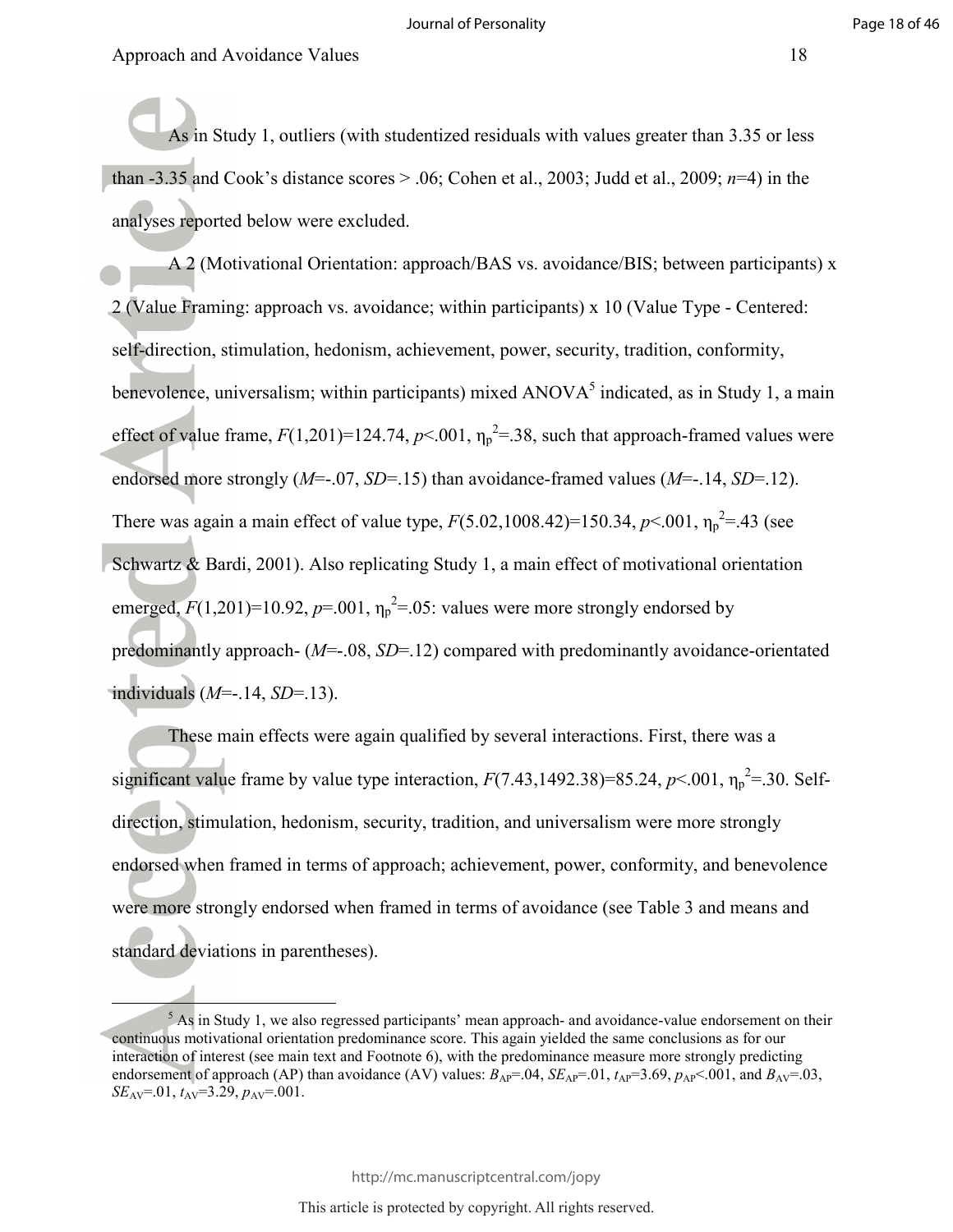$\overline{a}$ 

Approach and Avoidance Values 19

Second, a significant value type by motivational orientation interaction emerged,  $F(9,1809) = 5.86, p < .001, \eta_p^2 = .03$ . Self-direction,  $F(1,201) = 4.51, p = .035, \eta_p^2 = .02$  ( $M_{\text{BAS}} = .62$ ,  $SD_{\text{BAS}} = .64$ ;  $M_{\text{BIS}} = .43$ ,  $SD_{\text{BIS}} = .61$ ), stimulation,  $F(1,201) = 18.06$ ,  $p < .001$ ,  $\eta_p^2 = .08$  ( $M_{\text{BAS}} = .55$ ,  $SD_{\text{BAS}} = .90$ ;  $M_{\text{BIS}} = -1.08$ ,  $SD_{\text{BIS}} = .87$ ), and hedonism,  $F(1,201) = 12.95$ ,  $p < .001$ ,  $\eta_p^2 = .06$  ( $M_{\text{BAS}} = .11$ , *SD*<sub>BAS</sub>=.67; *M*<sub>BIS</sub>=-.25, *SD*<sub>BIS</sub>=.78) were more strongly endorsed by predominantly approach-(BAS) than predominantly avoidance-oriented (BIS) individuals. This reversed for security,  $F(1,201=7.03, p=.009, \eta_p^2=.03$  ( $M_{\text{BAS}}=.26, SD_{\text{BAS}}=.61; M_{\text{BIS}}=.48, SD_{\text{BIS}}=.57$ ) and conformity,  $F(1,201)$ =14.93, *p*<.001,  $\eta_p^2$ =.07 ( $M_{\text{BAS}}$ =-.36,  $SD_{\text{BAS}}$ =.62;  $M_{\text{BIS}}$ =-.02,  $SD_{\text{BIS}}$ =.63), largely in line with Study 1 and research on regulatory focus (Leikas et al., 2009).

Most importantly in the context of the current study, the predicted motivational orientation by value frame interaction emerged,  $F(1,201)=4.43$ ,  $p=0.036$ ,  $\eta_p^2=0.02$ . Structurally paralleling Study 1, approach-framed values were endorsed more strongly than avoidanceframed values under both predominant orientations, but stronger so under approach orientation  $(M_{AP}=-.04, SD_{AP}=.15$  vs.  $M_{AV}=-.12, SD_{AV}=.12), F(1,201)=89.43, p<.001, \eta_p^2=.31$ , than under avoidance orientation  $(M_{AP}=-.11, SD_{AP}=.15$  vs.  $M_{AV}=-.16, SD_{AV}=.12), F(1,201)=40.47, p<.001,$  $\eta_p^2 = 17^6$ . Overall, these results again partially support our hypothesis that a fit between motivational orientation and value framing increases value endorsement, albeit only for approach orientation and approach values.

Finally, the value framing by value type by motivational orientation interaction was significant,  $F(9,1809)=2.81$ ,  $p=.003$ ,  $\eta_p^2=.01$ , indicating that the above effects were stronger or

http://mc.manuscriptcentral.com/jopy

 $6$  Alternatively, when values were approach-framed, they were endorsed more strongly by predominantly approach-oriented than avoidance-oriented participants,  $F(1,201)=12.23$ ,  $p=.001$ ,  $\eta_p^2=.06$ . This was also, but somewhat weaker the case when values were avoidance-framed,  $F(1,201) = 7.26$ ,  $p = 0.008$ ,  $\eta_p^2 = 0.04$ .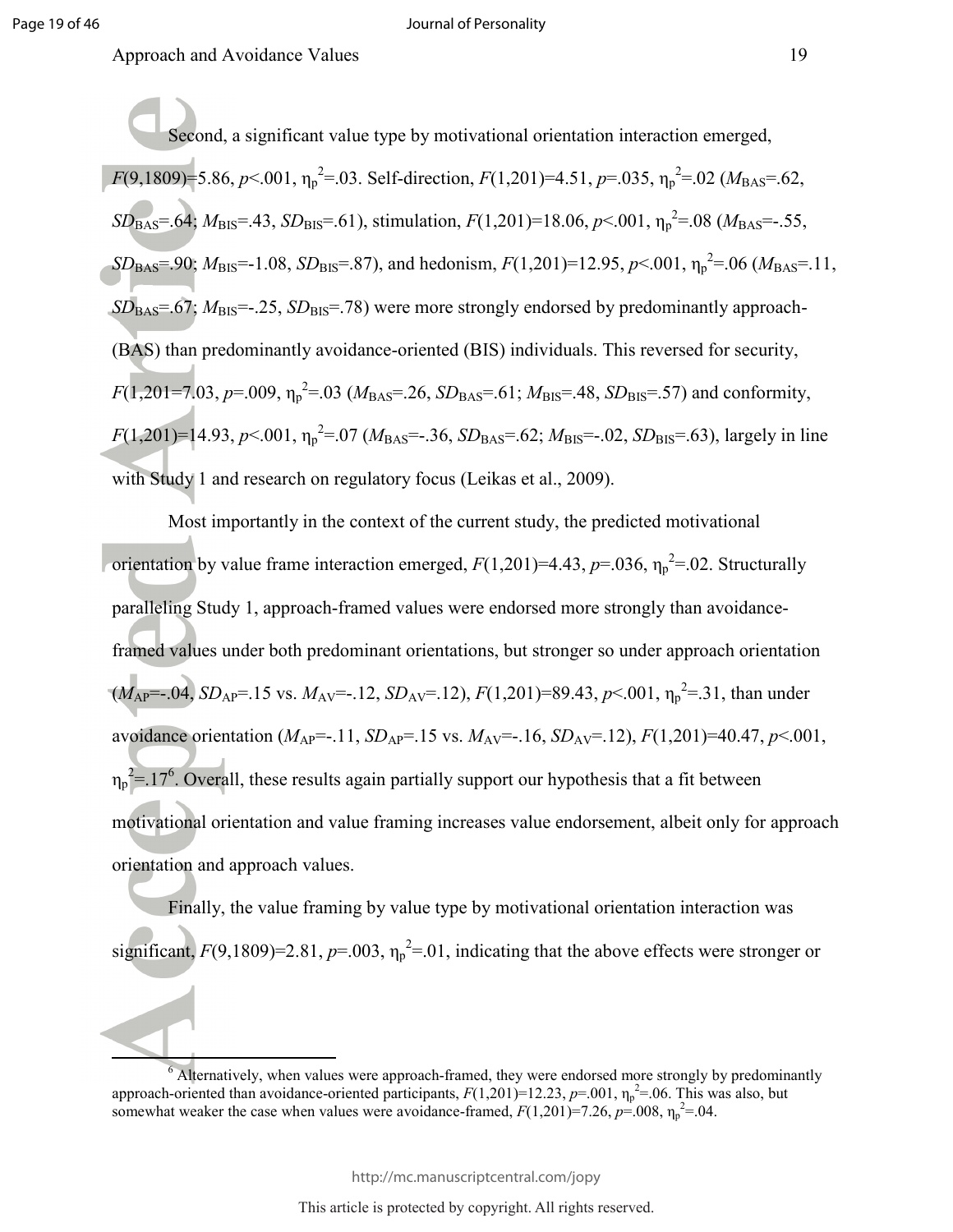weaker depending on value type. As this interaction was not significant in Study 1, does not replicate in Study 3, and constitutes a very small effect we refrain from further interpreting it. **Study 3: Approach- and Avoidance-Framed Values and Induced Approach versus Avoidance Motivational Orientation** 

Whereas our previous studies measured chronic individual differences, the current study temporarily induces differences in approach versus avoidance orientation. Furthermore, the current study considers young U.K. students' value endorsement as a function of value framing. Finally, these differences are assessed using shorter PVQ versions and counterbalancing the order of assessment (i.e., approach-PVQ vs. avoidance-PVQ rated first).

#### *Method*

#### *Participants and Design*

Participants were recruited during a university Taster Day, at which high-school students could take part in various experiments. Overall, 39 students decided to take part in the current experiment on a voluntary basis and gave their informed consent. We excluded one participant who did not understand the task instructions well and was extremely slow, leaving a total sample of 38 (7 males; 31 females; *M*age=16.79, *SDage*=0.84). Participants were randomly assigned to the approach (AP; *n*=18) or the avoidance motivation condition (AV; *n*=20) and reported approach and avoidance value endorsements.

#### *Procedure and Materials*

Participants received all instructions and responded to all questions using a computer. They were told that the study investigated muscle activities and life values. After providing demographic information, they received instructions on the manual task they were asked to engage in, using a soft rubber object that was lying next to their keyboards. We used the

http://mc.manuscriptcentral.com/jopy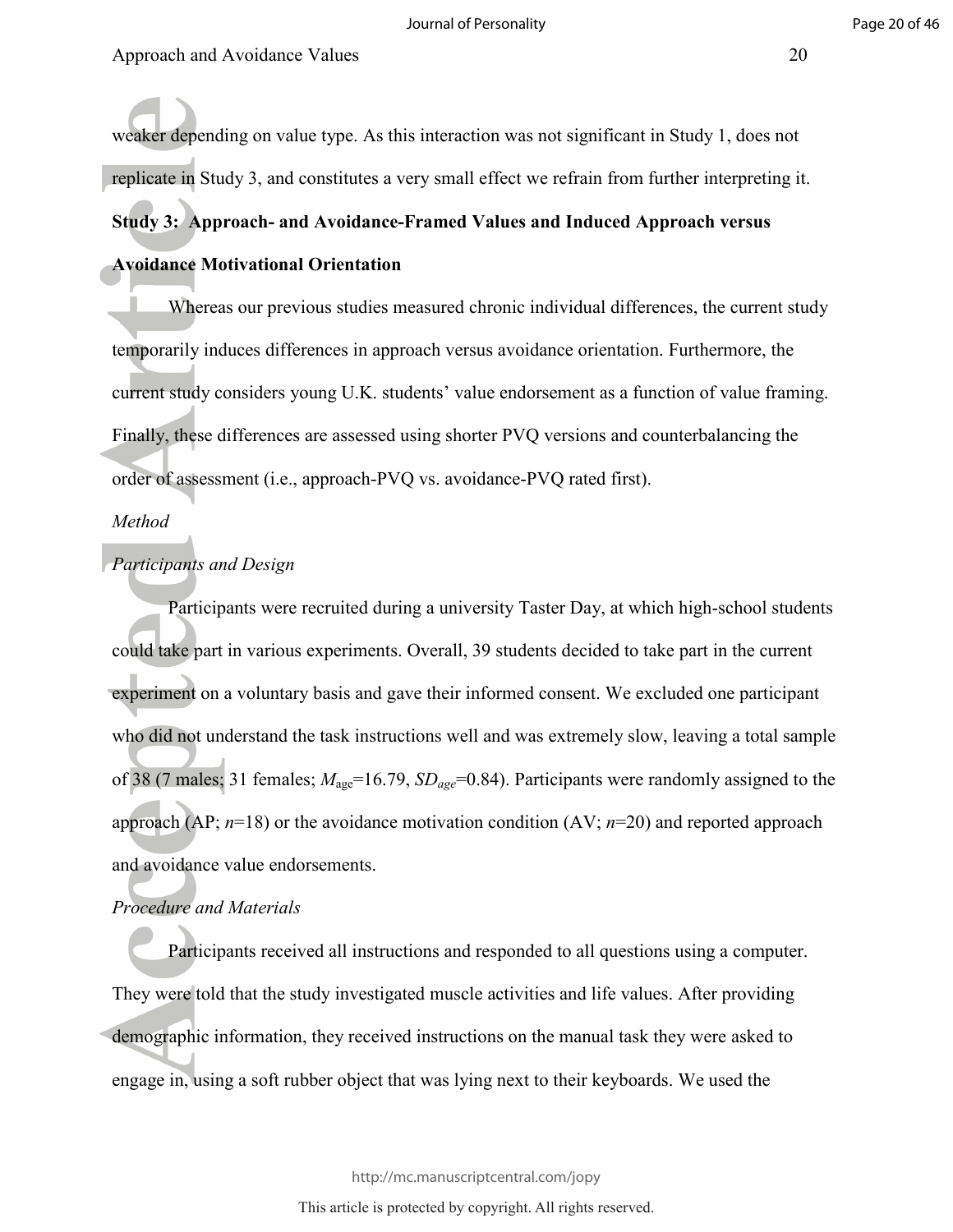Approach and Avoidance Values 21 and 2012 12:00 and 21 and 22 and 22 and 22 and 22 and 22 and 22 and 22 and 22 and 22 and 22 and 22 and 22 and 22 and 22 and 22 and 22 and 22 and 22 and 22 and 22 and 22 and 22 and 22 and 22

commonly applied isometric flexion (inducing approach) versus extension (inducing avoidance) contraction of the arm to induce differences in motivational orientations (Cacioppo, Priester, & Bernston, 1993; for examples see Friedman & Föster, 2000, 2002; Nussinson, Seibt, Häfner, & Strack, 2010). In the AV (AP) condition, participants were told: "Using your non-dominant hand, place the rubber object between your palm and the table (underneath side of the table) and push down (up) slightly against the table so you feel a slight tension in your arm. The rubber object should be slightly flattened." They were also provided with a visual image of how they should press the object against the table while responding (taken from Hengstler, Holland, van Steenbergen, & van Knippenberg, 2014).

We used the short 21-items PVQ also used in the European Social Survey, which assesses universalism with 3 items and each of the remaining values with two items (for all items, see Bilsky, Janik, & Schwartz, 2011). As before, we developed gender-matched AP-PVQ (sample item for achievement: "It is important for her to have ambitions in life; she wants people to admire what she does") and AV-PVQ versions (sample item for achievement: "It is important to her to avoid an unambitious life; she does not want people to despise of what she does"). Participants responded using the 6-point response scale as in the previous studies. PVQ-order was counterbalanced and had no effect in the analysis reported below (all *Fs*<1.31, all *ps*>.23).

 We used this shorter questionnaire to avoid putting too much strain on participants pressing the soft rubber object. However, with this instrument, "internal reliabilities of the values are necessarily low because the two items that measure each value (3 for universalism) are intended to cover the conceptual breadth of the value rather than a core idea" (Schwartz & Rubel-Lifschitz, 2009, p. 175). This was also evident in our sample, with only seven correlations for the items measuring approach values being significantly correlated (range *r*s=.33-.77; range

http://mc.manuscriptcentral.com/jopy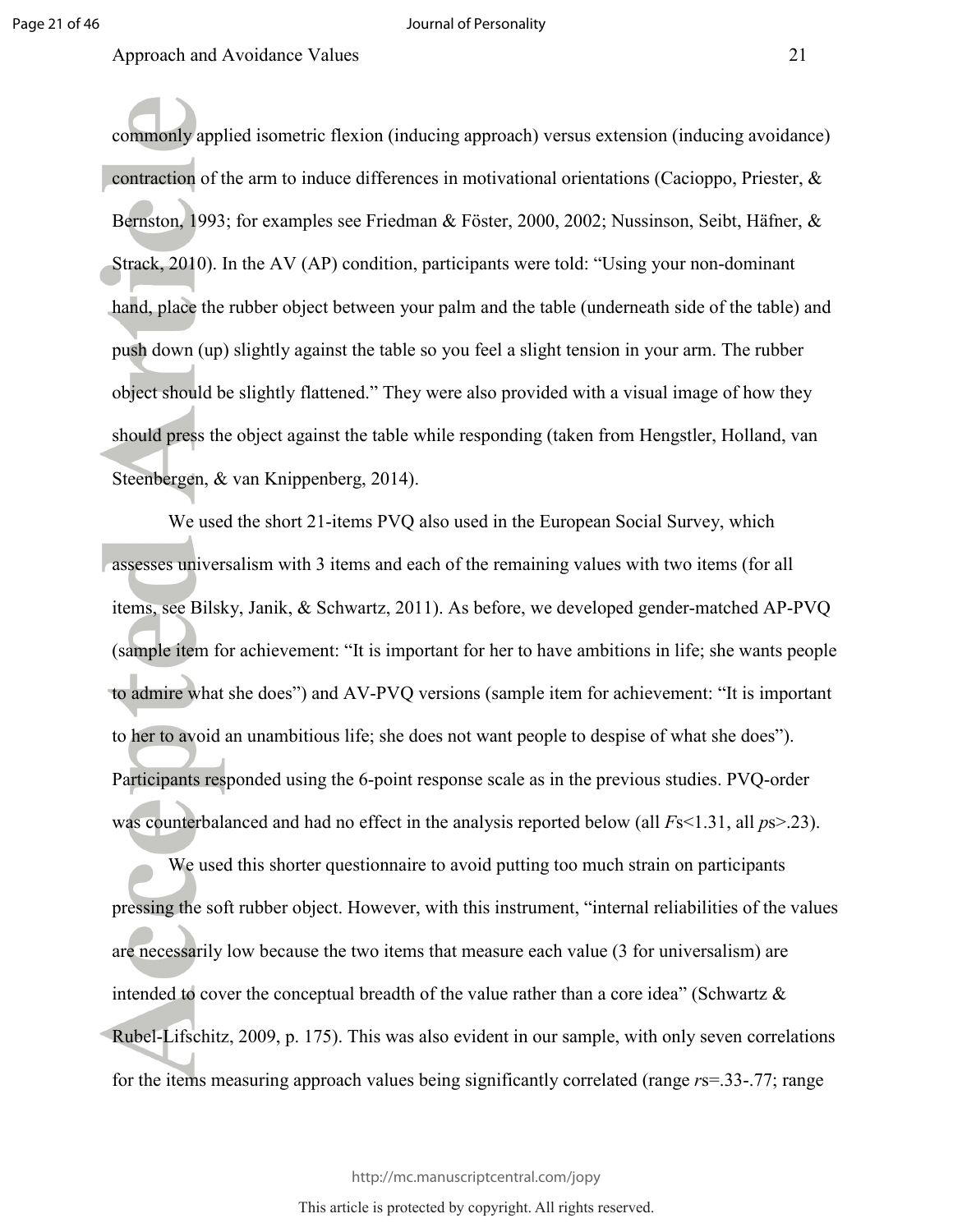for uncorrelated items  $rs = 16 - 28$ ) and only four correlations for the items measuring avoidance values being significantly correlated (range *r*s=.41-.81; range for uncorrelated items *r*s=-.01-.27). Nonetheless, the associations of these values scores, included in the current research, support their validity. For example, this instrument has shown predictive validity in terms of immigration attitudes (Davidov & Meuleman, 2012) and political activism (Vecchione, Schwartz, Caprara, Schön, Cieciuch, Silvester et al., 2015). Moreover, the 21 items form the circular value structure in multidimensional scaling analysis (Davidov, Schmidt, & Schwartz, 2008). Finally, the analyses below are based on means, which are not restricted by low reliabilities.

 Participants' values were centered as before (see Table 4 for means and standard deviations). Again, AP and AV scores were highly correlated, .33 ≤ *r*s≤ .82, all *p*s < .05, with the exception of power which only showed a marginal correlation between the AP and the AV version  $(r=0.30, p<0.10)$ . Participants were fully debriefed about the aim of this study. *Results and Discussion* 

A 2 (Motivational Orientation: approach vs. avoidance; between participants) x 2 (Value Framing: approach vs. avoidance; within participants) x 10 (Value Type - Centered: selfdirection, stimulation, hedonism, achievement, power, security, tradition, conformity, benevolence, universalism; within participants) mixed ANOVA revealed no main effects of value frame or motivational orientation, *F*s<1, *p*s>.38, but again a main effect of value type,  $F(5.48,197.31)=15.59, p<.001, \eta_p^2=30$ . As in the previous studies, benevolence was endorsed most strongly and power was endorsed the least (Schwartz & Bardi, 2001).

Also as in the previous studies, a significant value frame by value type interaction emerged,  $\vec{F}(6.03, 216.95) = 14.98$ ,  $p < .001$ ,  $\eta_p^2 = .29$ . In line with the pattern obtained previously, self-direction and stimulation were endorsed more strongly when framed in terms of approach

http://mc.manuscriptcentral.com/jopy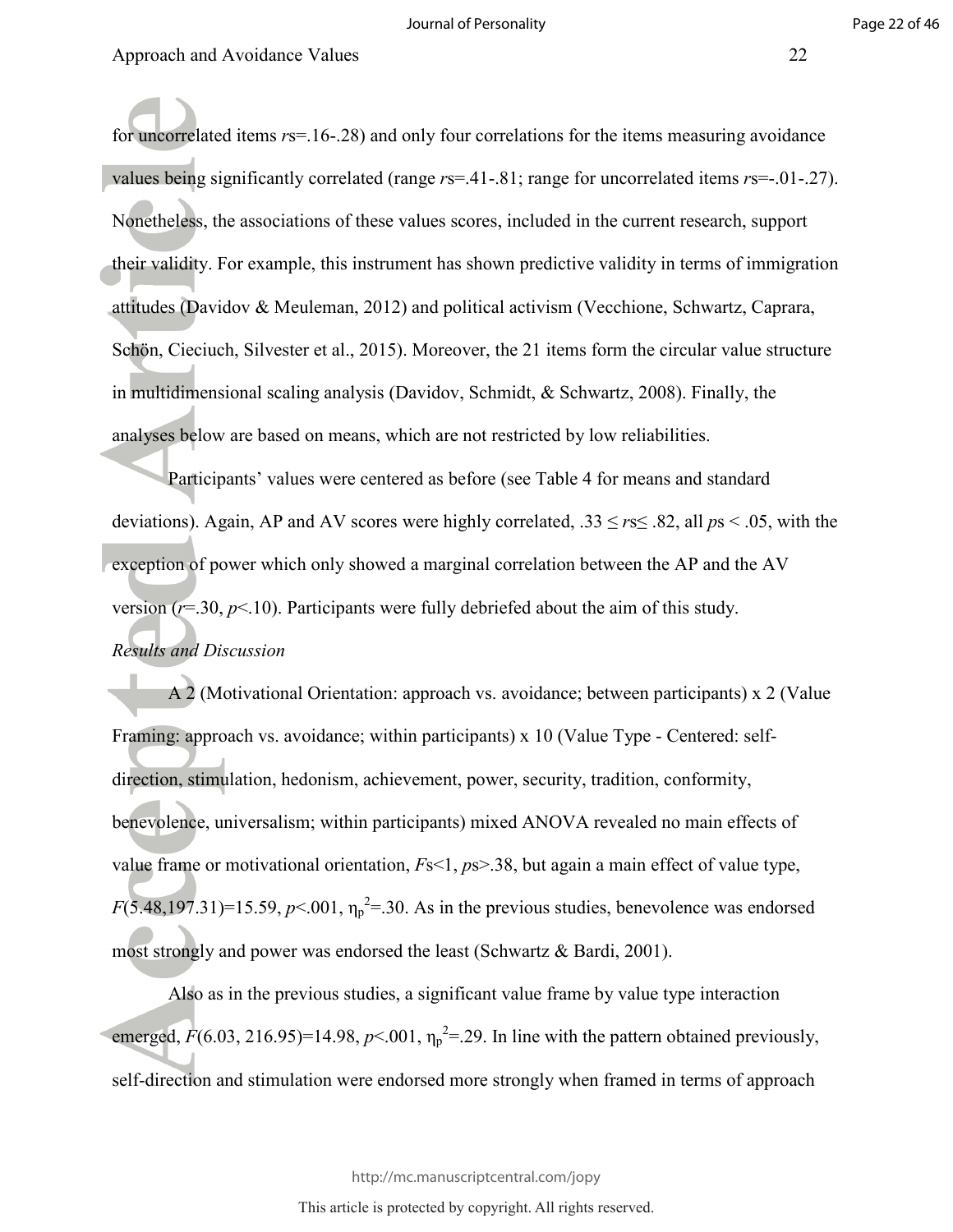#### Journal of Personality

Approach and Avoidance Values 23

(vs. avoidance); contrary, power, conformity and benevolence were endorsed more strongly when framed in terms of avoidance (vs. approach; see Table 4).

There was no motivational orientation by value type interaction, *F*<1, *p*>.53. Importantly, however, the predicted motivational orientation by value frame interaction was significant,  $F(1,36)=4.61, p=.039, \eta_p^2=.11$ . Participants induced with an approach motivation endorsed approach-framed values (*M*=-.006, *SD*=.036) more strongly than avoidance-framed values (*M*=- .017, *SD*=.038),  $F(1,36) = 4.37$ ,  $p = .044$ ,  $\eta_p^2 = .11$ . Participants induced with an avoidance motivation did not differ in their value endorsement  $(M_{AP}=-.020, SD_{AP}=-.039; M_{AY}=-.016,$ *SD*AV=.033), *F*<1, *p*>.36. Again a fit between motivational orientation and value framing increased value endorsement, but consistent with the previous studies the results are limited to an approach motivational orientation and approach values.

Finally, a marginal value type by value frame by motivational orientation interaction indicated that the above reported differences tended to be stronger or weaker depending on value type, *F*(6.03,216.95)=2.01, *p*=.065 (see Study 2).

#### **General Discussion**

Three studies, involving participants online and in the laboratory, measuring and manipulating differences in motivational orientations towards approach and avoidance, and using different instruments to assess approach- and avoidance-framed values provided the first evidence that value endorsement is stronger when value framing fits people's predominant motivational orientation. However, in all three studies fit had a stronger effect on value endorsement for individuals with a predominant approach orientation/promotion focus than for individuals with a predominant avoidance-orientation/prevention focus. We interpret this asymmetrical pattern below. This effect is important as it is caused by minimal changes in value

http://mc.manuscriptcentral.com/jopy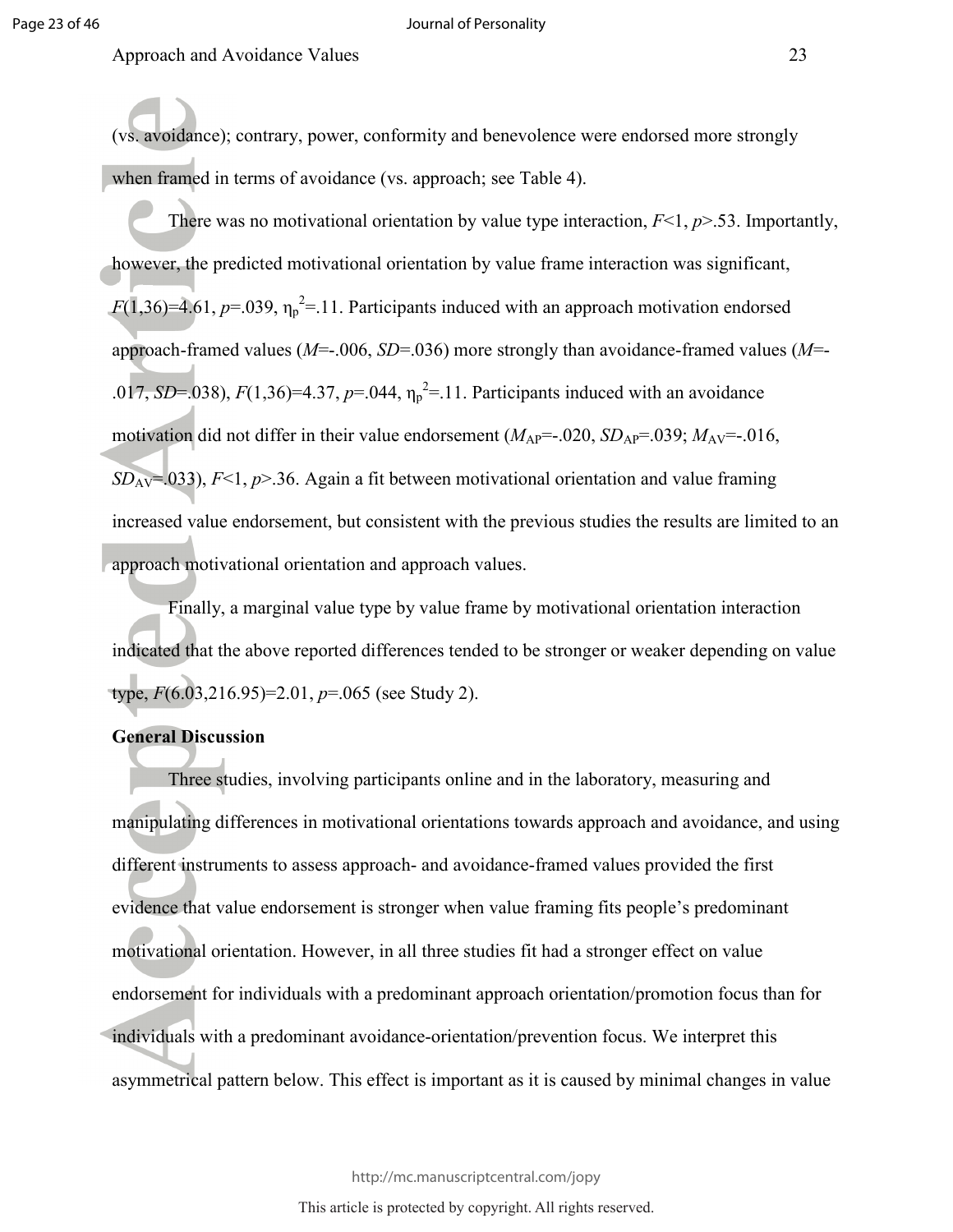framing and observed on a dependent variable quite resistant to change (Prentice & Miller, 1992; cf. Bardi & Goodwin, 2011). Thus, we show for the first time how value framing impacts value endorsement, adding a further factor to previous research on contextual influences on value endorsement (e.g., Daniel, Scheifer, & Knafo, 2012; Mikulincer et al., 2003).

Taken together, our results suggest that communicating the basic values in terms of approach increases value endorsement amongst people generally more inclined towards approach /promotion, while at the same time not undermining value endorsement among people generally more inclined towards avoidance/prevention. As most PVQ items are phrased as desirable endstates (approach values), the implication of our results for value measurement is that there is no need to develop a different version for individuals with an avoidance/prevention motivation. A further direct implication concerns interventions to enhance values or change values (Bardi  $\&$ Goodwin, 2011): By and large they should focus on framing values in terms of approach.

There are at least two reasons for the stronger importance of fit under predominant approach/promotion focus compared with avoidance/prevention focus. First, as discussed in more detail below, people may naturally conceptualize the majority of values in terms of desired end-states they wish to approach. The phrasing of most items in the original PVQ in terms of approach thus simply conveys the natural way of thinking about values. Hence, even prevention/avoidance-oriented people may be used to thinking about values in approach terms, and they are equally ready to endorse the values that are important to them – whether they are phrased in terms of approach or avoidance. It is only promotion/approach-oriented individuals who are less likely to endorse values if they are framed in terms of avoidance. This reasoning is in line with findings showing that though people naturally hold both approach and avoidance goals, they prefer approach goals, which are more salient in their minds: They report more

http://mc.manuscriptcentral.com/jopy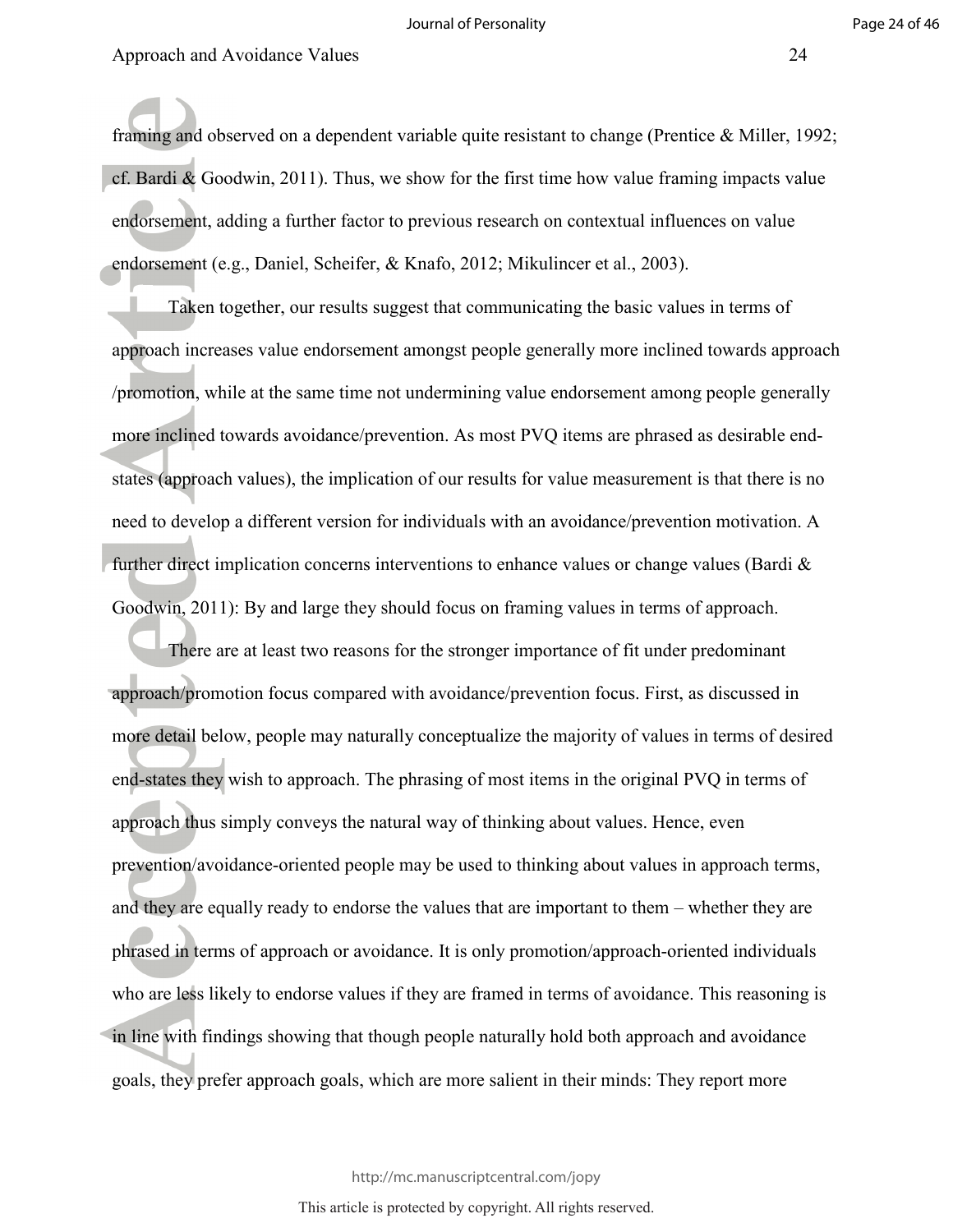approach than avoidance goals in free goal listing tasks and choose more approach from lists (e.g., Elliot & Sheldon, 1997; Elliot, Sheldon, & Church, 1997; cf. Emmons, 1996),

Second, previous research on regulatory fit found a similar asymmetry as we did, with fit effects emerging only for promotion focus/approach orientation (e.g., Fayant, Muller, Nurra, Alexopoulos, & Palluel-Germain, 2011; Nussinson et al., 2010; Righetti et al., 2011; see also Woltin & Yzerbyt, 2015). This has been attributed to the greater focus on similarities rather than differences under promotion focus/approach orientation (Förster, 2009; Förster, Liberman & Kuschel, 2008). Thus, an important task for future research is to test whether a similar advantage of promotion/approach emerges when assessing values without comparing to another individual (as is done in the PVQ we used).

#### *Contributions*

The current research offers several contributions to theory and research on values. First, it integrates previously unconnected lines of work on core motivational variables: values and motivational orientations. As noted elsewhere (Van Quaquebeke et al., 2014), current value conceptualizations do not consider avoidance values people might hold and thus do not explain well how values can energize avoidance behavior. Also, though research on differences in selfregulation has looked at its effect on values (Leikas et al., 2009; see also Van Dijk & Kluger, 2004; Kluger et al., 2004), it has not considered values directly framed in terms of approach or avoidance. By systematically taking into account both approach and avoidance values based on the Schwartz (1992) value theory, we shed light on previous theoretical propositions (Schwartz, 2006; Van Quaquebeke et al. 2014): We showed that people indeed also hold avoidance values (though to a lesser extent) which convey similar content as approach values (as evidenced by significant correlations in all studies) but entail different psychological consequences. This

http://mc.manuscriptcentral.com/jopy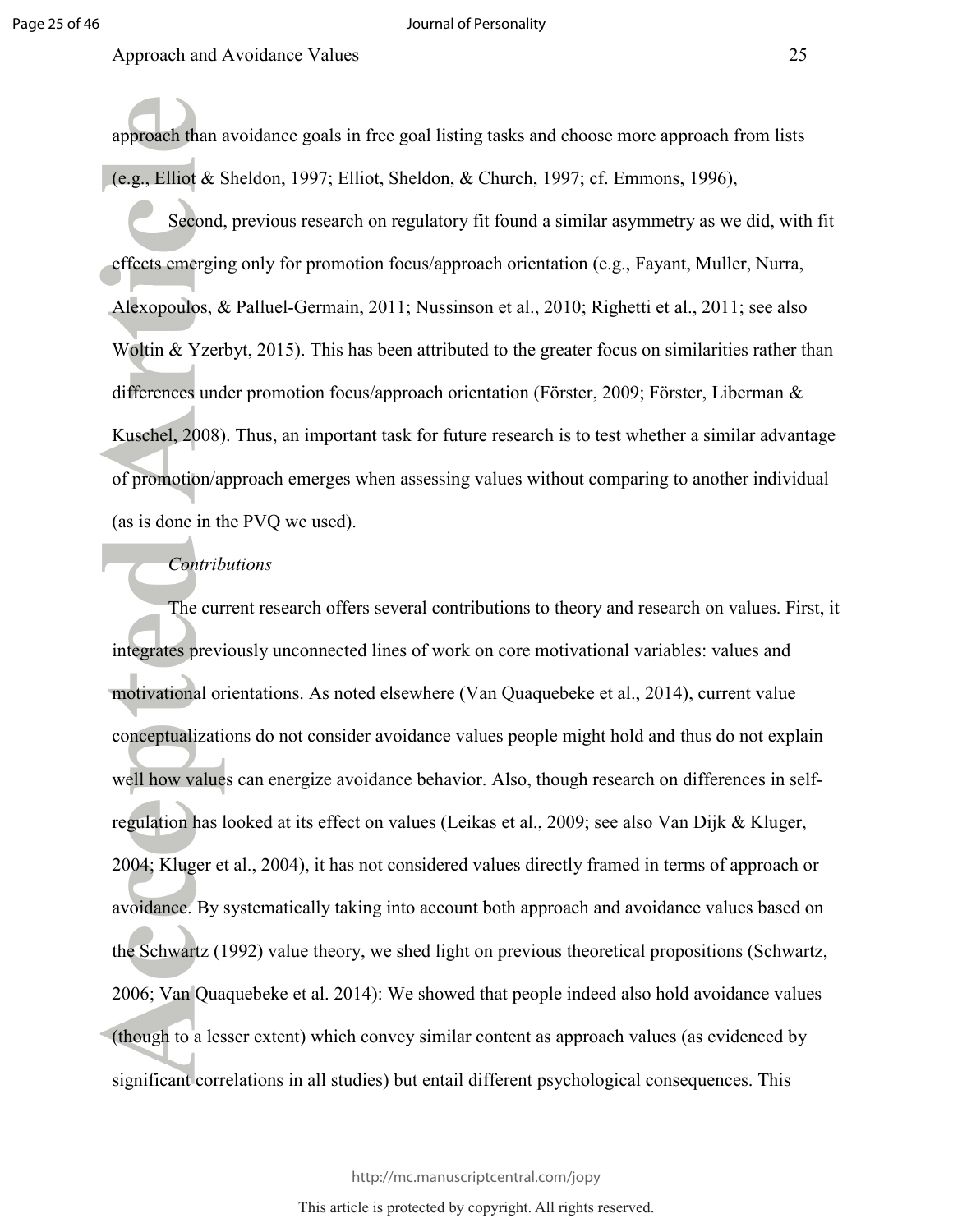provides first insight into a new psychological process impacting value endorsement, namely fit between people's self-regulation and value framing (Higgins, 2000, 2005; Cesario et al., 2008).

Second, our findings contribute to research on the importance of personal/situational characteristics and value fit. For example, people report better well-being if their personal values and social environment fit (e.g., Sagiv & Schwartz, 2000), higher marriage satisfaction if their values fit those of their spouses (Gaunt, 2006), and they embark on life transitions that fit their values (Bardi, Buchanan, Goodwin, Slabu, & Robinson, 2014). Our findings additionally demonstrate that value framing contributes to fit and, in turn, to increased value endorsement.

Third, this change in focus on the values themselves opens up interesting avenues for future research. The current results might inspire further research on cultural differences in value endorsement as well as research on values energizing behavior. Specifically, an interdependent self-construal is positivity related to adopting avoidance goals and individuals from Asian cultures adopt more avoidance goals, whilst an independent self-construal is positively related adopting approach goals and individuals from Western cultures adopt more approach goals (Elliot, Chirkov, Kim, & Sheldon, 2001). Also, people from Eastern cultures are more attentive to avoidance-oriented information and are prevention oriented, whereas people from Western culture are more attentive to approach-oriented information and are promotion oriented (Hamamura, Meijer, Heine, & Kamaya, 2009; Lee, Aaker, & Gardner, 2000). In light of the current findings, a question emerging is whether cultural differences in value priorities can be partially explained by a (mis)fit between value framing and predominant cultural orientations.

Turning to a different question, would values energize behavior (Bardi & Schwartz, 2003) to a larger extent when their framing fits people's predominant motivational orientations? Priming benevolence values has been shown to increase helping behavior (Maio, Pakizeh,

http://mc.manuscriptcentral.com/jopy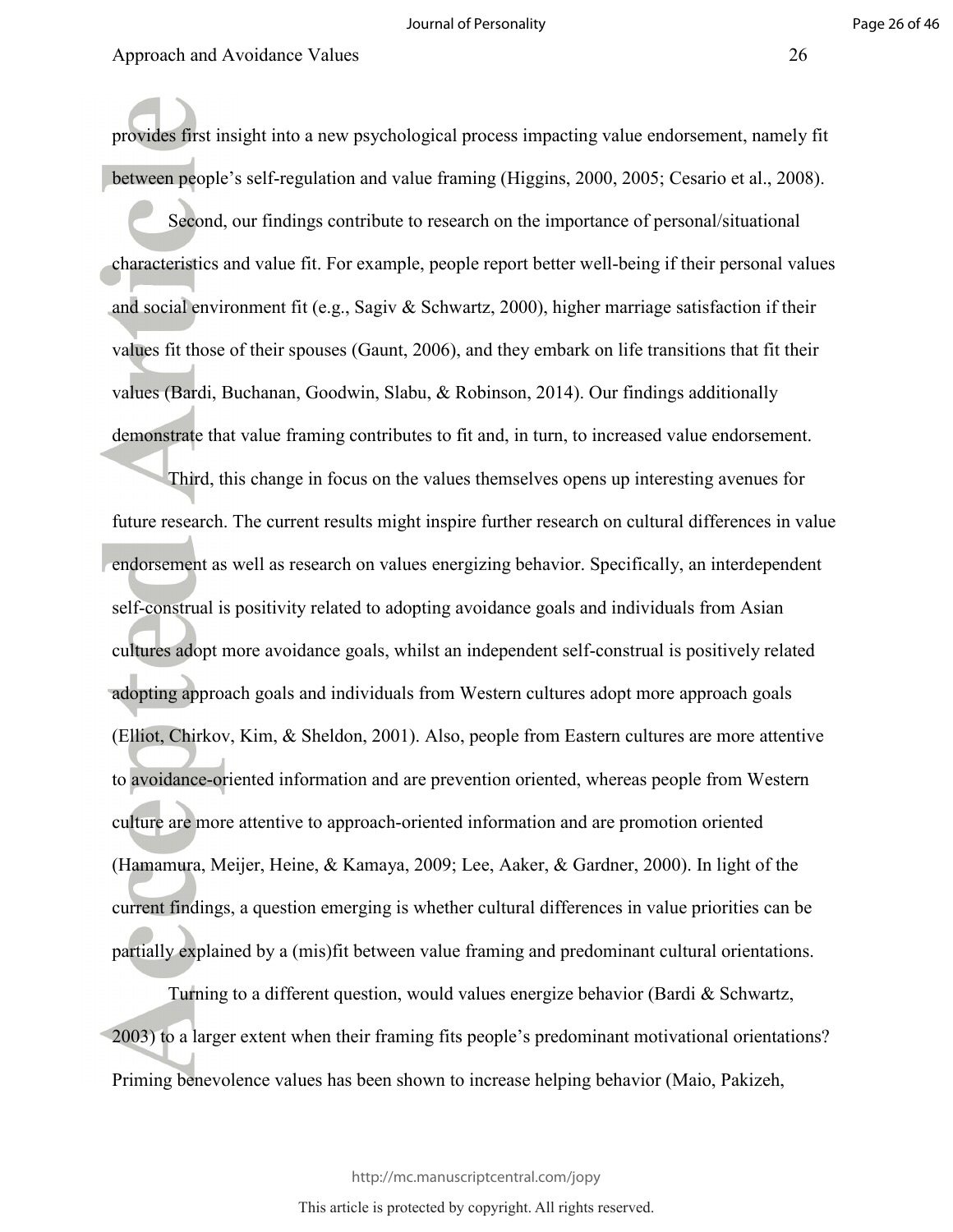#### Journal of Personality

Approach and Avoidance Values 27

Cheung, & Rees, 2009, Study 5) and an intervention emphasizing the importance of benevolence increased people's willingness to help others (Arieli, Grant, & Sagiv, 2014, Study 2). In light of fit energizing behavior (Higgins, 2000, 2005), a fit between framing values in terms of approach versus avoidance and people's motivational orientation might increase value congruent behavior. *Additional Results* 

In the online studies focusing on chronic inter-individual differences, promotion- or approach-oriented participants generally endorsed values more strongly regardless of framing. This dovetails with work showing that under promotion focus/approach orientation, individuals have an eager response bias towards "yes" as they want to ensure hits and safeguard against errors of omission, whilst under prevention focus/avoidance orientation they have a vigilant response bias towards "no" as they want to ensure correct rejections and safeguard against errors of commission (Crowe & Higgins, 1997; Scholer & Higgins, 2011). It also dovetails with research showing that people evaluate stimuli more favorably under approach than avoidance (e.g., Cacioppo et al., 1993; Neumann & Strack, 2000). Also, people endorsed approachcompared to avoidance-framed values more strongly, in line with claims that values are "desirable goals that motivate action" (Schwartz, 2012, p. 3; see also Schwartz, 1992). This finding points to the importance of understanding better the meaning of the personal average of value importance, which is often used simply as a way to control scale use (see Parks-Leduc et al., 2015) but may actually have substantial meaning (see Borg & Bardi, 2016).

Across all studies we found differences in value endorsement as a function of framing, with self-direction and stimulation being endorsed more strongly with an approach frame. This also held for hedonism and universalism in the online studies on chronic differences. This finding converges with the view of these values as anxiety free and growth focused (Schwartz et

http://mc.manuscriptcentral.com/jopy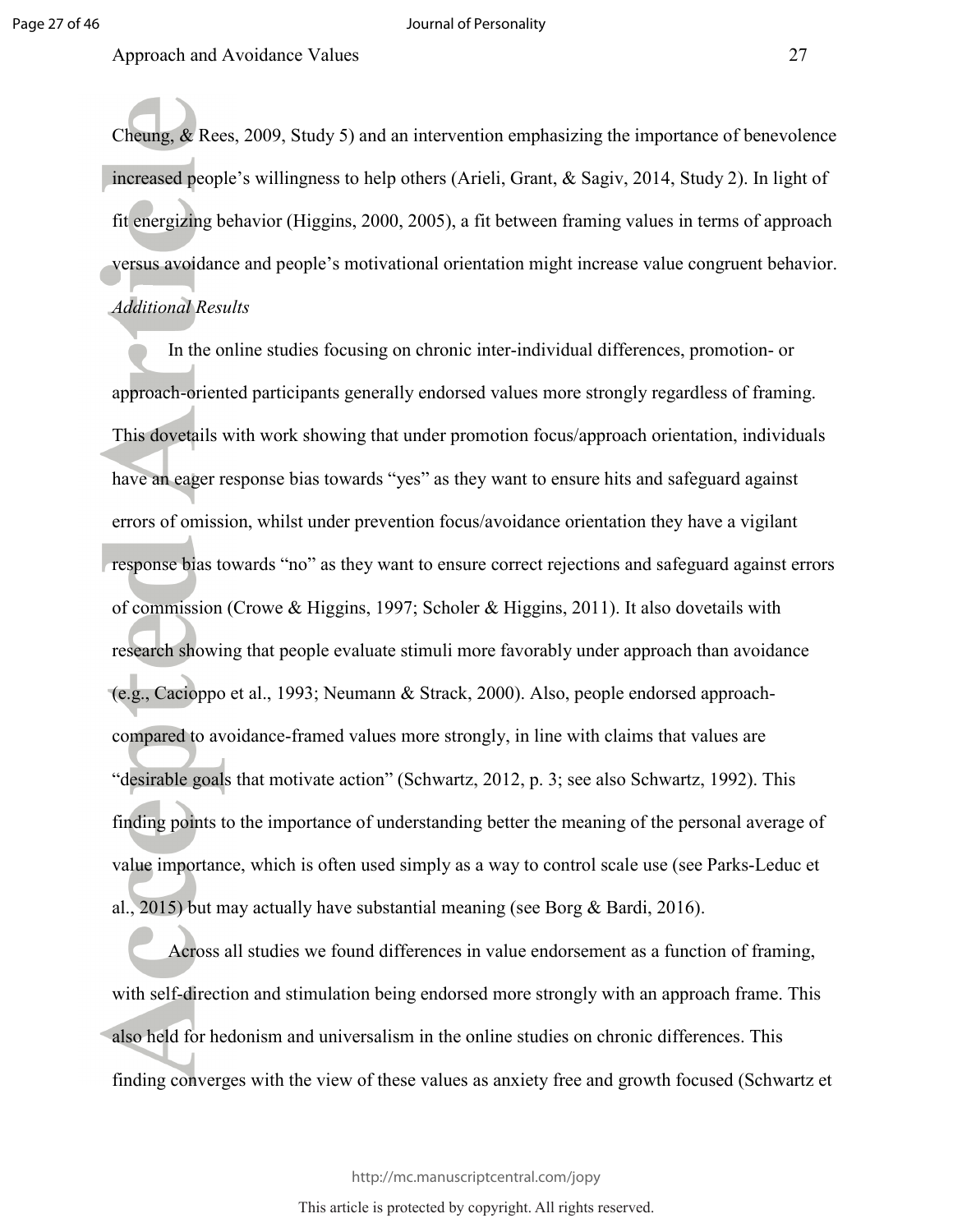al., 2012). In contrast, conformity, benevolence, and power were more strongly endorsed with an avoidance frame; this also held for achievement in the online studies. Apart from benevolence, these values are anxiety-avoidance and self-protection oriented (Schwartz et al., 2012).

Finally, previous research proposed self-direction, stimulation and achievement to be associated with promotion, and security and conformity with prevention (Leikas et al., 2009, p. 417). We indeed found in our online samples that stimulation and hedonism were more strongly endorsed by promotion- and approach-oriented participants (the latter also more strongly endorsed self-direction and achievement); we also found that security and conformity were more strongly endorsed by prevention- and avoidance-oriented participants. Overall, our results thus replicate previous findings (Leikas et al., 2009). They also extend this research to approach and avoidance motivation as a further individual difference impacting value endorsement.

#### *Limitations*

The current findings come with some caveats. In the first two studies, participants provided their ratings for the approach values prior to the avoidance values. This order of assessment might have contributed to the stronger preference of people for approach compared with avoidance values. However, given that the order of assessment was counterbalanced in Study 3 and had no effect, this does not seem to be too large a concern.

Also, whereas we did find similar effects for both chronic and situationally induced differences in approach and avoidance motivation, it remains for future research to test whether the effects reported here also hold for situationally induced differences in promotion versus prevention focus. Similarly, and as noted above, our findings may be at least partly due to the use of self-other similarity ratings in the PVQ. Future research needs to clarify if the results reported here generalize across value assessment instruments that are not based on such similarity ratings.

http://mc.manuscriptcentral.com/jopy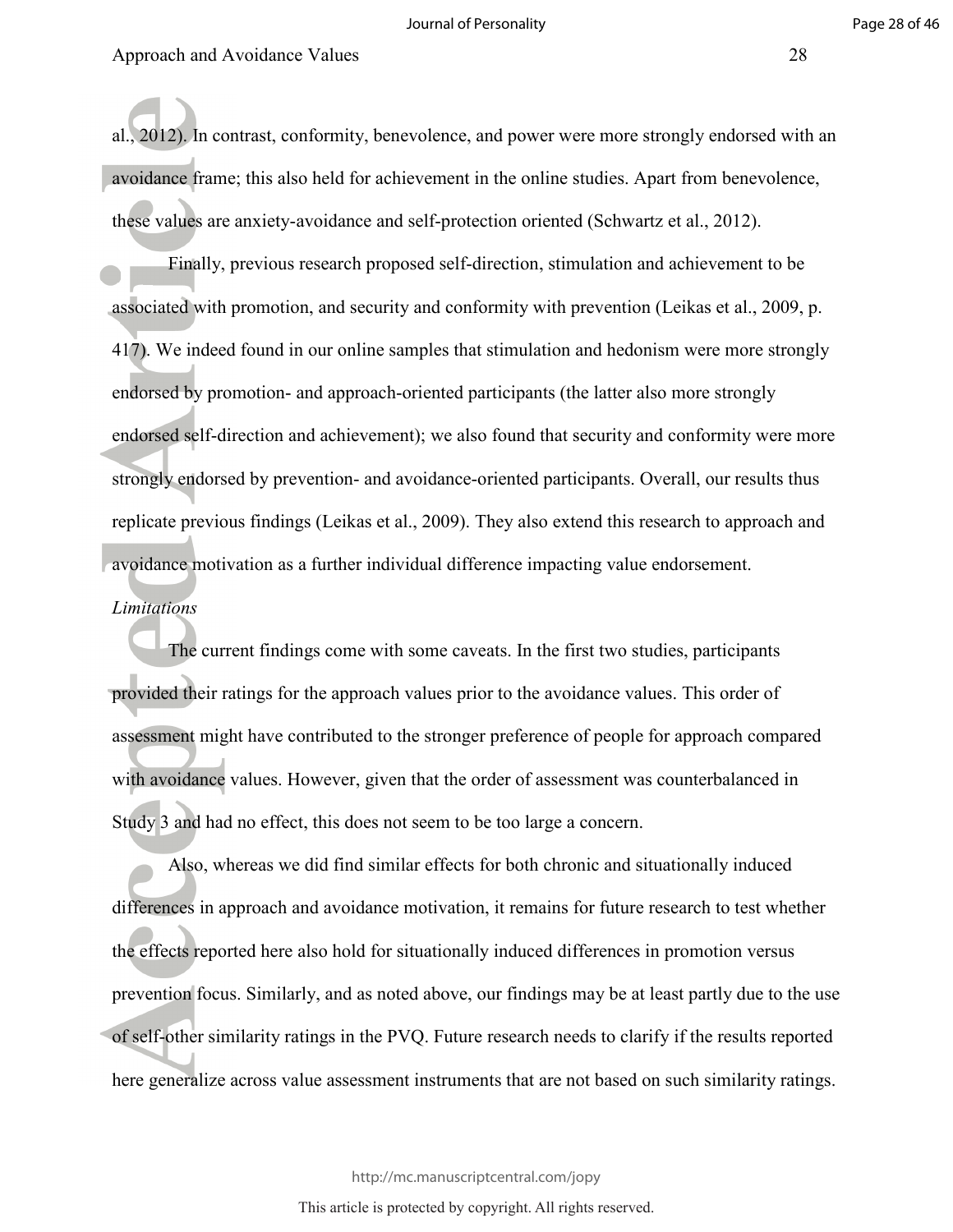Finally, though we considered two broad perspectives on individual differences in motivational orientation (i.e., regulatory focus and motivational orientation), other differentiations have been proposed. For example, a distinction has been made between a locomotion orientation with a concern for movement from state to state and an assessment orientation with a concern for critical evaluation (Kruglanski, Thompson, Higgins, Atash, Pierro, et al. 2000). Also, people differ in terms of an eager action orientation with a fully developed intentional action structure to change the current state versus a state orientation with perseverating cognitions (Kuhl, 1985). Future research should assess whether the fit effects reported here generalize to these and other related inter-individual differences.

#### *Conclusion*

This research shifted the focus from considering human values only as desirable endstates people seek to approach to also considering them as undesirable end-states people seek to avoid. It also took into account individual differences in regulatory focus and approach/avoidance orientation in investigating approach and avoidance value endorsement. Apart from demonstrating that people indeed also hold avoidance values, the findings suggest that a fit between value framing and individuals' regulatory focus or motivational orientation increases value endorsement for promotion focus/approach motivation and approach values. Our hope is that by also considering avoidance values and individual differences, the field may be in a better position to understand the dynamics of value relations, value-congruent behavior, and more generally conditions of fit in value relevant contexts.

> http://mc.manuscriptcentral.com/jopy This article is protected by copyright. All rights reserved.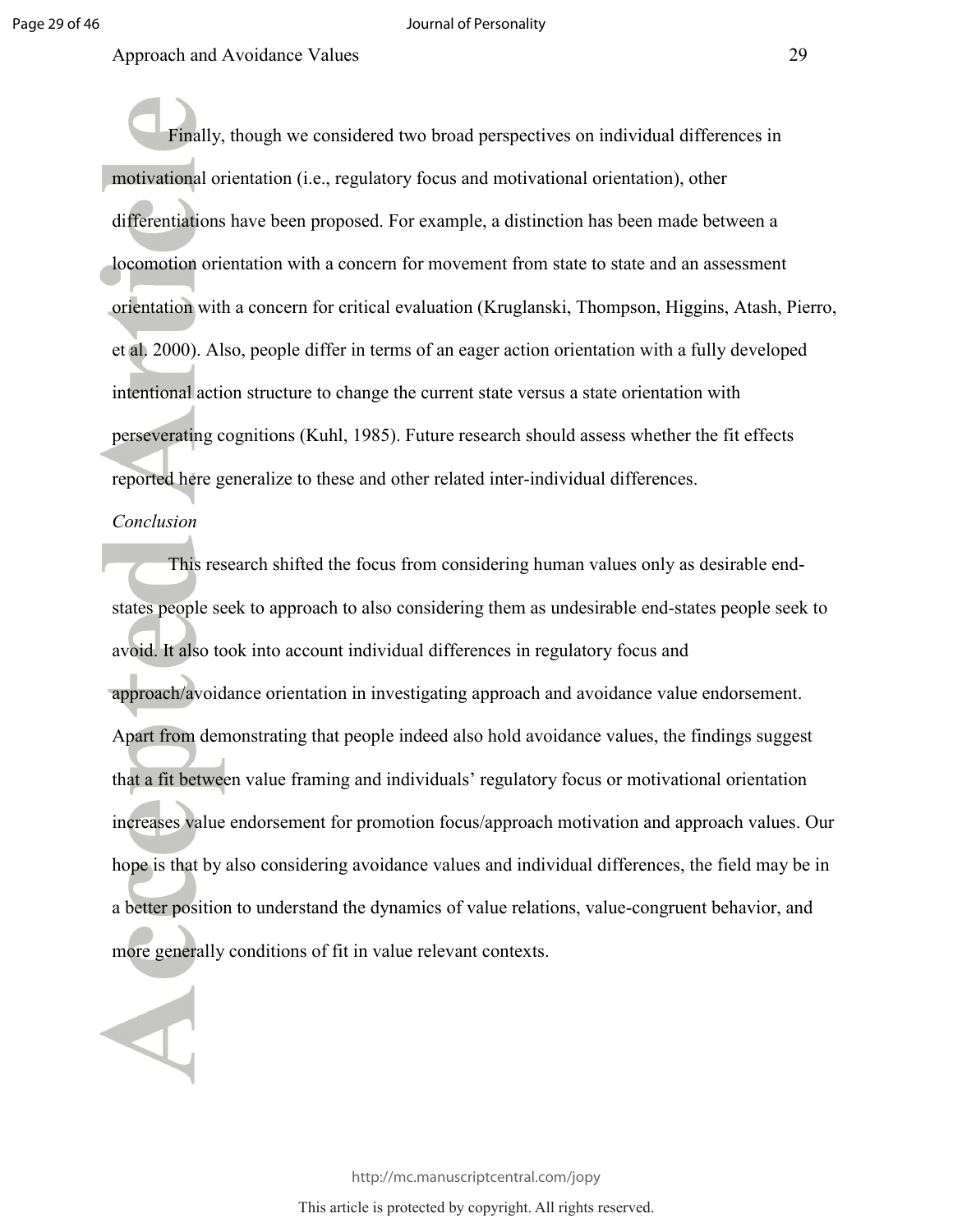# **Declaration of Conflicting Interests**

The authors declared no potential conflicts of interest with respect to the research, authorship, and/or publication of this article.

# **Funding**

The authors disclosed receipt of the following financial support for the research, authorship, and/or publication of this article: Preparation of this manuscript was supported by two small grants from the Research Initiative Framework of the Department of Psychology, Royal Holloway, University of London, UK.

# **Acknowledgements**

The authors thank Carolina Beppi and Sharon Greyling and for their help in questionnaire construction, and Laura Mickes for practical support in running the online studies.

Accel

http://mc.manuscriptcentral.com/jopy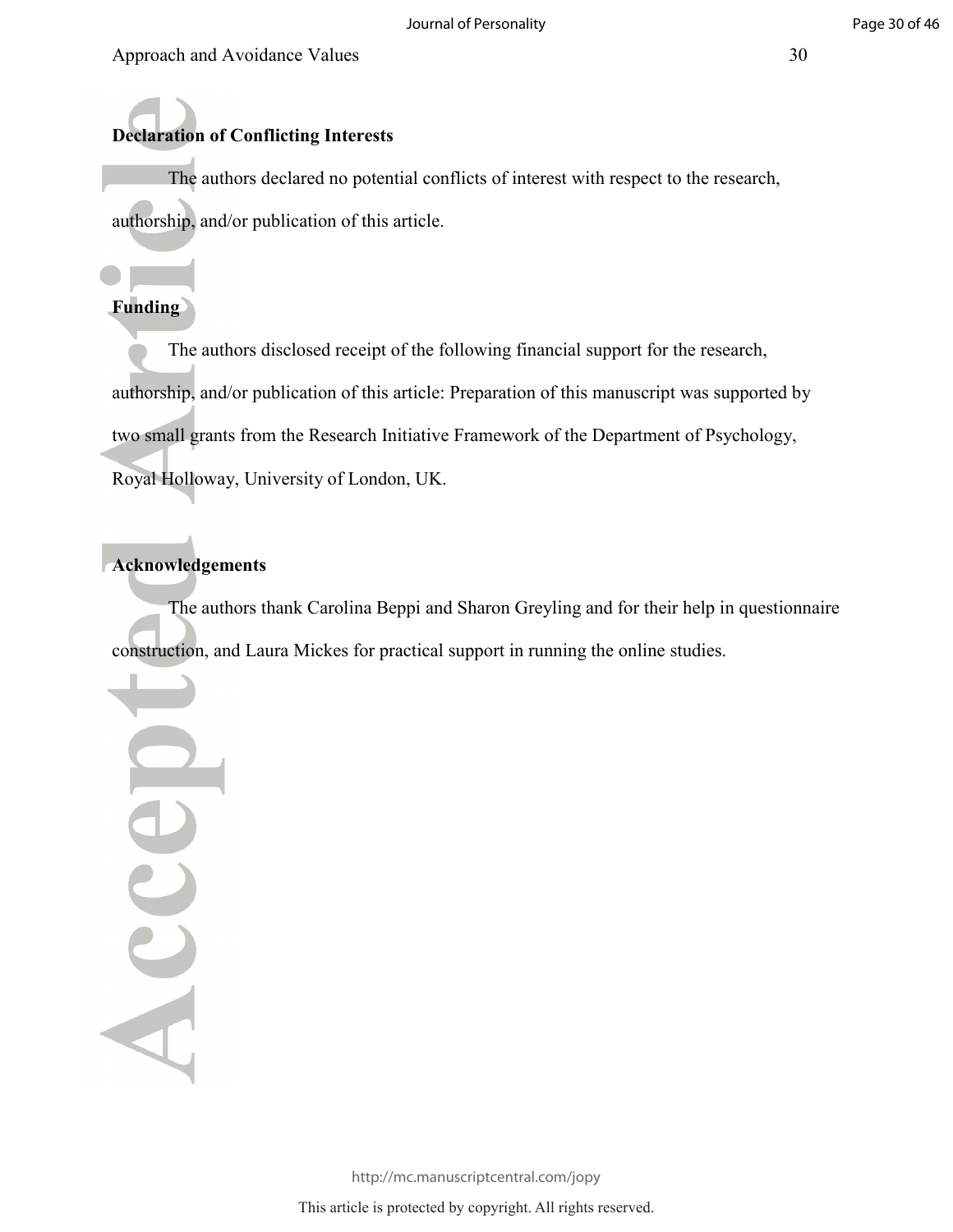# **References**

- Aavik, T., & Allik, J. (2006). Principles that people seek to avoid in their lives: Personal values with the opposite sign? *Journal of Individual Differences, 27*, 185-192.
- Allport, G. W. (1961). *Patterns and growth in personality.* New York, NY: Holt, Rinehart, & Winston.
- Arieli, S., Grant, A. M., & Sagiv, L. (2014). Convincing yourself to care about others: An intervention for enhancing benevolence values. *Journal of Personality, 82,* 15-24.
- Bardi, A., Buchanan, K. E., Goodwin, R., Slabu, L., & Robinson, M. (2014). Value stability and change during self-chosen life transitions: Self-selection versus socialization effects. *Journal of Personality and Social Psychology, 106*, 131-147.
- Bardi, A., & Goodwin, R. (2011). The dual route to value change: Individual processes and cultural moderators. *Journal of Cross-Cultural Psychology, 42*, 271-287.
- Bardi, A., & Schwartz, S. H. (2003). Values and behavior: Strength and structure of relations. *Personality and Social Psychology Bulletin, 29*, 1207-1220.
- Bilsky, W., Janik, M., & Schwartz, S. H. (2011). The structural organization of human values: Evidence from three rounds of the European Social Survey (ESS). *Journal of Cross-Cultural Psychology, 42*, 759-776.
- Borg, I., & Bardi, A. (2016). Should ratings of the importance of personal values be centered? *Journal of Research in Personality, 63*, 95–101.
- Borg, I., Bardi, A., & Schwartz, S. (2017). Does the value circle exist within persons or only across persons? *Journal of Personality, 85*, 151–162.
- Buhrmester, M., Kwang, T., & Gosling, S. D. (2011). Amazon's Mechanical Turk: A new source of inexpensive, yet high-quality, data? *Perspectives on Psychological Science, 6*, 3-5.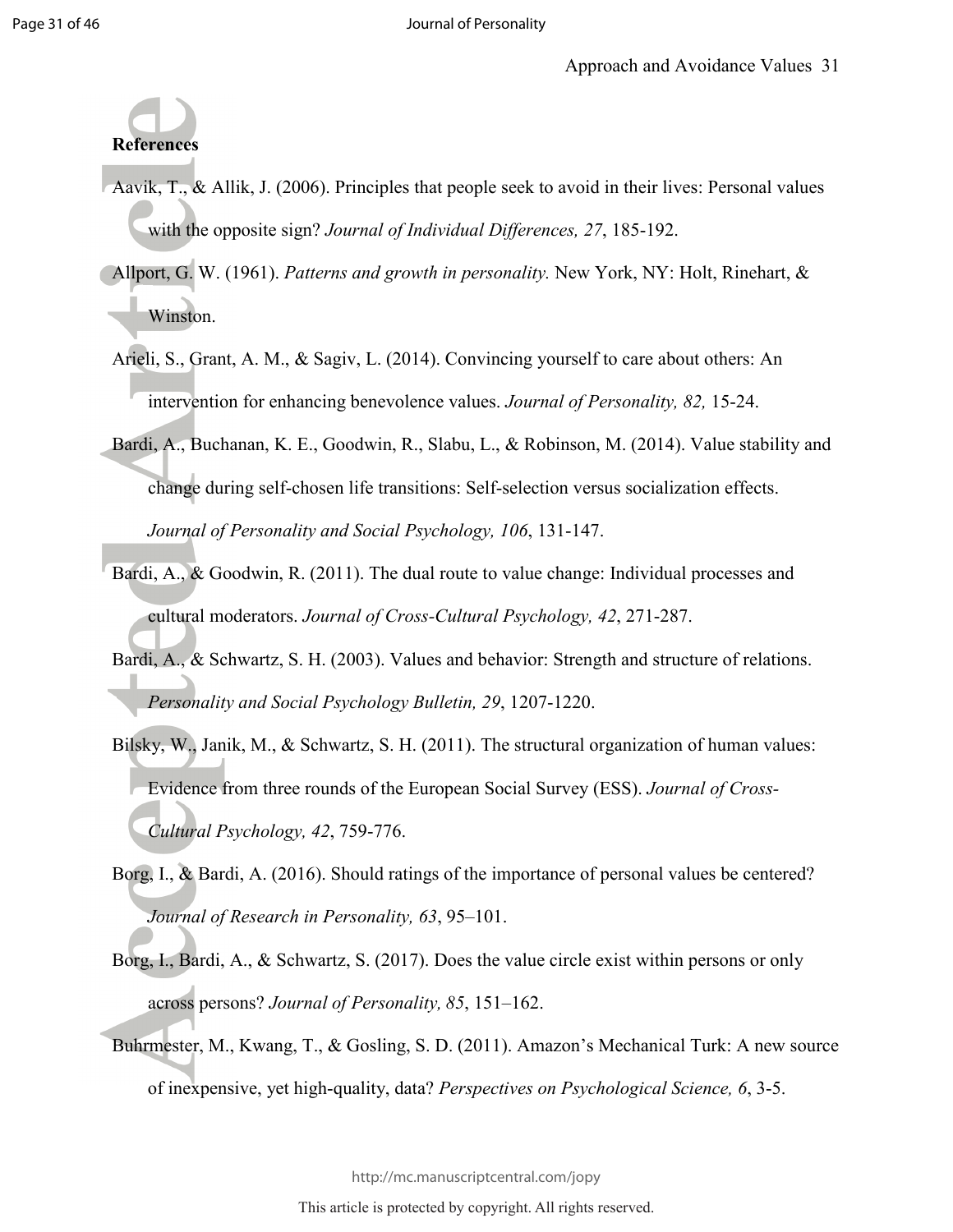- Cacioppo, J. T., Priester, J. R., & Bernston, G. B. (1993). Rudimentary determinants of attitudes. II: Arm flexion and extension have differential effects on attitudes. *Journal of Personality and Social Psychology, 65*, 5-17.
- Carver, C. S., & Scheier, M. F. (1998). *On the self-regulation of behavior.* New York, NY: Cambridge University Press.
- Carver, C. S., & Scheier, M. F. (1999). Themes and issues in the self-regulation of behavior. In R. S. Wyer, Jr. (Ed.), *Advances in social cognition* (Vol. 12, pp. 1-105). Mahwah, NJ: Lawrence Erlbaum.
- Carver, C. S., Sutton, S. K., & Scheier, M. F. (2000). Action, emotion, and personality: Emerging conceptual integration. *Personality and Social Psychology Bulletin, 26*, 741-751.
- Carver, C. S., & White, T. L. (1994). Behavioral inhibition, behavioral activation, and affective responses to impeding reward and punishment: The BIS/BAS scales. *Journal of Personality and Social Psychology, 67*, 319-333.
- Cesario, J., Corker, K. S., & Jelinek, S. (2013). A self-regulatory framework for message framing. *Journal of Experimental Social Psychology, 49*, 238-249.
- Cesario, J., Grant, H., & Higgins, E. T. (2004). Regulatory fit and persuasion: Transfer from "feeling right". *Journal of Personality and Social Psychology, 86*, 388-404.
- Cesario, J., & Higgins, E. T. (2008). Making message recipients 'feel right': How nonverbal cues can increase persuasion. *Psychological Science, 19*, 415-420.
- Cesario, J., Higgins, E. T., & Scholer, A. A. (2008). Regulatory fit and persuasion: Basic principles and remaining questions. *Social and Personality Compass, 2*, 444-463.
- Cloninger, C. R. (1987). A systematic method of clinical description and classification of personality variants: A proposal. *Archives of General Psychiatry, 44*, 573-588.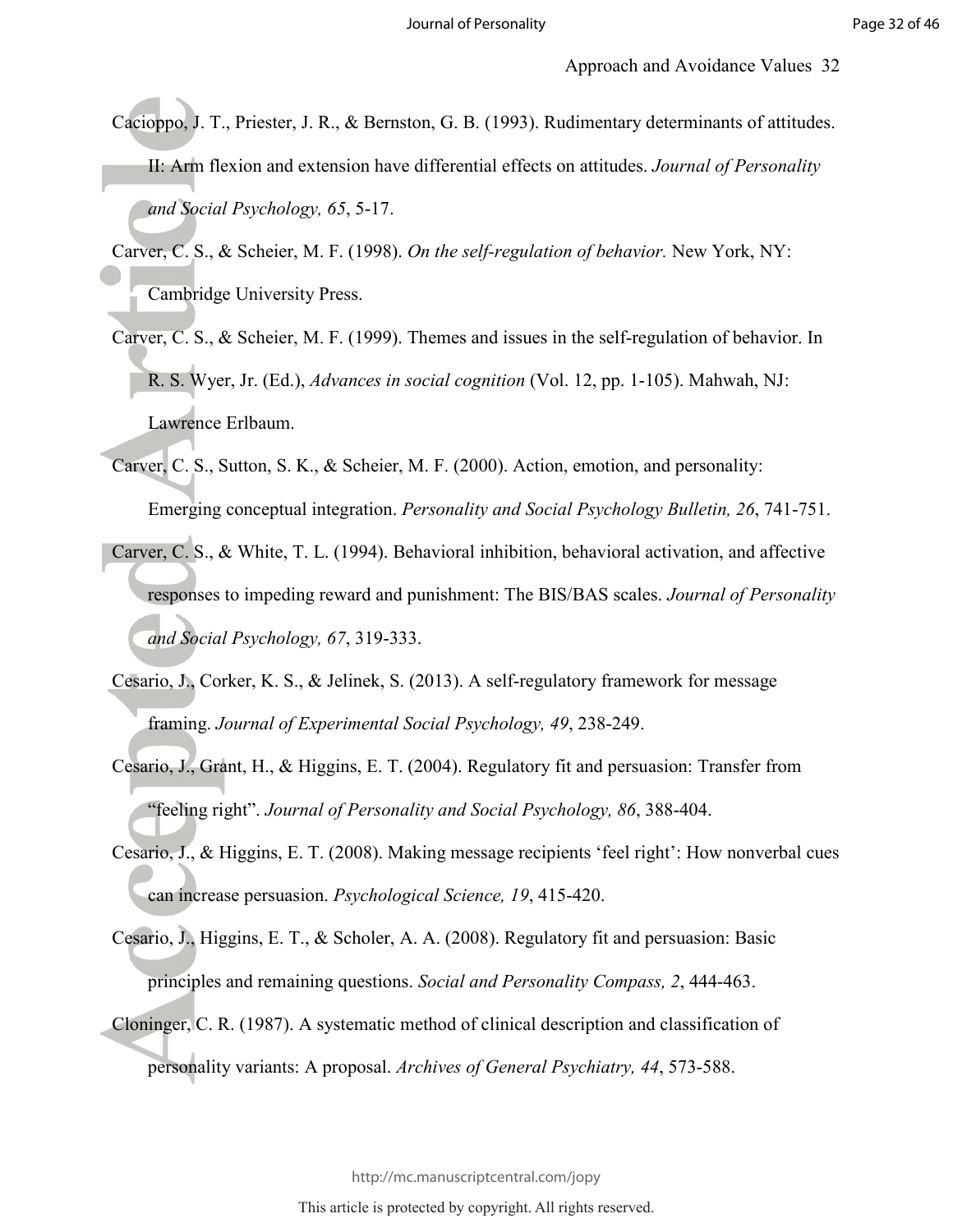- Cohen, J., Cohen, P., West, S. G., & Aiken, L. S. (2003). *Applied multiple regression/correlation analysis for the behavioral science* (3rd ed.) Mahwah, NJ: Lawrence Erlbaum.
- Crowe, E., & Higgins, E. T. (1997). Regulatory focus and strategic inclinations: Promotion and prevention in decision-making. *Organizational Behavior and Human Decision Processes, 69*, 117-132.
- Daniel, E., Scheifer, D., & Knafo, A. (2012). One and not the same: The consistency of values across contexts among majority and minority members in Israel and Germany. *Journal of Cross-Cultural Psychology, 43*, 1167-1184.
- Davidov, E. & Meuleman, B. (2012). Explaining attitudes towards immigration policies in European countries: The role of human values. *Journal of Ethnic and Migration Studies,* 38, 757-775.
- Davidov, E., Schmidt, P., & Schwartz, S. H. (2008). Bringing values back in: The adequacy of the European Social Survey to measure values in 20 countries. *Public Opinion Quarterly, 72*, 420-445.
- Derryberry, D. & Reed, M. A. (1994). Temperament and attention: Orienting toward and away from positive and negative signals. *Journal of Personality and Social Psychology, 66*, 1128- 1139.
- Diego, M. A., Field, T., & Hernandez-Reif, M. (2001). BIS/BAS scores are correlated with frontal EEG asymmetry in intrusive and withdrawn depressed mothers. *Infant Mental Health Journal, 22*, 665-675.
- Edwards, J. R. (1994). Regression analysis as an alternative to difference scores. *Journal of Management, 20*, 683-689.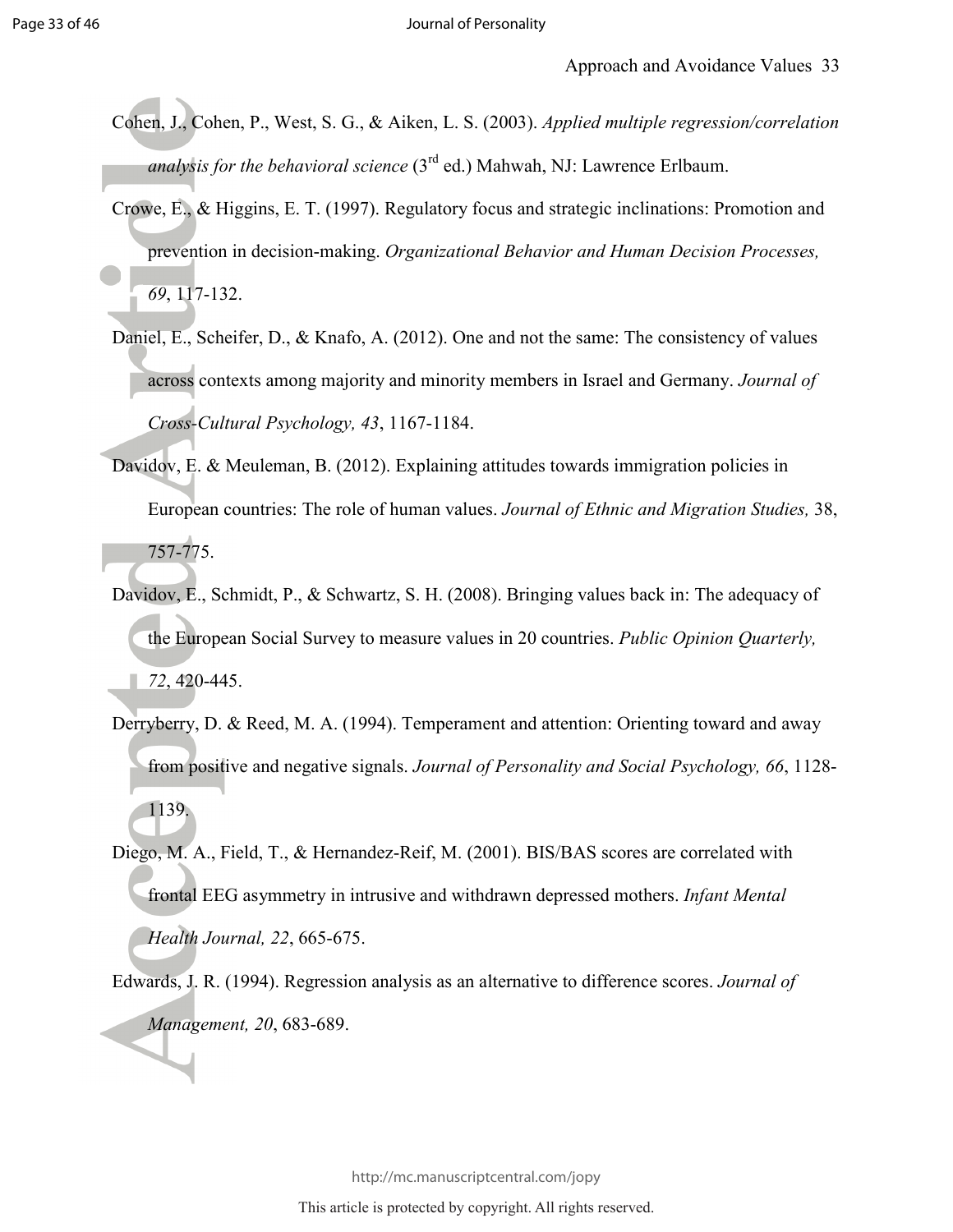- Edwards, J. R. (2001). Ten difference sore myths. *Organizational Research Methods, 4*, 265- 287.
- Elliot, A. J. (Ed.) (2008). *Handbook of approach and avoidance motivation.* New York, NY: Taylor & Francis.
- Elliot, A. J., Chirkov, V. I., Kim, Y., & Sheldon, K. M. (2001). A cross-cultural analysis of avoidance (relative to approach) personal goals. *Psychological Science, 12*, 505-510.
- Elliot, A. J., & Sheldon, K. M. (1997). Avoidance achievement motivation: A personal goals analysis. *Journal of Personality and Social Psychology, 73*, 171-185.
- Elliot, A. J., Sheldon, K. M., & Church, M. A. (1997). Avoidance personal goals and subjective well-being. *Personality and Social Psychology Bulletin, 23*, 915-927.
- Elliot, A., J., & Thrash, M. T. (2002). Approach-avoidance motivation in personality: Approach and avoidance temperaments and goals. *Journal of Personality and Social Psychology, 82*, 804-818.
- Elliot, A. J., & Thrash, M. T. (2010). Approach and avoidance temperament as basic dimensions of personality. *Journal of Personality, 78*, 865-906.
- Emmons, R. A. (1996). Striving and feeling: Personal goals and subjective well-being. In P. M. Gollwitzer, & J. A. Barg (Eds.), *The psychology of action: Linking cognition and motivation to behavior* (pp. 313-337). New York: Guilford Press.
- Fayant, M.-P., Muller, D., Nurra, C., Alexopoulos, T., & Palluel-Germain, R. (2011). Moving forward is not only a metaphor: Approach and avoidance lead to self-evaluative assimilation and contrast. *Journal of Experimental Social Psychology, 47*, 241-245.

http://mc.manuscriptcentral.com/jopy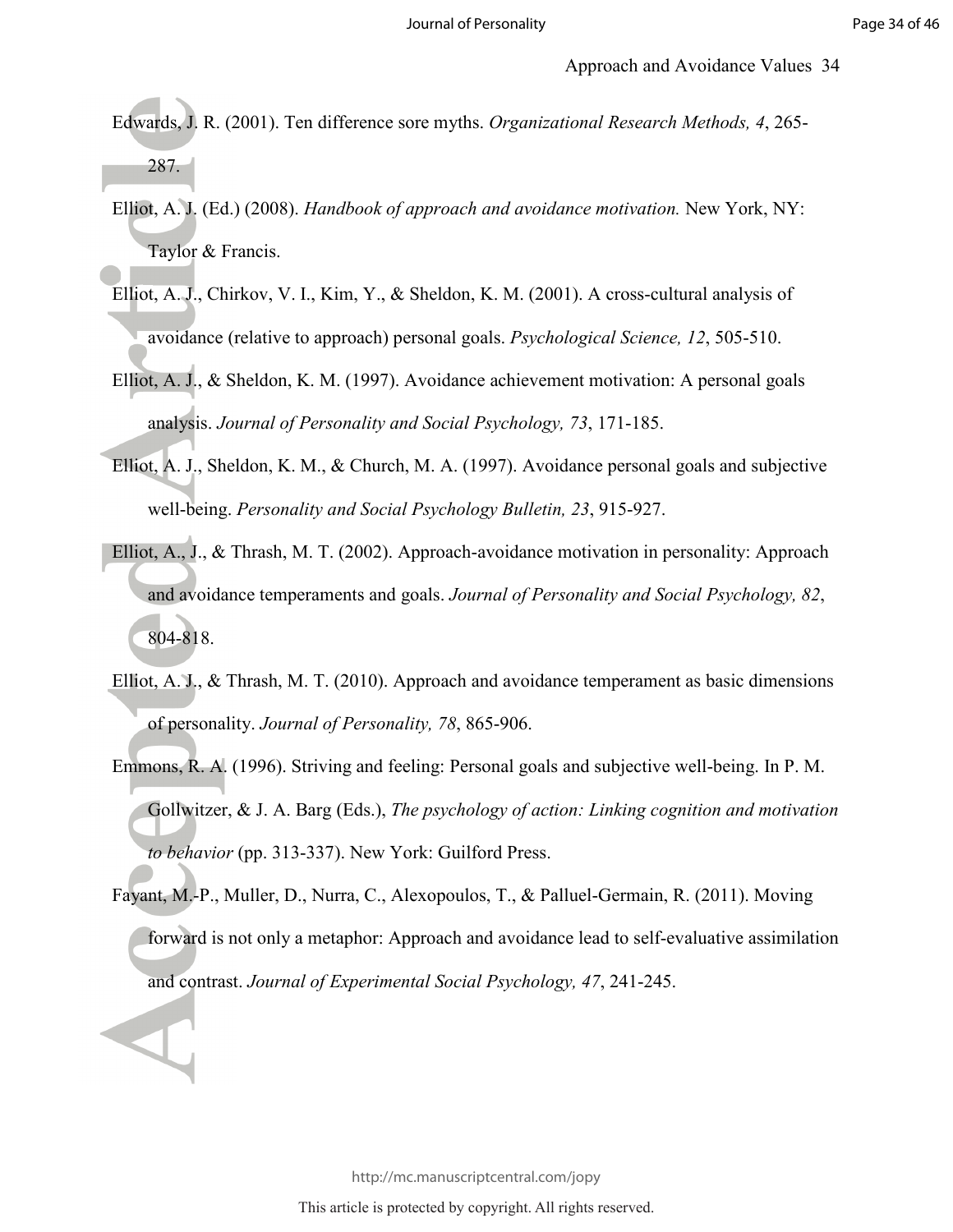- Field, T., Diego, M., Hernandez-Reif, M. Schandberg, S., Kuhn, C., Yando, R., & Bendell, D. (2003). Pregnancy anxiety and comorbid depression and anger: effects on the fetus and neonate. *Depression and Anxiety, 17*, 140-151.
- Förster, J. (2009). Relations between perceptual and conceptual scope: How global versus local processing fits a focus on similarity versus dissimilarity. *Journal of Experimental Social Psychology: General, 138*, 88-111.
- Förster, J., Higgins, E. T., & Idson, L. C. (1998). Approach and avoidance strength during goal pursuit: Regulatory focus and the "goal looms larger" effect. *Journal of Personality and Social Psychology, 75*, 1115-1131.
- Förster, J., Liberman, N., & Kuschel, S. (2008). The effect of global versus local processing styles on assimilation versus contrast in social judgment. *Journal of Personality and Social Psychology, 94*, 579-599.
- Friedman, R. S., & Föster, J. (2000). The effects of approach and avoidance motor actions on the elements of creative insight. *Journal of Personality and Social Psychology, 79*, 477-492.
- Friedman, R. S., & Föster, J. (2002). The influence of approach and avoidance motor actions on creative cognition. *Journal of Experimental Social Psychology, 38*, 41-55.
- Gable, S. L. (2006). Approach and avoidance social motives and goals. *Journal of Personality, 74*, 175-222.
- Gaunt, R. (2006). Couple similarity and marital satisfaction: Are similar spouses happier? *Journal of Personality, 74,* 1401-1420.
- Gerend, M., & Shepherd, J. E. (2007). Using message framing to promote acceptance of the papillomavirus vaccine. *Health Psychology, 26,* 745-752.

http://mc.manuscriptcentral.com/jopy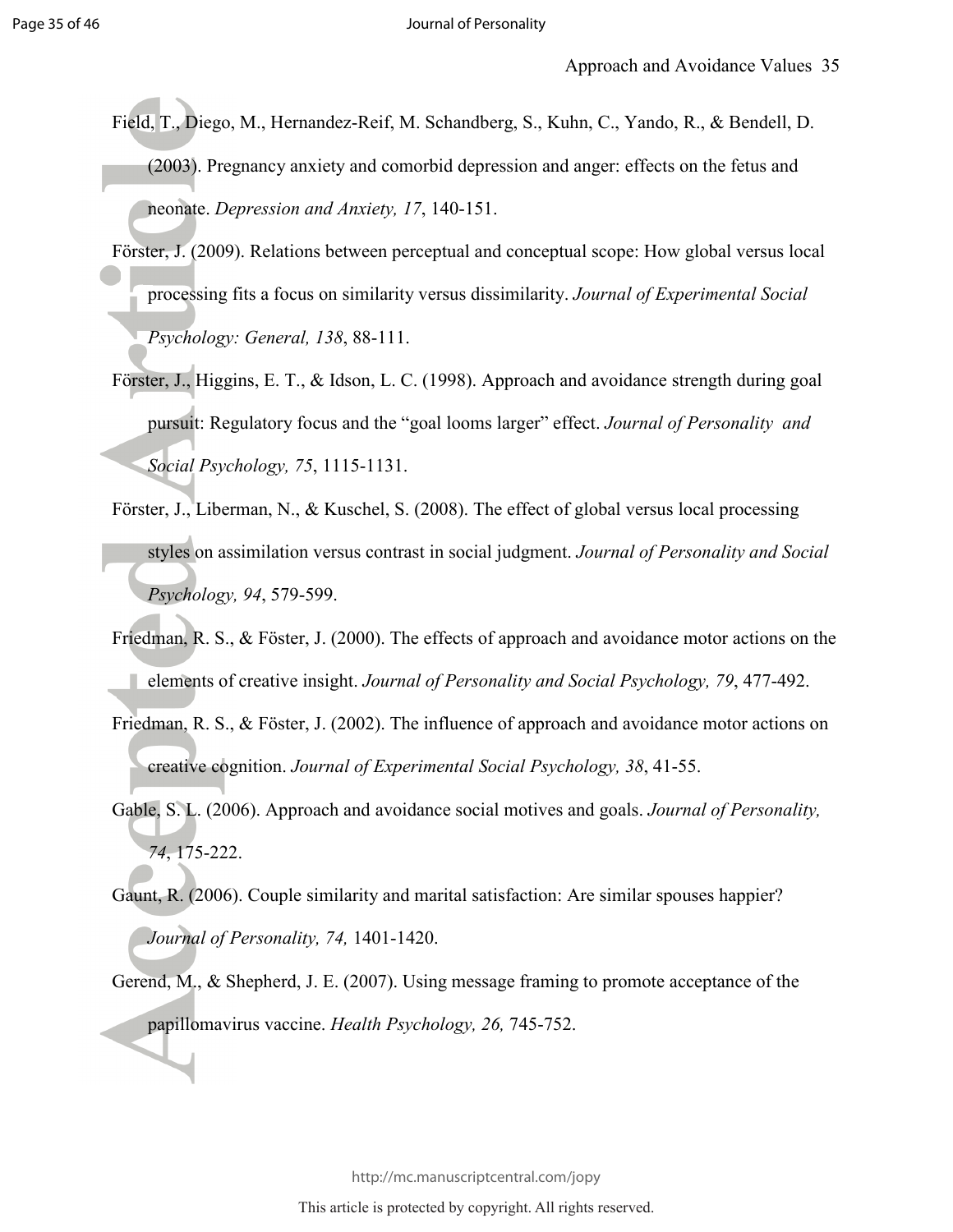Gray, J. A. (1990). Brain systems that mediate both emotion and cognition. *Cognition and Emotion, 4*, 269-288.

- Hamamura, T., Meijer, Z., Heine, S. J., & Kamaya, K. (2009). Approach-avoidance motivation and information processing: A cross-cultural analysis. *Personality and Social Psychology Bulletin, 35*, 454-462.
- Hamstra, M. R. W., Van Yperen, N. W., Wisse, B., & Sassenberg, K. (2013). Like or dislike: Intrapersonal regulatory fit affects the intensity of interpersonal evaluation. *Journal of Experimental Social Psychology, 49*, 726-73.
- Hengstler, M., Holland, R. W., van Steenbergen, H., & van Knippenberg, A. (2014). The influence of approach-avoidance motivational orientation on conflict adaptation. *Cognitive, Affective & Behavioral Neuroscience, 14*, 548-560.
- Higgins, E. T. (1997). Beyond pleasure and pain. *American Psychologist, 52*, 1280-1300.
- Higgins, E. T. (1998). Promotion and prevention: Regulatory focus as a motivational principle. In M. P. Zanna (Ed.), *Advances in experimental social psychology* (Vol. 30, pp. 1-46). San Diego, CA: Academic Press.
- Higgins, E. T. (2000). Making a good decision: Value from fit. *American Psychologist, 52*, 1217-1230.
- Higgins, E. T. (2002). How self-regulation creates distinct values: The case of promotion and prevention decision making. *Journal of Consumer Psychology, 12*, 177-191.
- Higgins, E. T. (2005). Value from regulatory fit. *Current Directions in Psychological Science, 14*, 209-213.
- Higgins, E. T. (2012). *Beyond pleasure and pain: How motivation works.* New York, NY: Brunner-Routledge.

http://mc.manuscriptcentral.com/jopy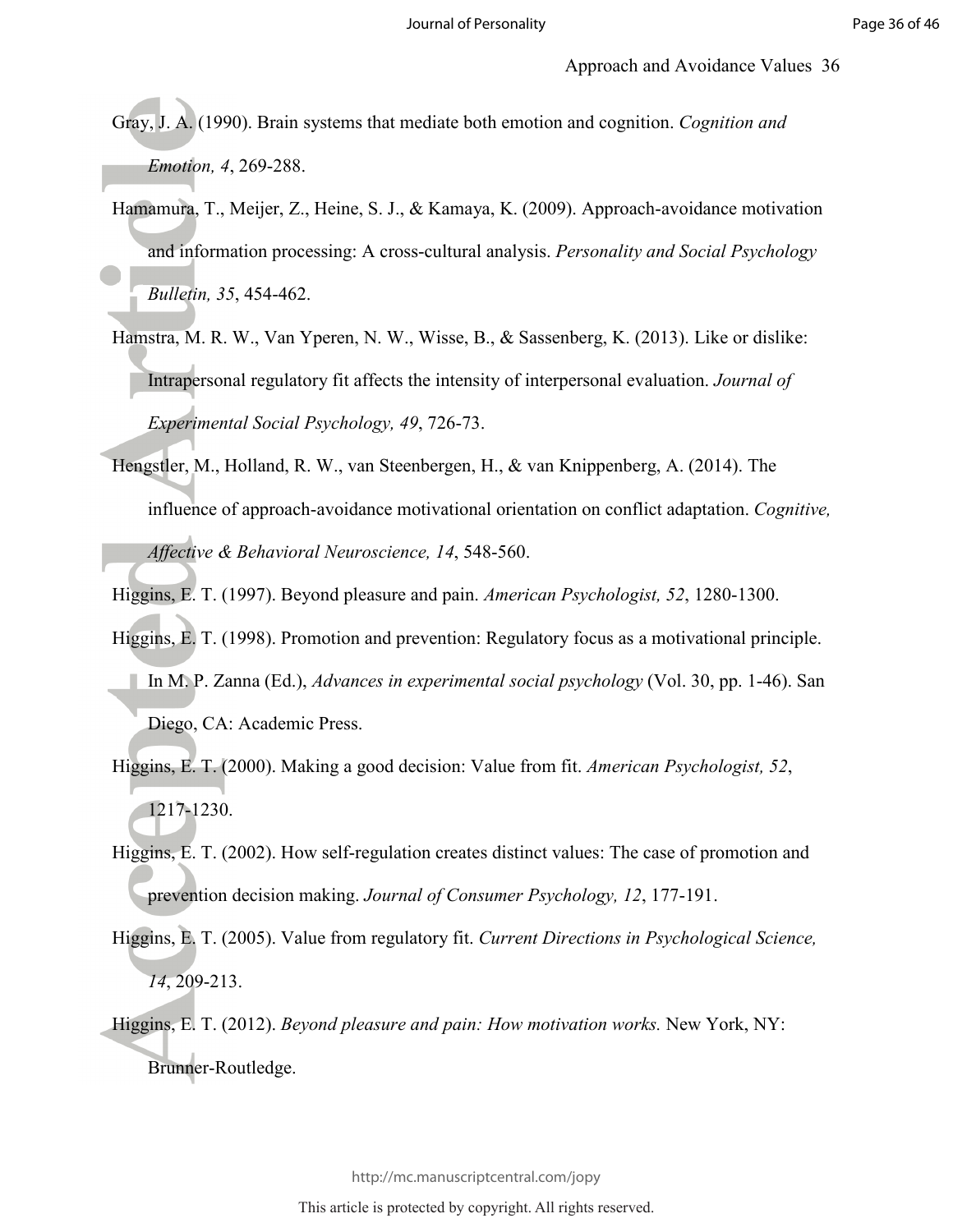- Higgins, E. T., Friedman, R. S., Harlow, R. E., Idson, L. C., Ayduk, O. N., & Taylor, A. (2001). Achievement orientations from subjective histories of success: promotion pride versus prevention pride. *European Journal of Social Psychology, 31*, 3-23.
- Higgins, E. T., Idson, L. C., Freitas, A. L., Spiegel, S., & Molden, D. C. (2003). Transfer of value from fit. *Journal of Personality and Social Psychology, 84*, 1140-1153.
- Higgins, E . T., Pierro, A., & Kruglanski, A. W. (2008). Re-thinking culture and personality: How self-regulatory universals create cross-cultural differences. In R. M. Sorrentino (Ed.), *Handbook of motivation and cognition across cultures* (pp. 161-190). New York, NY: Guilford Press.
- Higgins, E. T., Roney, C. J. R., Crowe, E., & Hymes, C. (1994). Ideal versus ought predilections for approach and avoidance: Distinct self-regulatory systems. *Journal of Personality and Social Psychology, 66*, 276-286.
- Hirsch, J. B., Kang, S. K., & Bodenhausen, G. V. (2012). Personalized persuasion: Tailoring persuasive appeals to recipients' personality traits. *Psychological Science, 23*, 578-581.
- Jeong, E. S., Shi, Y., Baazova, A., Chiu, C., Nahai, A. et al. (2011). The relation of approach/avoidance motivation and message framing to the effectiveness of charitable appeals. *Social Influence, 6*, 15-21.
- Judd, C. M., McClelland, G. H., & Ryan, C. S. (2009). *Data analysis: A model comparison approach* (2<sup>nd</sup> ed.). New York, NY: Routledge/Taylor & Francis Group.
- Kluger, A. N., Stephan, E., Ganzach, Y., & Hershkovitz, M. (2004). The effect of regulatory focus on the shape of probability-weighting function: Evidence from a cross-modality matching method. *Organizational Behavior and Human Decision Processes, 95*, 113-135.

http://mc.manuscriptcentral.com/jopy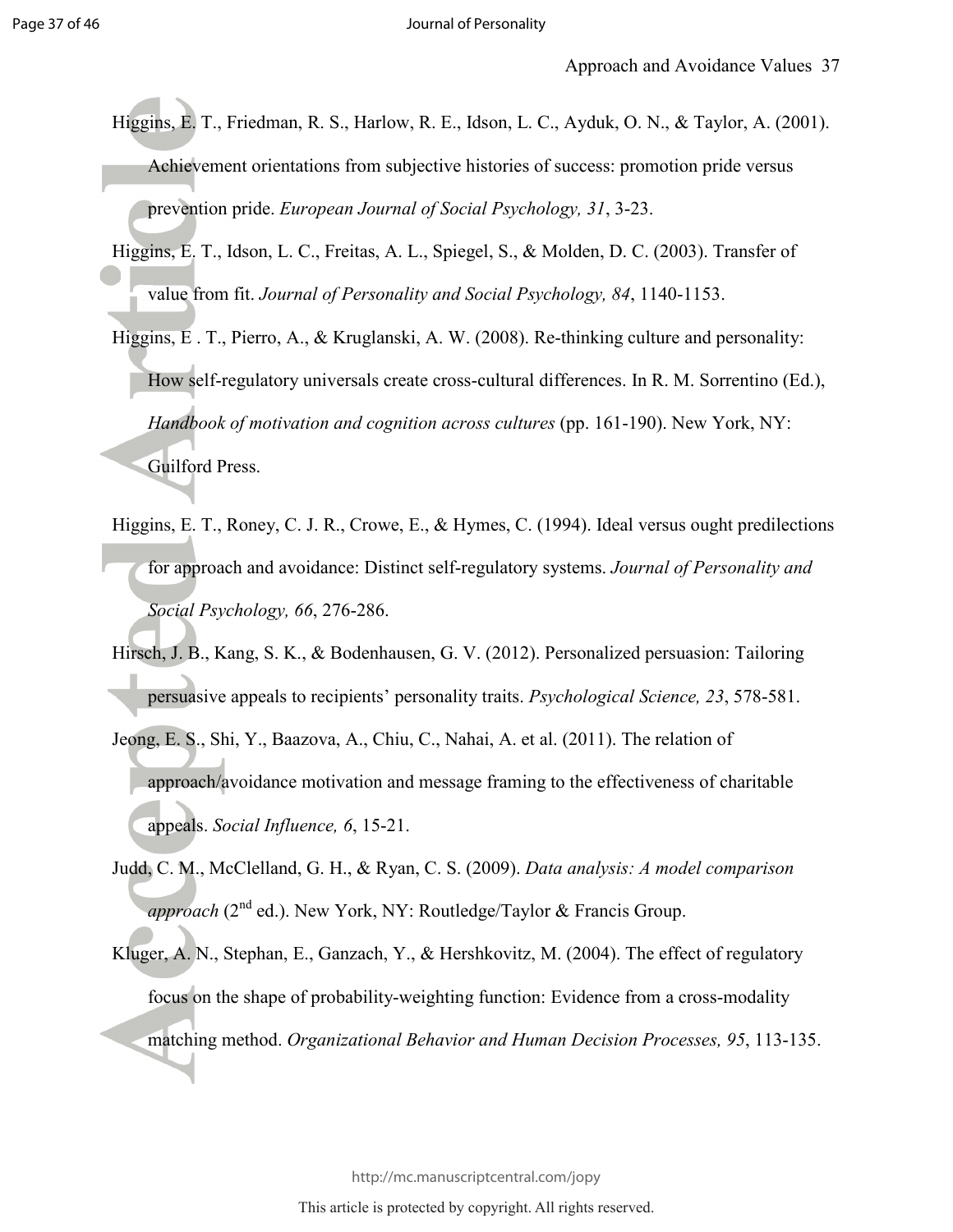- Kruglanski, A. W., Thompson, E. P., Higgins, E. T., Atash, M. N., Pierro, A., Shah, J. Y., & Spiegel, S. (2000). To "do the right thing" or to "just do it": Locomotion and assessment as distinct self-regulatory imperatives. *Journal of Personality and Social Psychology, 79*, 793- 815.
- Kuhl, J. (1985). Volitional mediation of cognition-behavior consistency: Self-regulation processes and action versus state orientation. In J. Kuhl, & J. Beckman (Eds.), *Action control: From cognition to behavior* (pp. 101-128). Berlin, Germany: Springer.
- Lee, A. Y., Aaker, J. L., & Gardner, W. L. (2000). The pleasures and pains of distinct selfconstruals: The role of interdependence in regulatory focus. *Journal of Personality and Social Psychology, 78*, 1122-1134.
- Leikas, S., Lönnqvist, J.-E., Verkasalo, M., & Lindeman, M. (2009). Regulatory focus systems and personal values. *European Journal of Social Psychology, 39*, 415-429.

Lewin, K. (1935). *A dynamic theory of personality.* New York, NY: McGraw-Hill.

- Maio, G. R. (2010). Mental representations of social values. In M. P. Zanna (Ed.), *Advances in experimental social psychology* (Vol., 42, pp. 1-43). San Diego, CA: Academic Press.
- Maio, G R., Pakizeh, A., Cheung, W.-Y., & Rees, K. J. (2009). Changing, priming, and acting on values: Effects via motivational relations in a circular model. *Journal of Personality and Social Psychology, 97*, 699-715.
- Mann, T., Sherman, D., & Updegraff, J. (2004). Dispositional motivations and message framing: A test of the congruency hypothesis in college students. *Health Psychology, 23*, 330-334.
- Mason, W., & Suri, S. (2012). Conducting behavioral research on Amazon's Mechanical Turk. *Behavior Research Methods, 44*, 1-23.

http://mc.manuscriptcentral.com/jopy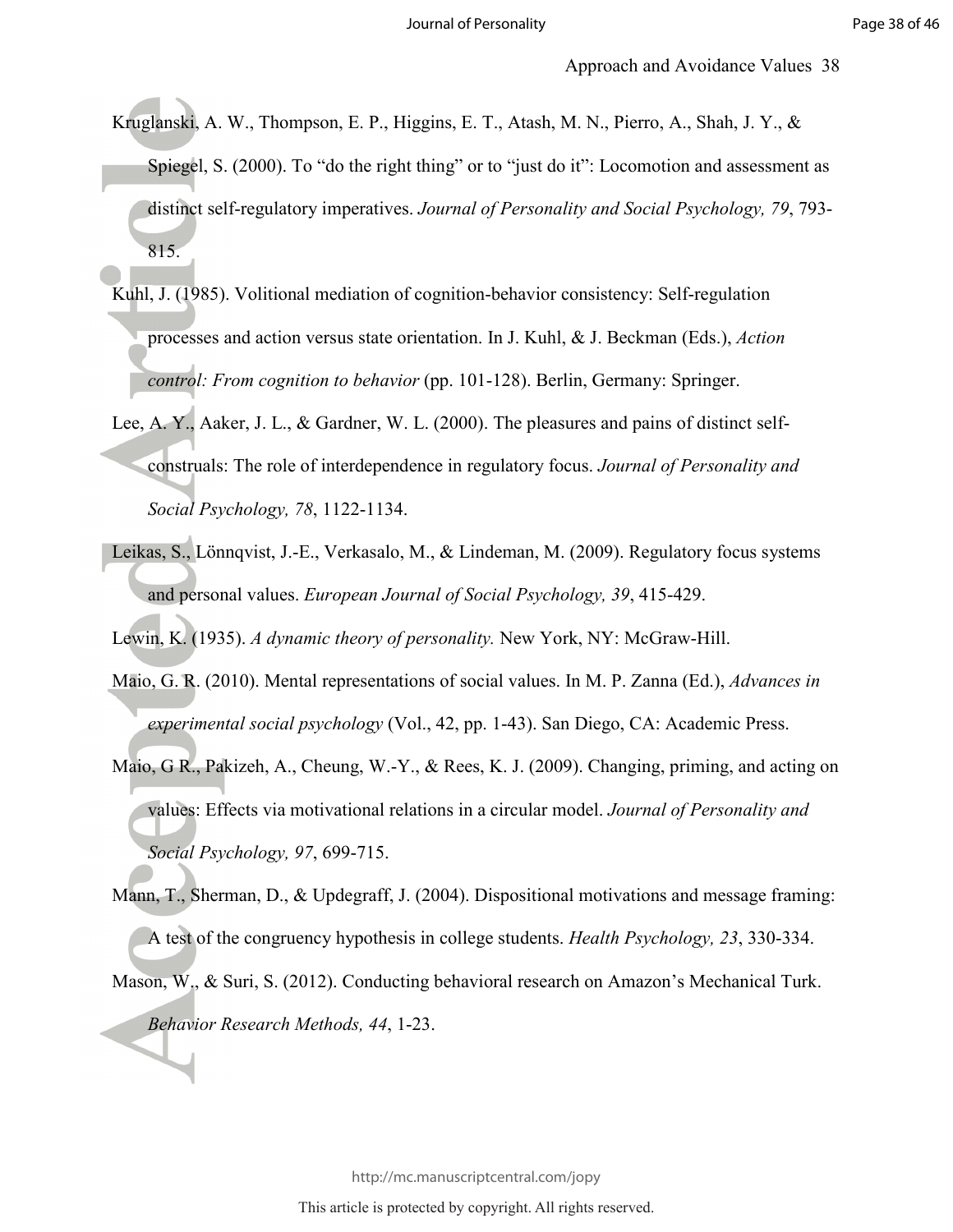- Mikulincer, M., Gillath, O., Sapir-Lavid, Y., Yaakobi, E., Arias, K., Tal-Aloni, L., & Bor, G. (2003). Attachment theory and concern for others' welfare: Evidence that activation of the sense of secure base promotes endorsement of self-transcendence values. *Basic and Applied Social Psychology, 25,* 299–312.
- Neumann, R., & Strack, F. (2000). Approach and avoidance: The influence of proprioceptive and exteroceptive cues on encoding of affective information. *Journal of Personality and Social Psychology, 79*, 39-48.
- Nussinson, R., Seibt, B., Häfner, M., & Strack, F. (2010). Come a bit closer: Approach motor actions lead to feeling similar and behavioral assimilation. *Social Cognition, 28*, 40-58.
- Oppenheimer, D. M., Meyvis, T., & Davidenko, N. (2009). Instructional manipulation checks: Detecting satisficing to increase statistical power. *Journal of Experimental Social Psychology, 45*, 867-872.
- Orehek, E., Mauro, R., Kruglanski, A. W., & van der Bles, A. M. (2012) Prioritizing association strength versus value: The influence of self-regulatory modes on means evaluation in single goal and multigoal contexts. *Journal of Personality and Social Psychology, 102*, 22-31.
- Parks-Leduc, L., Feldman, G., & Bardi, A. (2015). Personality traits and personal values: A meta-analysis. *Personality and Social Psychology Review, 19*, 3-29.
- Prentice, D. A., & Miller, D. T. (1992). When small effects are impressive. *Psychologcial Bulletin, 112*, 160-164.
- Righetti, F., Finkenauer, C., & Rusbult, C. (2011). The benefits of interpersonal regulatory fit for individual goal pursuit. *Journal of Personality and Social Psychology, 101*, 720-736.
- Roccas, S., & Sagiv, L. (2010). Personal values and behavior: Taking the cultural context into account. *Social and Personality Psychology Compass, 4*, 30-41.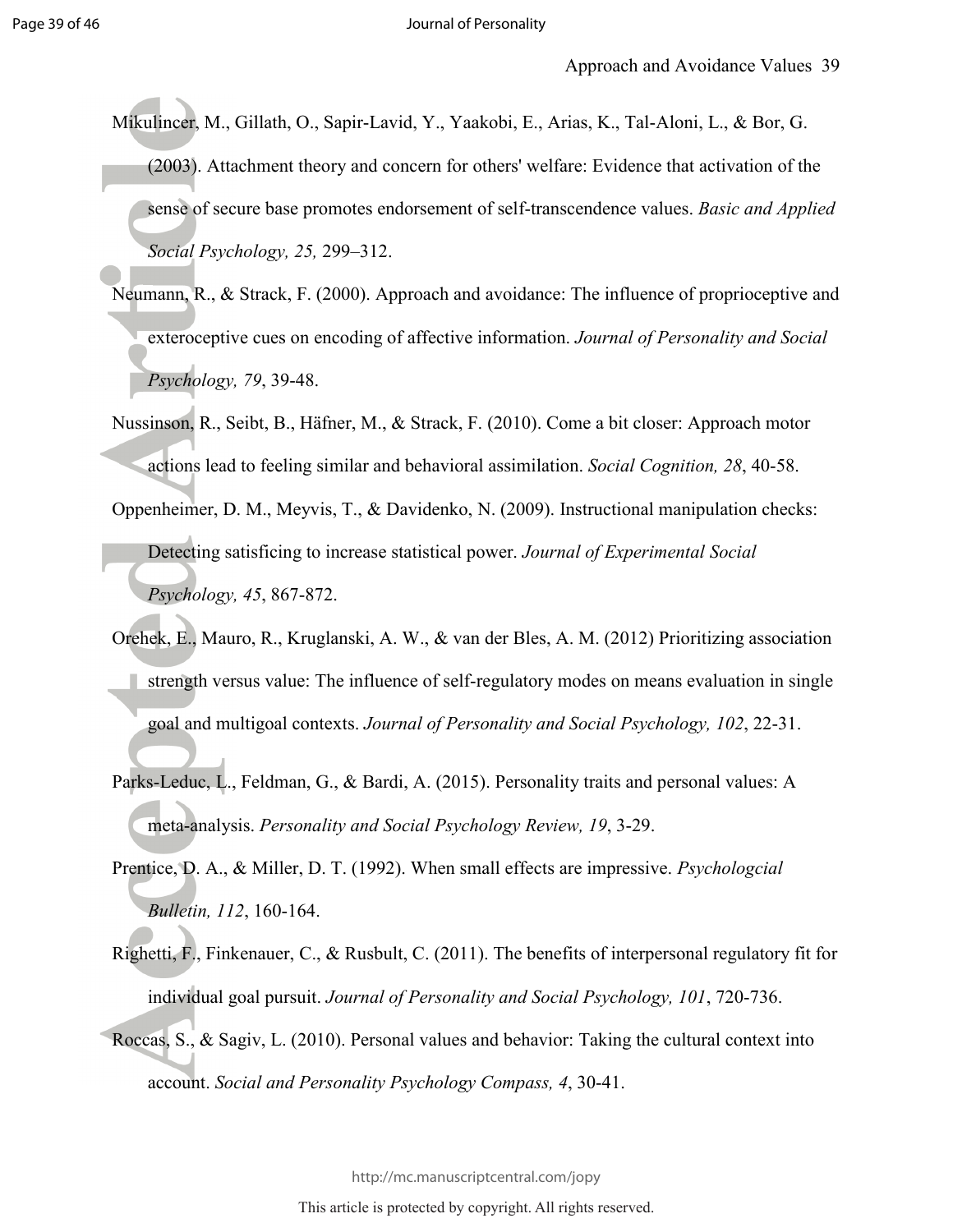Rokeach, M. (1973). *The nature of human values.* New York, NY: Free Press.

- Sagiv, L., & Schwartz, S. H. (2000). Value priorities and subjective well-being: Direct relations and congruity effects. *European Journal of Social Psychology, 30*, 177-198.
- Sassenberg, K., & Woltin, K.-A. (2008). Group-based self-regulation: The effects of regulatory focus. *European Review of Social Psychology, 19*, 126-164.
- Sassenberg, K., & Woltin, K.-A. (2009). Self-regulation of group members: The case of regulatory focus. *Social and Personality Psychology Compass, 3*, 118-132.
- Scholer, A. A., & Higgins, E. T. (2011). Distinguishing levels of approach and avoidance: An analysis using regulatory focus theory. In A. J. Elliot (Ed.), *Handbook of approach and avoidance motivation* (pp. 489-503). New York: Psychology Press.
- Scholer, A. A., Zou, X., Fujita, K., Stroessner, S. J., & Higgins, E. T. (2010). When risk seeking becomes a motivational necessity. *Journal of Personality and Social Psychology, 99*, 215- 231.
- Schuh, S. C., Van Quaquebeke, N., Keck, N., Göritz, A. S., De Cremer, D., & Xin, K. R. (2016). Does it take more than ideals? How counter-ideal value congruence shapes employees' trust in the organization. *Journal of Business Ethics.* Advance online publication.
- Schwartz, S. H., (1992). Universals in the content and structure of values: Theoretical advances and empirical tests in 20 countries. In Zanna, M. P. (Ed.), *Advances in experimental social psychology* (Vol. 25, pp. 1-65). San Diego, CA: Academic Press.
- Schwartz, S. H. (1994). Are there universal aspects in the structure and contents of human values? *Journal of Social Issus, 50*, 19-45.

http://mc.manuscriptcentral.com/jopy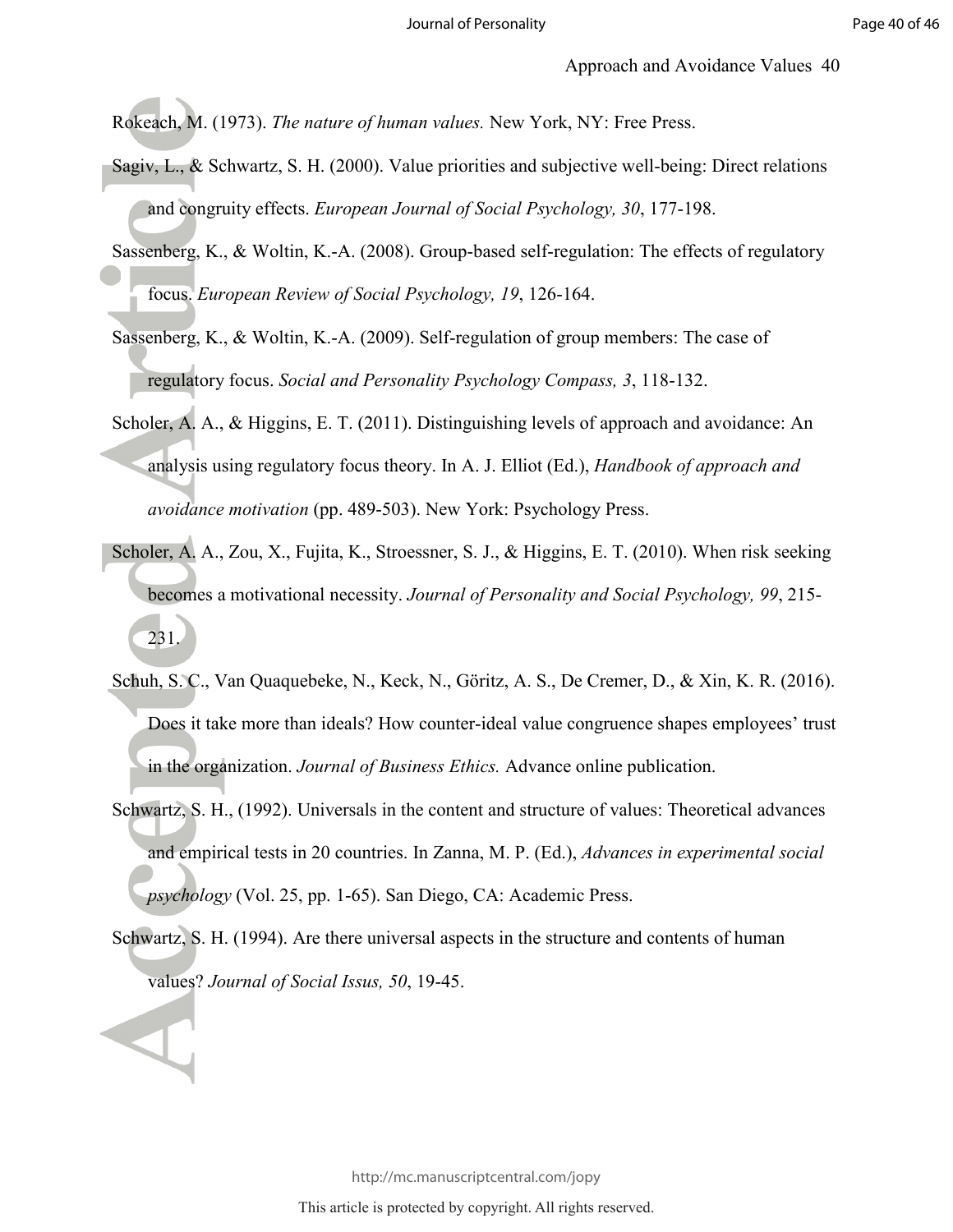- Schwartz, S. H. (2006). Les valeurs de base de la personne: Théorie, mesures et applications [Basic human values: Theory, measurement, and applications]. *Revue française de sociologie, 42*, 249-288.
- Schwartz, S. H. (2011). Values: Individual and cultural. In F. J. R. van de Vijver, A. Chasiotis,  $\&$ S. M. Breugelmans (Eds.), *Fundamental questions in cross-cultural psychology* (pp. 463- 493). Cambridge, UK: Cambridge University Press.
- Schwartz, S. H. (2012). An overview of the Schwartz theory of basic values. *Online Readings in Psychology and Culture, 2*, 1-20.
- Schwartz, S. H., & Bardi, A. (2001). Value hierarchies across cultures: Taking a similarities perspective. *Journal of Cross-Cultural Psychology, 32*, 268-290.
- Schwartz, S. H., Cieciuch, J., Vecchione, M., Davidov, E., Fisher, R., Beierlein, C. et al. (2012). Refining the theory of basic individual values. *Journal of Personality and Social Psychology, 103*, 663-688.
- Schwartz, S. H., Melech, G., Lehmann, A., Burgess, S., & Harris, M. (2001). Extending the cross-cultural validity of the theory of basic human values with a different method of measurement. *Journal of Cross-Cultural Psychology, 32*, 519-542.
- Schwartz, S. H., & Rubel-Lifschitz, T. (2009). Cross-national variation in the size of sex differences in values: Effects of gender equality. *Journal of Personality and Social Psychology, 97*, 171-185.
- Shah, J., Higgins, E. T., Friedman, R. S. (1998). Performance incentives and means: How regulatory focus influences goal attainment. *Journal of Personality and Social Psychology, 75*, 285-293.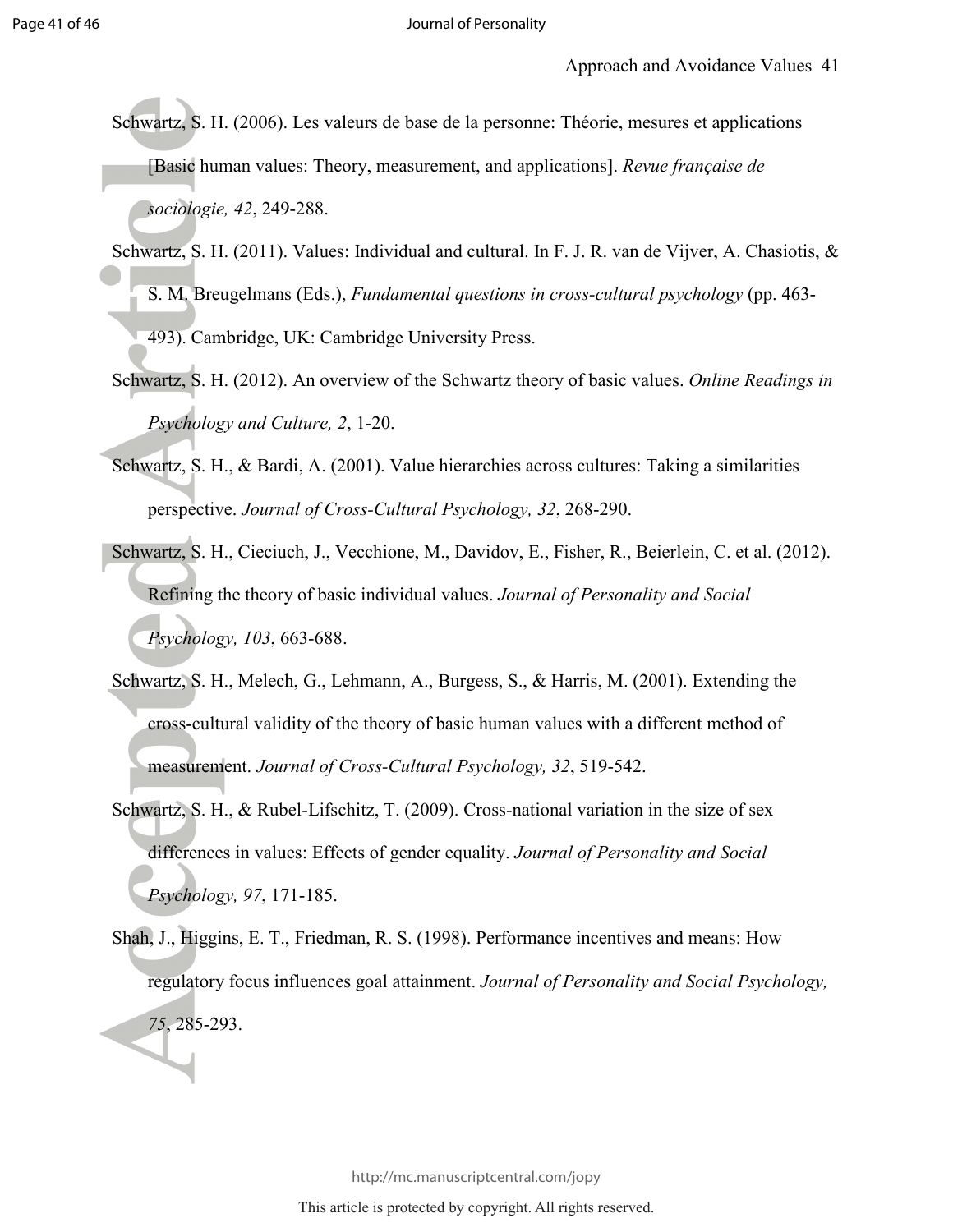- Sherman, D. K., Mann, T., & Updegraff, J. A. (2006). Approach/avoidance motivation, message framing, and health behavior: Understanding the congruency effect. *Motivation and Emotion, 30*, 165-169.
- Summerville, A., & Roese, N. J. (2008). Self-report measures of individual differences in regulatory focus: A cautionary note. *Journal of Research in* Personality*, 42*, 247-254.
- Sutton, S. K., & Davidson, R. J. (1997). Prefrontal brain asymmetry: A biological substrate of the behavioral approach and inhibition systems. *Psychological Science, 8*, 204-210.
- Van Dijk, D., & Kluger, A. N. (2004). Feedback sign effects on motivation: Is it moderated by regulatory focus? *Applied Psychology: An International Review, 53*, 113-135.
- Van Quaquebeke, N., Graf, M. M., Kerschreiter, R., Schuh, S. C., & van Dick, R. (2014). Ideal values and counter-ideal values as two distinct forces: Exploring a gap in organizational value research. *International Journal of Management Reviews, 16*, 211-225.
- Van Quaquebeke, N., Kerschreiter, R., Buxton, A. E., & van Dick, R. (2010). Two lighthouses to navigate: Effects of ideal and counter-ideal values on follower identification and satisfaction with their leaders. *Journal of Business Ethics, 93*, 293-305.
- Vecchione, M., Schwartz, S. H., Caprara, G. V., Schön, H., Cieciuch, J., Silvester, J., et al. (2015). Personal values and political activism: A cross-national study. *British Journal of Psychology, 106*, 84-106.
- Webb, C. E., Coleman, P. T., Rossignac-Milon, M., Tomasulo, S. J., & Higgins, E. T. (2017). Moving on or digging deeper: Regulatory mode and interpersonal conflict resolution. *Journal of Personality and Social Psychology, 112*, 621-641.
- Woltin, K.-A., & Yzerbyt, V. (2015). Regulatory focus in predictions about others. *Personality and Social Psychology Bulletin, 41*, 379-392.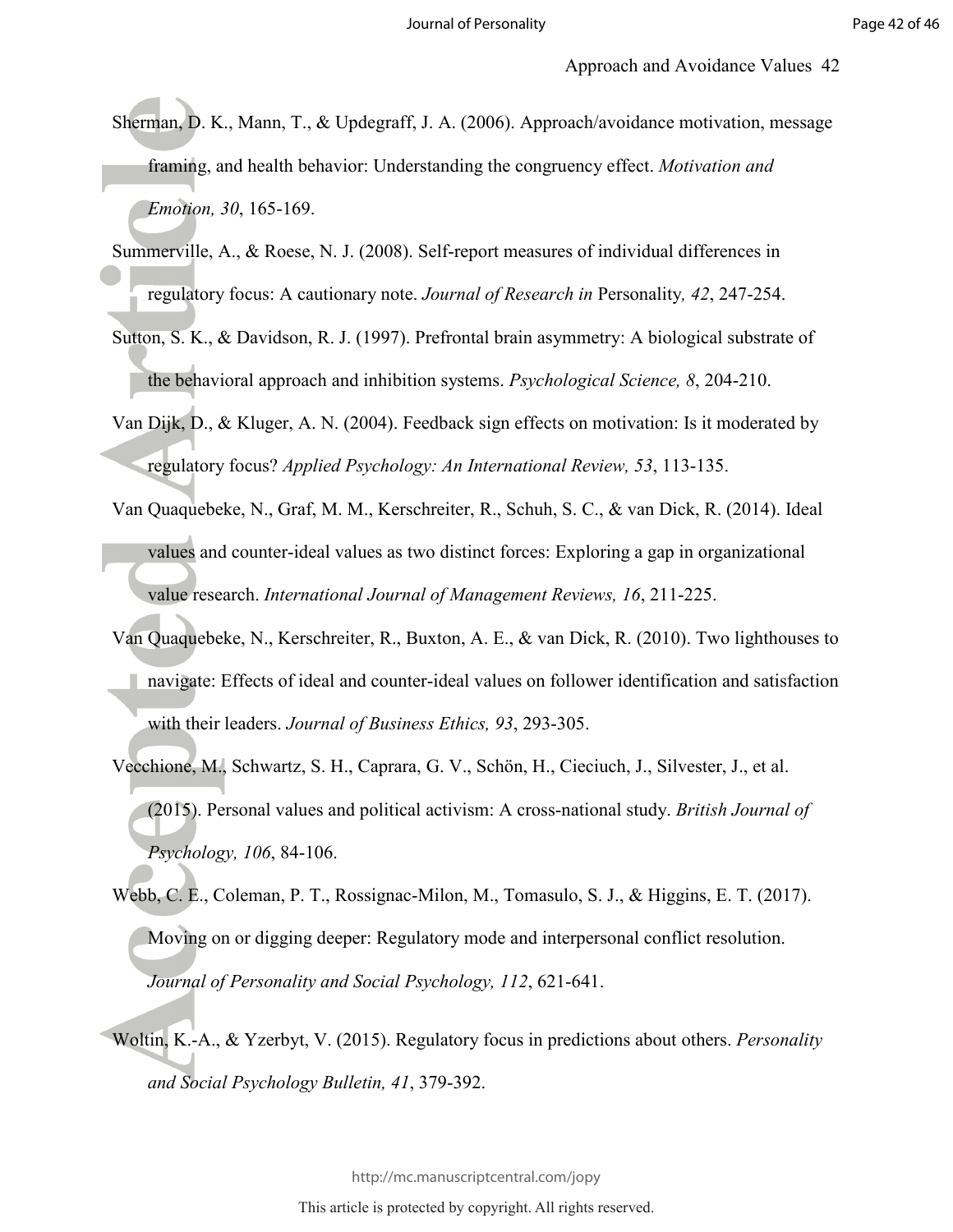|                                                          | Study 1      | Study 2     |
|----------------------------------------------------------|--------------|-------------|
| Ethnic Background:                                       |              |             |
|                                                          |              |             |
| White                                                    | 84.1%        | 74.9%       |
| African American                                         | 5.3%         | 7.2%        |
| Other (Hispanic, Asian, Native, Mixed)                   | 10.6%        | 17.9%       |
| Religion:                                                |              |             |
| Christian                                                | 53.1%        | 44.9%       |
| Non-religious                                            | 39.7%        | 47.8%       |
| Other (Buddhist, Hindu, Muslim, Jewish)                  | 7.2%         | 7.3%        |
| <b>Relationship Status:</b>                              |              |             |
| Committed Relationship                                   | 58.9%        | 53.6%       |
| Single                                                   | 33.3%        | 40.6%       |
| Divorced / Widowed                                       | 7.8%         | 5.8%        |
| Profession:                                              |              |             |
| Professional Job (e.g., engineer, teacher)               | 23.7%        | 26.1%       |
| Administrative / Secretarial                             | 12.6%        | 13.0%       |
| Sales / Customer Services                                | $11.6\%$     | 12.6%       |
| Manager / Senior Official                                | 8.7%         | 6.3%        |
| Skilled Trade Job / Manual Job                           | 12.5 %       | 7.7%        |
| Unemployed/Retired                                       | 15.5%        | 16.9%       |
| Other                                                    | 15.4%        | 17.4%       |
| Mean (SD) Years of Education since 1 <sup>st</sup> Grade | 15.40 (2.62) | 15.18(2.13) |

### Table 1. *Demographic Information on Samples in Studies 1 and 2*

http://mc.manuscriptcentral.com/jopy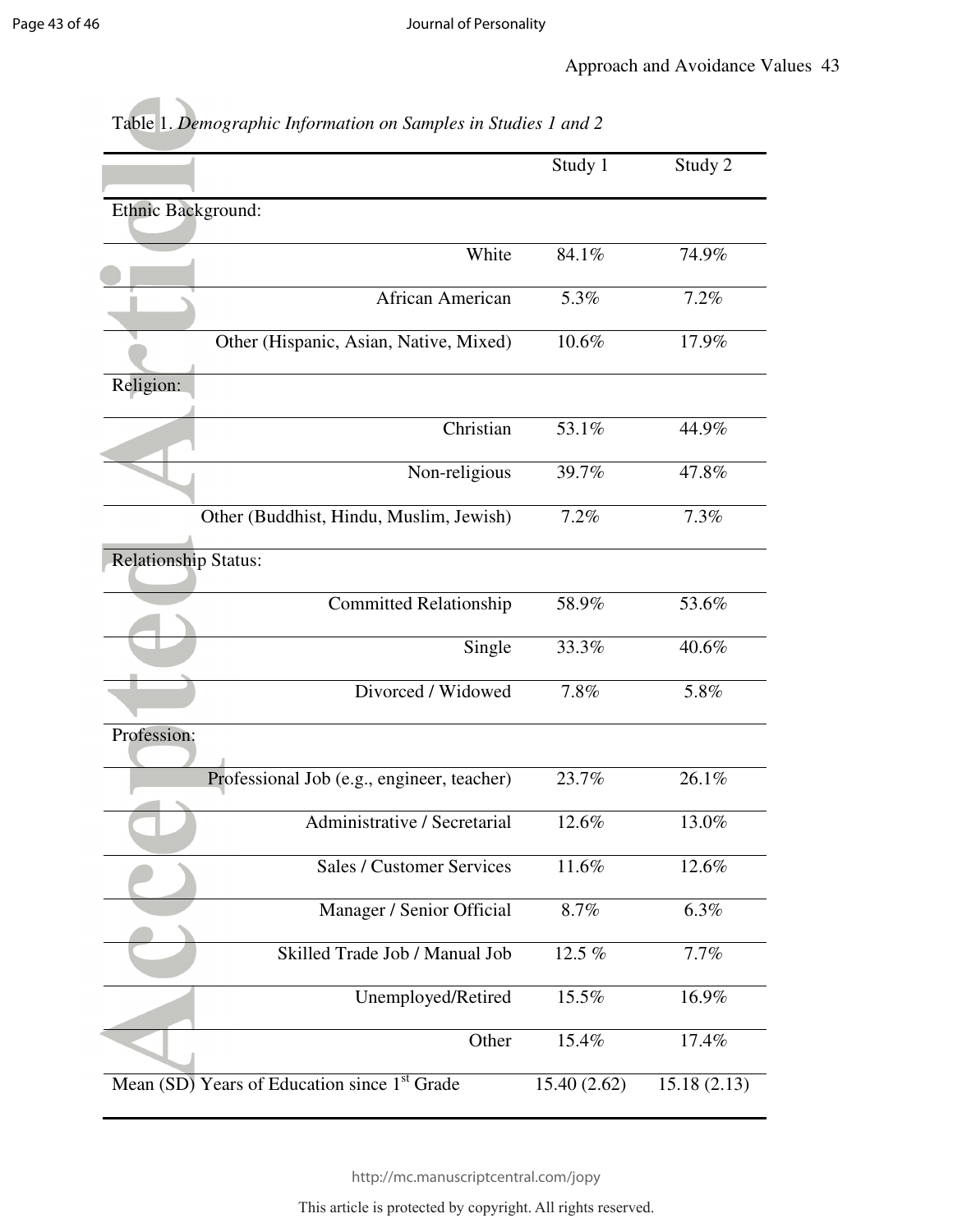Table 2. *Reliabilities, Means (M) and Standard Deviations (SD) for all Centered Approach- (AP) and Avoidance-Framed (AV) Values (Means and Standard Deviations from Main Analyses in Parenthesis) and Value Endorsement Differences in Study 1*

|                       | AP-PVQ   |                |            |          | AV-PVQ                               | <b>Endorsement Differences</b> |          |                    |            |
|-----------------------|----------|----------------|------------|----------|--------------------------------------|--------------------------------|----------|--------------------|------------|
|                       | $\alpha$ | $\cal M$       | SD         | $\alpha$ | M                                    | SD                             | $\cal F$ | $\boldsymbol{p}$   | $\eta_p^2$ |
| <b>Self Direction</b> | .89      | .89(.89)       | .75(.72)   | .69      | .23(.21)                             | .76(.75)                       | 279.76   | < 0.01             | .59        |
| Stimulation           | .82      | $-0.65(-0.63)$ | .96(.95)   | .79      | $-1.17(-1.16)$                       | 1.07(1.07)                     | 83.49    | $\overline{<}001$  | .30        |
| Hedonism              | .84      | $-0.05(-0.04)$ | .96(.93)   | .72      | $-41 (-40)$                          | .94(.91)                       | 47.29    | $\overline{0.001}$ | .19        |
| Achievement           | .66      | $-.43(-.40)$   | .85(.83)   | .60      | $-13(-12)$                           | .77(.76)                       | 26.52    | < 001              | .12        |
| Power                 | .90      | $-1.53(-1.51)$ | 1.00(.99)  | .71      | $-.59(-.58)$                         | .72(.70)                       | 326.01   | < 001              | .62        |
| Security              | .88      | .58(.56)       | .71(0.68)  | .82      | .30(.29)                             | .68(.66)                       | 85.43    | < 001              | .30        |
| Tradition             | .82      | $-.84(-.85)$   | 1.13(1.12) | .91      | $-.95(-.96)$                         | 1.26(1.24)                     | 6.22     | .013               | .03        |
| Conformity            | .87      | $-.32(-.30)$   | .77(.75)   | .88      | $-11(-09)$                           | .82(.80)                       | 30.75    | < 001              | .13        |
| Benevolence           | $.88\,$  | .78(.76)       | .65(.61)   | .89      | .87(.87)                             | .69(.65)                       | 15.19    | < 001              | .07        |
| Universalism          | .89      | .76(.76)       | .65(.65)   | .89      | .42(.42)                             | .79(.74)                       | 43.52    | < 001              | $.18\,$    |
|                       |          |                |            |          |                                      |                                |          |                    |            |
|                       |          |                |            |          |                                      |                                |          |                    |            |
|                       |          |                |            |          |                                      |                                |          |                    |            |
|                       |          |                |            |          | http://mc.manuscriptcentral.com/jopy |                                |          |                    |            |
|                       |          |                |            |          |                                      |                                |          |                    |            |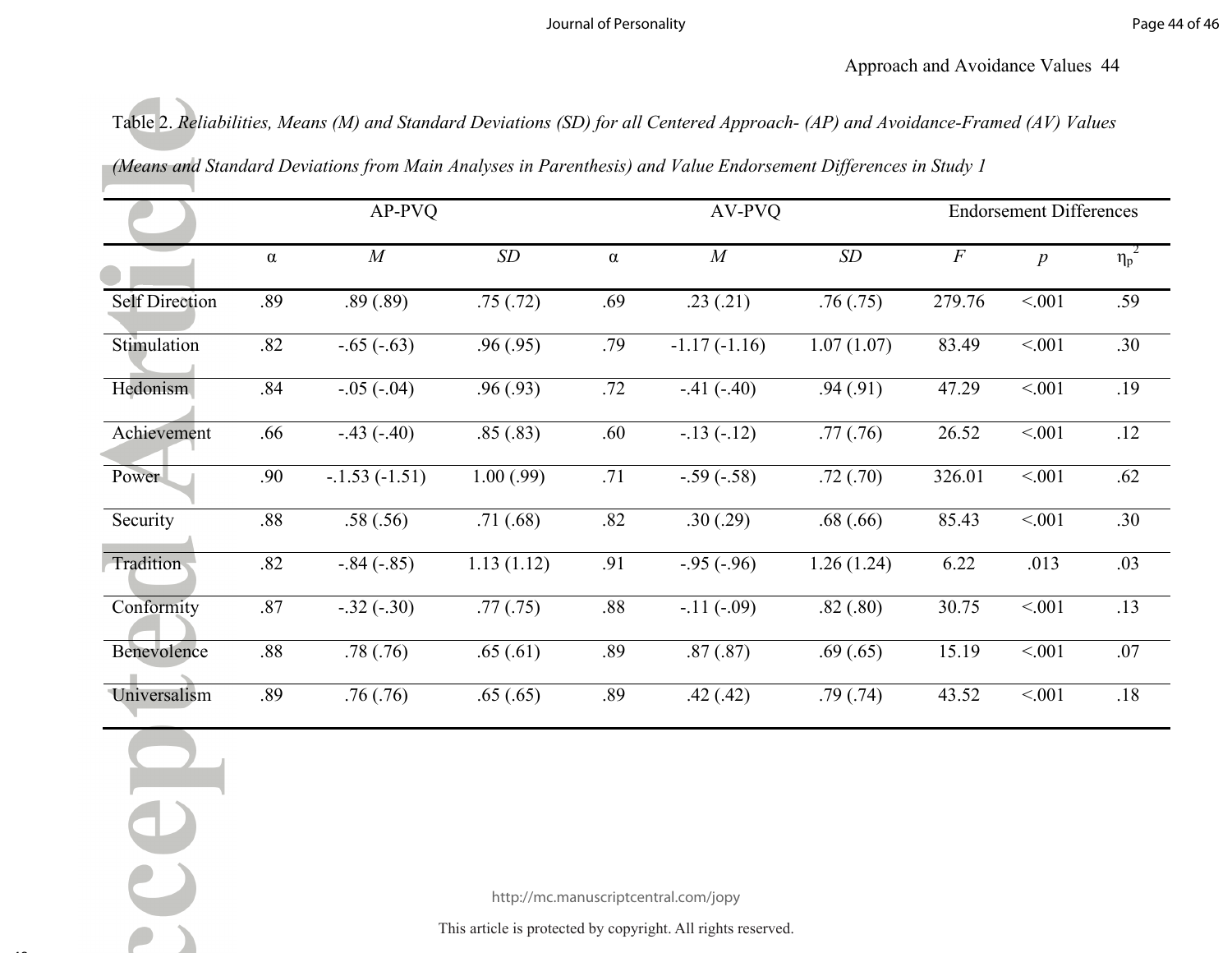#### Journal of Personality

Table 3. *Reliabilities, Means (M) and Standard Deviations (SD) for all Centered Approach- (AP) and Avoidance-Framed (AV) Values* 

*(Means and Standard Deviations from Main Analyses in Parenthesis) and Value Endorsement Differences in Study 2*

| AP-PVQ   |                 |             |          | AV-PVQ          | <b>Endorsement Differences</b>       |                                                            |                  |            |
|----------|-----------------|-------------|----------|-----------------|--------------------------------------|------------------------------------------------------------|------------------|------------|
| $\alpha$ | $\cal M$        | $\sqrt{SD}$ | $\alpha$ | M               | SD                                   | $\cal F$                                                   | $\boldsymbol{p}$ | $\eta_p^2$ |
| .90      | .82(.80)        | .73(.72)    | .72      | .26(.25)        | .64(.64)                             | 228.46                                                     | < 0.01           | .53        |
| .73      | $-0.60(-0.58)$  | .90(.87)    | .79      | $-1.06(-1.04)$  | 1.12(1.11)                           | 75.60                                                      | < 001            | .27        |
| .84      | .08(.09)        | .83(.82)    | .67      | $-22(-22)$      | .82(.81)                             | 44.31                                                      | < 001            | .18        |
| .75      | $-0.36(-0.38)$  | .84(.83)    | .63      | $-12(-13)$      | .75(.71)                             | 21.62                                                      | $\sqrt{0.01}$    | .10        |
| .90      | $-.1.48(-1.48)$ | 1.02(1.02)  | .72      | $-.59(-.60)$    | .72(.69)                             | 331.14                                                     | < 0.01           | .62        |
| .88      | .52(.52)        | .69(.66)    | .75      | .23(.22)        | .66(.63)                             | 75.71                                                      | < 001            | $.27$      |
| .83      | $-0.86(-0.86)$  | 1.18(1.17)  | .89      | $-.1.01(-1.01)$ | 1.22(1.22)                           | 9.37                                                       | .003             | .05        |
| .84      | $-.28(-.27)$    | .71(.70)    | .85      | $-12(-11)$      | .74(.70)                             | 21.34                                                      | < 001            | .10        |
| .91      | .74(.75)        | .66(.64)    | .91      | .81(.82)        | .70(.66)                             | 6.12                                                       | .014             | .03        |
| .88      | .72(.71)        | .60(.59)    | .89      | .41(.40)        | .67(.67)                             | 41.13                                                      | < 001            | $.17$      |
|          |                 |             |          |                 |                                      |                                                            |                  |            |
|          |                 |             |          |                 |                                      |                                                            |                  |            |
|          |                 |             |          |                 | http://mc.manuscriptcentral.com/jopy | This article is protected by convright All rights reserved |                  |            |